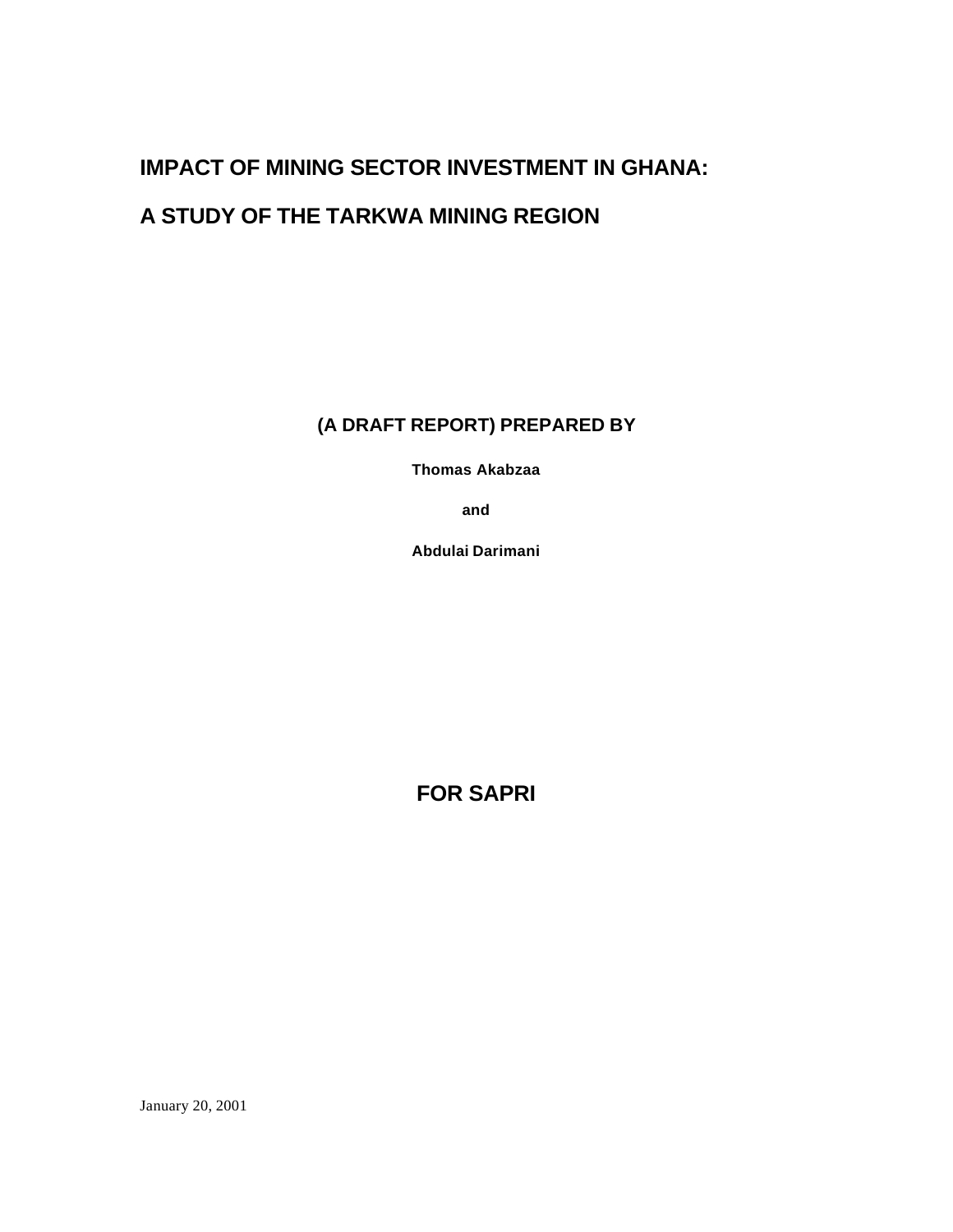# **TABLE OF CONTENTS**

| 1.0:          |           |                                                                |  |
|---------------|-----------|----------------------------------------------------------------|--|
| 1.2           |           |                                                                |  |
| 1.3           |           |                                                                |  |
| 1.4           |           |                                                                |  |
| 2.0:          |           |                                                                |  |
| 2.1           |           |                                                                |  |
| 2.2           |           |                                                                |  |
| 2.3           |           |                                                                |  |
| 2.4           |           |                                                                |  |
| 3.0:          |           |                                                                |  |
| 3.1           |           |                                                                |  |
| 3.2           |           |                                                                |  |
| 3.3           |           |                                                                |  |
|               | 3.3.1     |                                                                |  |
|               | 3.3.1.1   |                                                                |  |
|               | 3.3.2     |                                                                |  |
| 4.0           |           |                                                                |  |
| 4.1           |           |                                                                |  |
| 4.2           |           |                                                                |  |
|               | 4.2.1     |                                                                |  |
|               | 4.2.2     |                                                                |  |
| 4.3           |           |                                                                |  |
| 4.4           |           |                                                                |  |
| 5.0           |           |                                                                |  |
| $6.0^{\circ}$ |           |                                                                |  |
| 6.1           |           |                                                                |  |
|               | 6.1.2     |                                                                |  |
|               | 6.1.3     |                                                                |  |
|               | 6.1.4     |                                                                |  |
|               | 6.1.5     |                                                                |  |
| 6.2           |           |                                                                |  |
|               | 6.2.1     |                                                                |  |
|               | $6.22$ .  |                                                                |  |
|               | 6.2.2.1.1 |                                                                |  |
|               |           |                                                                |  |
|               |           |                                                                |  |
|               |           | 6.2.2.2.1 FOREIGN EXCHANGE AND GOVERNMENT REVENUE GENERATION42 |  |
|               | 6.2.2.2.2 |                                                                |  |
|               | 6.2.3     |                                                                |  |
|               | 6.2.3.1   |                                                                |  |
|               | 6.2.3.2   |                                                                |  |
|               | 6.2.3.3   |                                                                |  |
|               | 6.2.3.4   |                                                                |  |
|               | 6.2.3.5   |                                                                |  |
|               | 6.2.3.6   |                                                                |  |
|               | 6.2.3.6   |                                                                |  |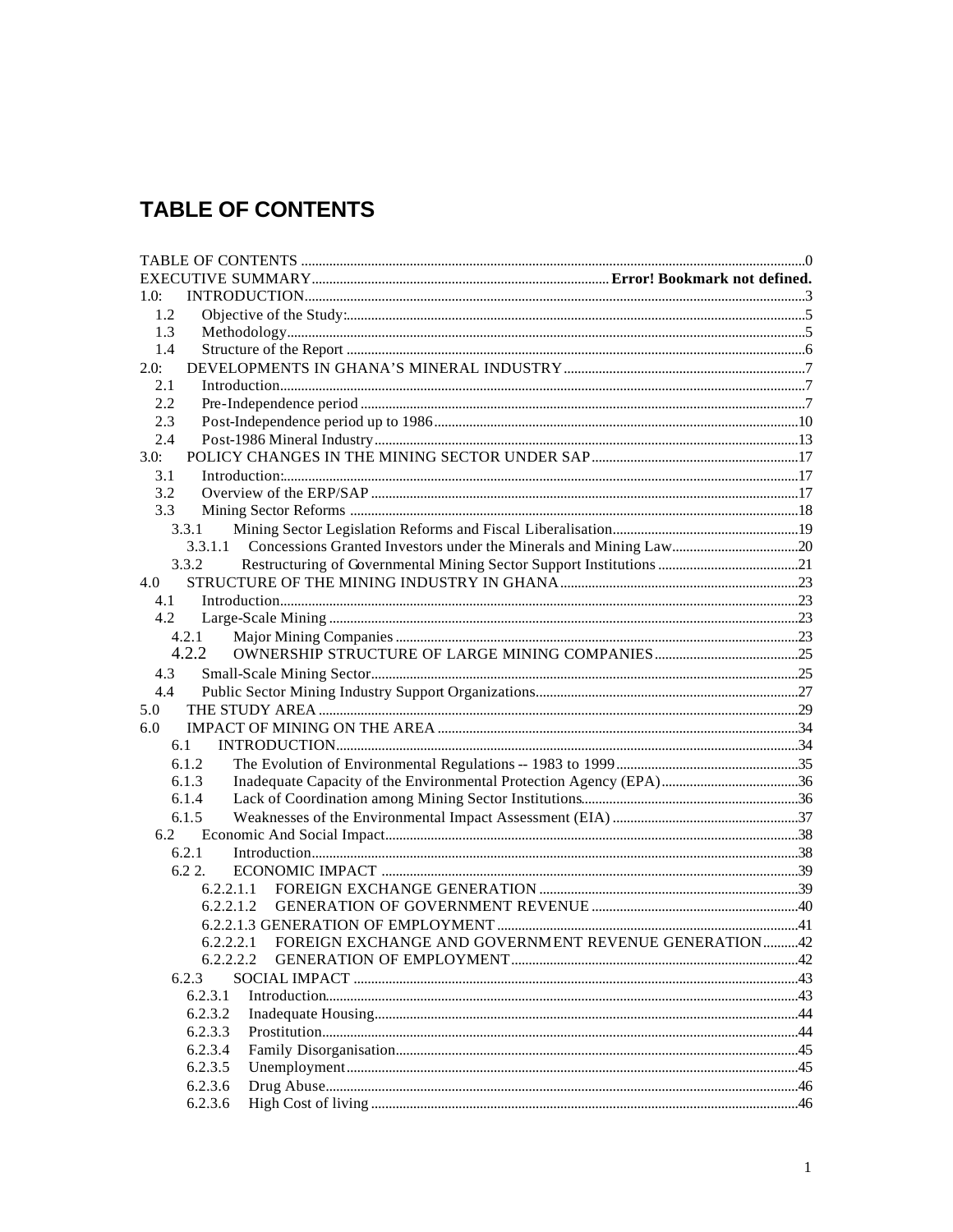| 6.3     |  |
|---------|--|
| 6.3.1   |  |
| 6.3.2   |  |
| 6.3.3   |  |
| 6.3.3.1 |  |
|         |  |
| 6.3.4   |  |
| 6.3.4.1 |  |
| 6.3.4.2 |  |
| 6.4     |  |
|         |  |
| 6.4.1   |  |
| 6.4.2   |  |
| 6.4.3   |  |
| 7.0     |  |
|         |  |
| 7.2.1   |  |
| 7.2.2   |  |
|         |  |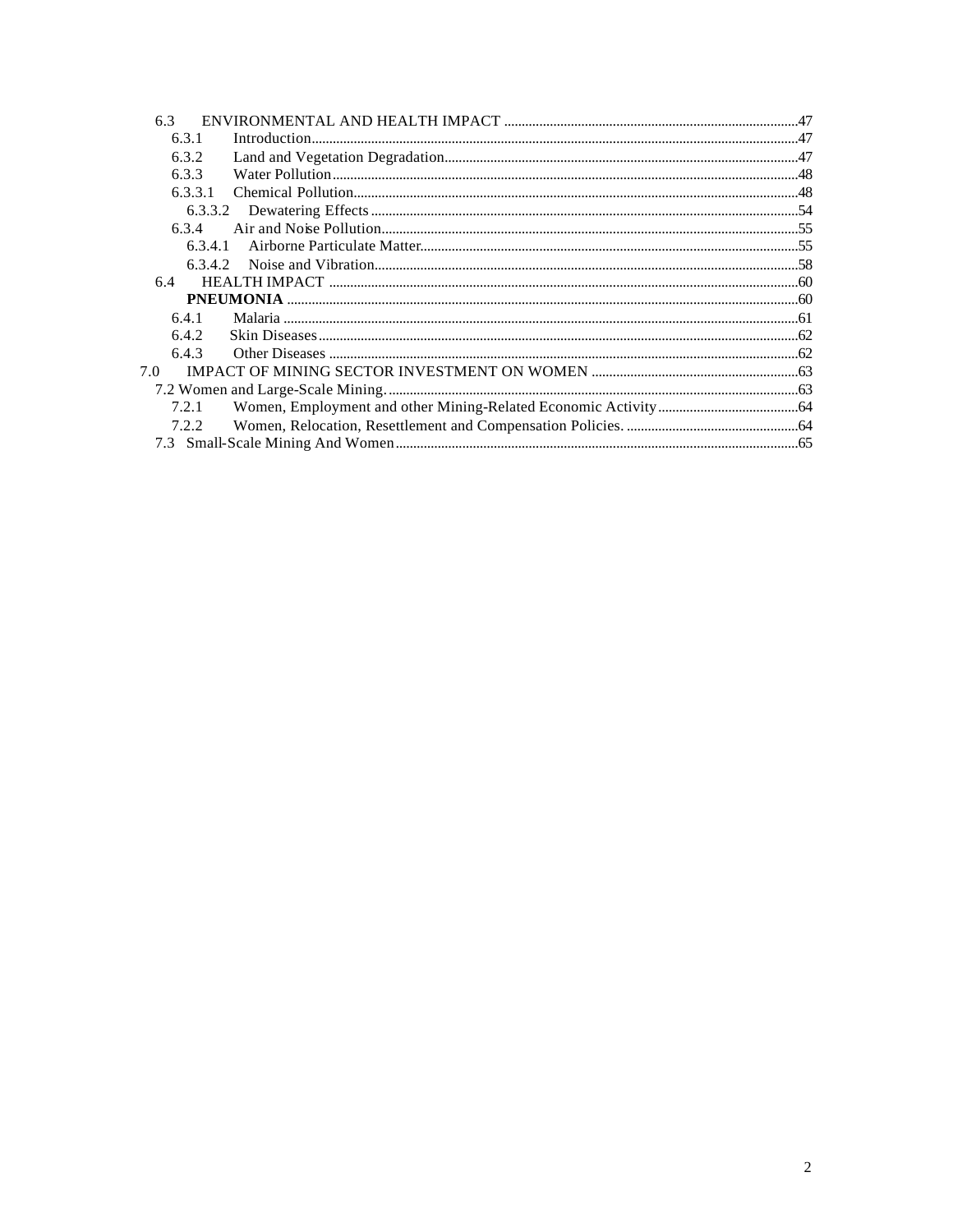# **1.0: INTRODUCTION**

### **1.1 Background**:

The resurgence in the mining industry in Ghana since 1989 cannot be considered an isolated phenomenon. It is driven by the global paradigm which emphasises private sector-led development as the engine of economic recovery in developing countries. This is indeed the thrust of the structural adjustment programmes (SAP) prescribed for such developing countries by the World Bank and allied institutions since the early 1980s. In these economic programmes, African countries with important mining sectors were obliged to shift their policy emphasis towards a primary objective of maximising tax revenue from mining over the long term (which remains largely a mirage), rather than pursuing other economic or political objectives such as control of resources or enhancement of employment. According to the World Bank, this primary objective could only be achieved by a new division of labour whereby governments focus on industry regulation and promotion while private companies take the lead in operating, managing and owning mineral enterprises.<sup>1</sup>

Many of the 16 countries identified by the Bank to be given priority for exploration and private mining investment were from sub-Saharan Africa, obviously because the region is an important supplier of a variety of minerals to the world. It accounts for about 8 % of world mine production. It holds more than 10 % market share in six minerals -- bauxite, cobalt, manganese, rutile and uranium -- and a 37 % share of world diamond production. By the close of 1999, nearly all African countries, some of them without known mineral resources, had either modified their minerals codes or introduced them where they did not exist before.

Ghana, long regarded as the African trailblazer, was an obvious laboratory for these reforms. After all, a comparative geological ranking of African countries placed Ghana third after South Africa and Zimbabwe<sup>2</sup>. Ghana was, therefore, among the first sub-Saharan countries to embark on these prescribed reforms and its mining sector received priority attention in the country's Economic Recovery Programme launched in 1983.

Between 1984 and 1995, there were significant institutional development and policy changes to reflect the new paradigm, from the establishment of the Minerals Commission in 1984 and the promulgation of the Minerals and Mining Code in 1986 to the promulgation of the Small-Scale Mining Law in 1989 and the establishment of the Environmental Protection Agency in 1994.

The historical importance of mining in the economic development of Ghana is considerable and well documented, with the country's colonial name -- Gold Coast - reflecting the importance of the mining sector. Gold dominates the mining sector and

 1 THE WORLD BANK. 1992, *Strategy for African Mining*. World Bank Technical Paper No.181, African Technical Department series.

<sup>2</sup> Laura Irvine, 1991, *Euromoney*, September.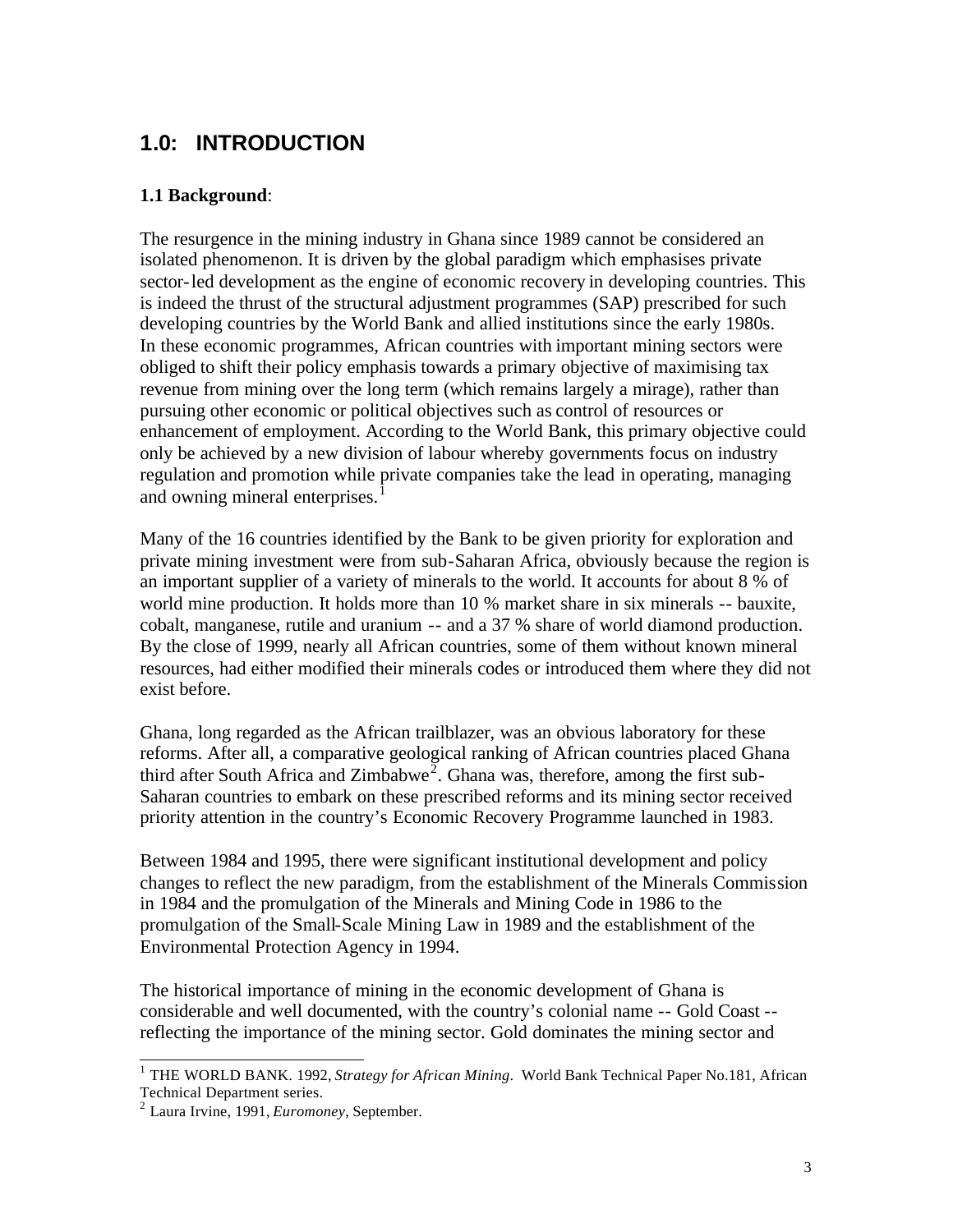Ghana is Africa's second most important producer of gold after South Africa, the third largest producer of manganese and aluminium and a significant producer of bauxite and diamonds<sup>3</sup>. In addition, inventories of iron, limestone, kaolin, salt and other industrial mineral resources exist but ae not exploited on a large scale.

From the inception of Ghana's economic policy changes in 1983 to date, the mining sector has witnessed a considerable investment boom and increased production, particularly in the gold sector. There has been considerable growth in the number of new mines and exploration companies. The sector has also attracted a significant number of sector support companies such as catering and transport companies, explosive manufacturers, mineral assay laboratories, etc. The sector has increased its contribution to gross foreign exchange earnings and appears to have attracted substantial foreign direct investment funds over the years.

By the end of 1999, the sector had attracted over US\$3 billion worth of foreign direct investment. Ghana now has 19 operating mines and over 128 local and foreign companies with exploration licences, mainly in the domain of gold. The sector now accounts for more than 30% of gross foreign exchange earnings. In 1997, officially reported output of newly mined gold was 54.4 metric tons with a market value of about \$545 million.

Despite this boom, there is growing unease with regard to the real benefits accruing to the ordinary Ghanaian in the mining communities and to the country as a whole, in the light of the extremely generous fiscal and other incentives given to mining companies under the mining sector reforms. As observed by Patricia Feeney, the World Bank strategy is surprisingly silent on measures that might be required to protect the rights of vulnerable segments of the society during the economic transition<sup>4</sup>. Ghana's structural adjustment programme generally generated considerable social costs and had considerable negative impact especially on the most vulnerable segments of the society (the rural poor, women and children).

It has been suggested that a thorough cost/benefit analysis of the resurgent mining sector would probably return a negative figure. This is because of such factors as the high level of fiscal incentives enjoyed by mining companies and the high level of foreign exchange earnings they are allowed to retain in offshore accounts. Other relevant factors include the negative environmental impact of mining and the growing redundancies associated with the privatisation of state-owned mining companies. Thus, the growing incidence of conflict between mining communities and their chiefs on one hand and mining companies on the other hand echoes the growing disquiet about the effects of the mining sector-led structural adjustment programme on the population.

 $\overline{a}$ 

<sup>3</sup> GEORGE J. COAKLEY, 1999, *The minerals industry of Ghana*, in the US Department of the Interior, US Geological Survey, Minerals Yearbook. Area Reports: International 1997, Africa and the Middle East Volume III.

<sup>&</sup>lt;sup>4</sup> Patricia Feeney, 1998, *The Human Rights Implications of Zambia's Privatisation Programme.*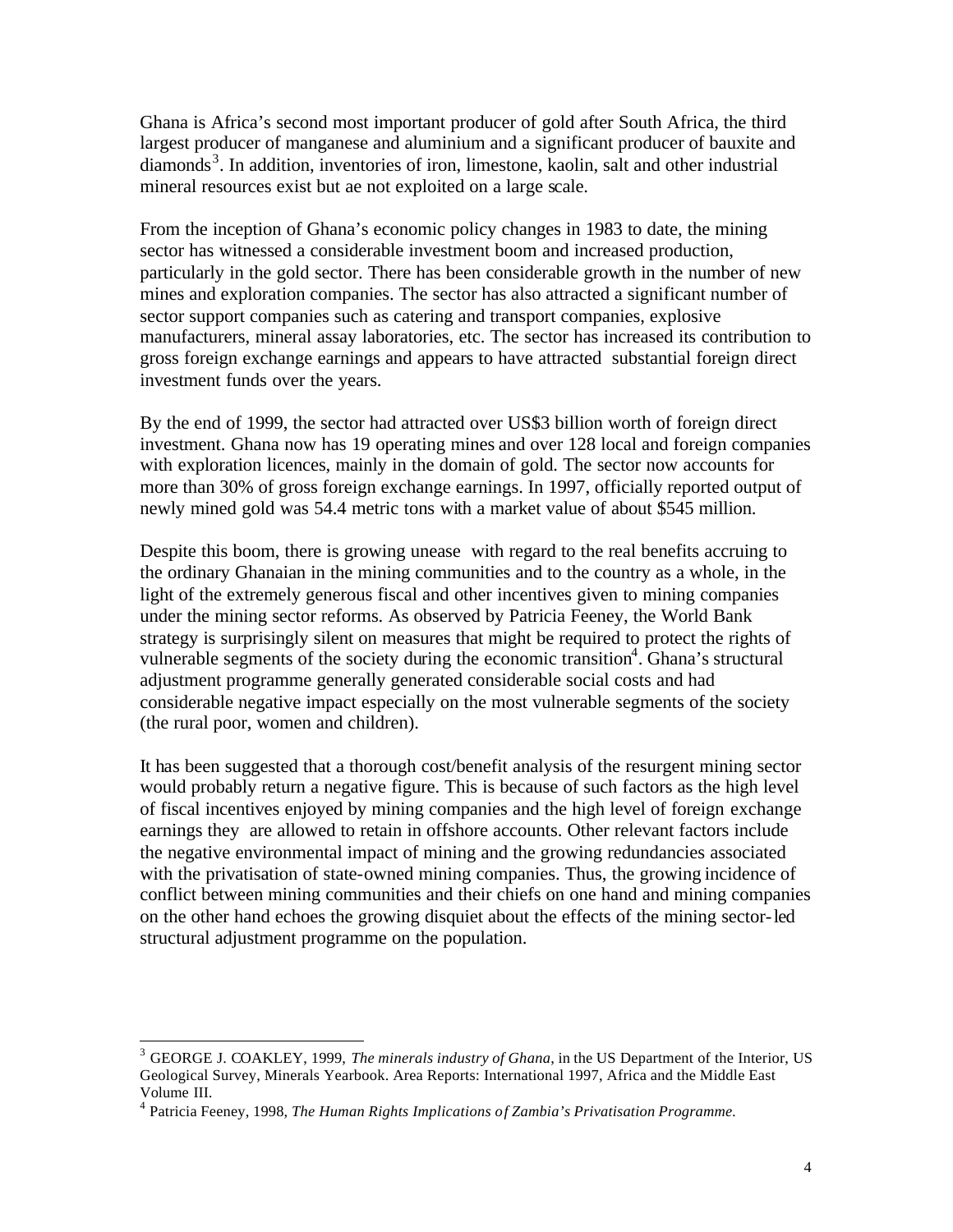#### **1.2 Objective Of Study:**

The principal objective of this work is to assess the socio-economic and environmental effects of the mining sector reforms implemented under the structural adjustment programme, with particular reference to affected mining communities in the Tarkwa mining area. The specific aims are reflected in the terms of reference for this project, which include:

- 1. A concise account of the growth and development dynamics of the mining industry in Ghana from the colonial period through to the 1970s and 1980s, from colonial and post-independence government control to the era of structural adjustment and after.
- 2. A critical investigation and evaluation of the major elements of mining sector adjustment, including all policy and institutional reforms implemented in the sector under SAP.
- 3. A cost-benefit analysis of mining investments, taking the following into consideration: level of foreign direct investment inflows to the sector since the reforms, level of employment, net foreign exchange earned, extent of linkages with other sectors, as well as the environmental and social impact of mining sector investment.
- 4. Evaluation of adequacy of mechanisms for decision making, negotiation and conflict resolution between various parties in the sector; the role of state agencies and issues of good governance
- 5. A concise enquiry into issues of competition between large- and small-scale miners and issues of ownership

#### **1.3 Methodology**

The study was undertaken on community basis (micro-level) but scaled up with secondary information from the district, regional and national levels to address the microand macro- aspects of the assessment. It consisted of desk study and primary data collection. The desk study consisted of a literature review of existing reports and works - i.e. previous studies relating to the subject matter, at the community, district, regional and national level in other African countries and elsewhere in the world.

The primary data collection involved visits to selected communities in the Wassa West District to assess the social structure of the communities. The aim was to pave the way for active involvement of the communities and to ensure that this participatory approach also factored in the gender dimension. The field visits also included the identification of stakeholders -- communities impacted by mining, mining companies, government support agencies for the sector, non-governmental organisations and community-based organisations to solicit their effective participation. The participatory methodology was achieved through focus group discussions along with informal, structured and semistructured interviews with institutions, chiefs, opinion leaders and individuals.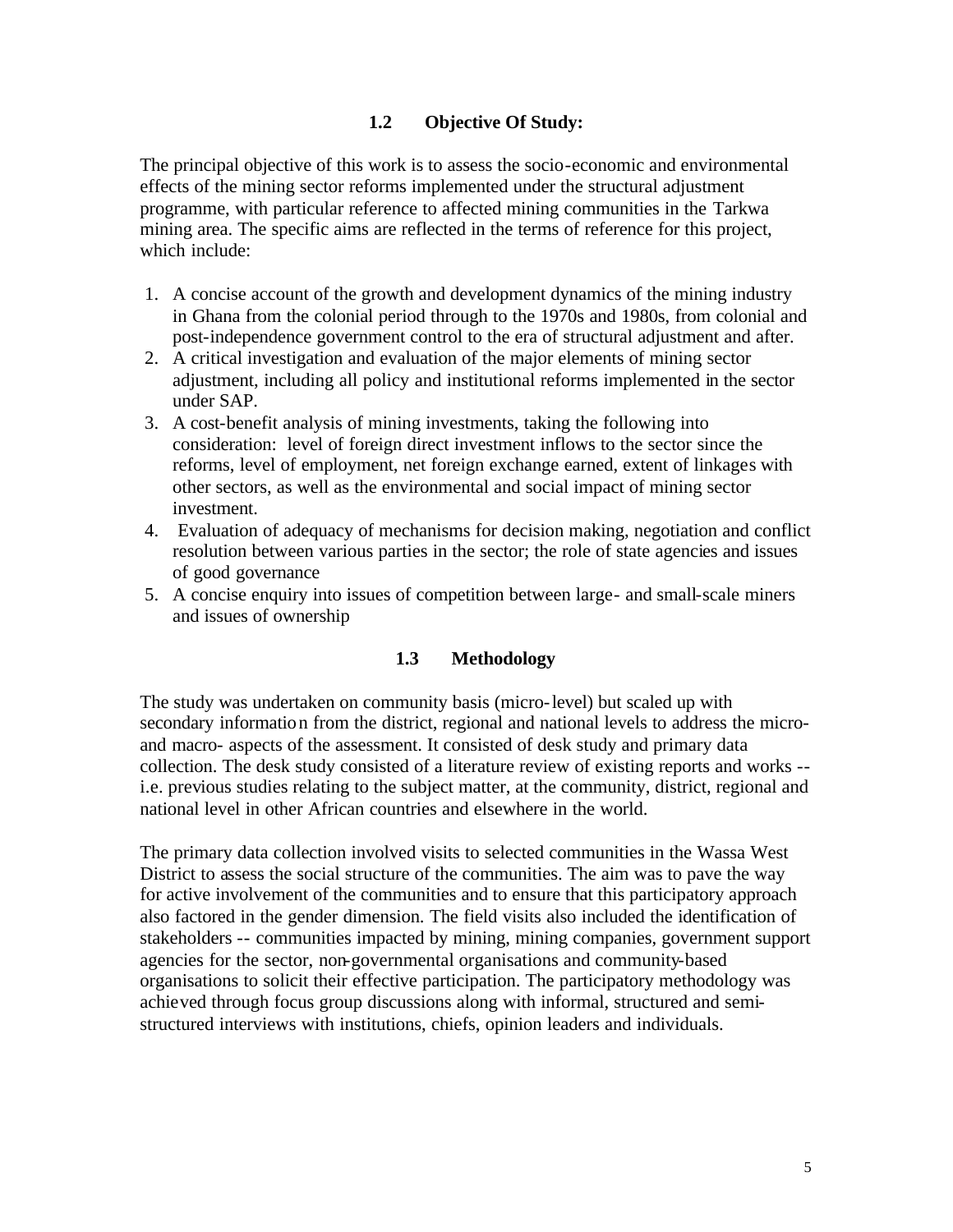#### **1.4 Structure Of Report**

The report has seven sections with each section addressing a main heading. Section One introduces the subject matter, outlining the background to the study, the objective of the study and the methodology used to conduct the exercise.

Section Two gives an overview of the dynamics of the Ghanaian minerals industry from the colonial era to the present. It reviews the policy changes pursued at various stages of the country's mineral development and the impact of such changes on production and general performance of the sector. In fact, it is an analysis of the political economy of mining industry dynamics throughout the period.

Section Three reviews the various policy changes in the mining sector made under the auspices of the economic recovery programme (ERP) and the structural adjustment programme (SAP) and the resulting performance of the mining sector  $=$ . It also presents the general structure of the industry in terms of ownership and major players

Section Four makes a brief presentation of the demographic, geographic, socio-economic and cultural characteristics of the study area and assigns reasons for the choice of the site for the study.

Section Five analyses the impact of mining sector reforms in the study area. It includes a brief cost/benefit analysis of the economic, social and environmental factor impact of mining sector investments on local communities. s. This section also considers the level of foreign direct investment inflows to the sector since the reforms, the level of employment, net foreign exchange earned, extent of linkages with other sectors, along with the negative environmental, health, cultural and social impact of mining sector investment in the district.

Section Six briefly surveys the impact of mining investment on women in the area. It takes stock of the level of women's involvement in mining, marketing and peripheral, related activities.and considers the health and other social consequences of mining activities on women in the area.

Section Seven draws conclusions from the research , makes recommendations and outlines areas for possible intervention measures.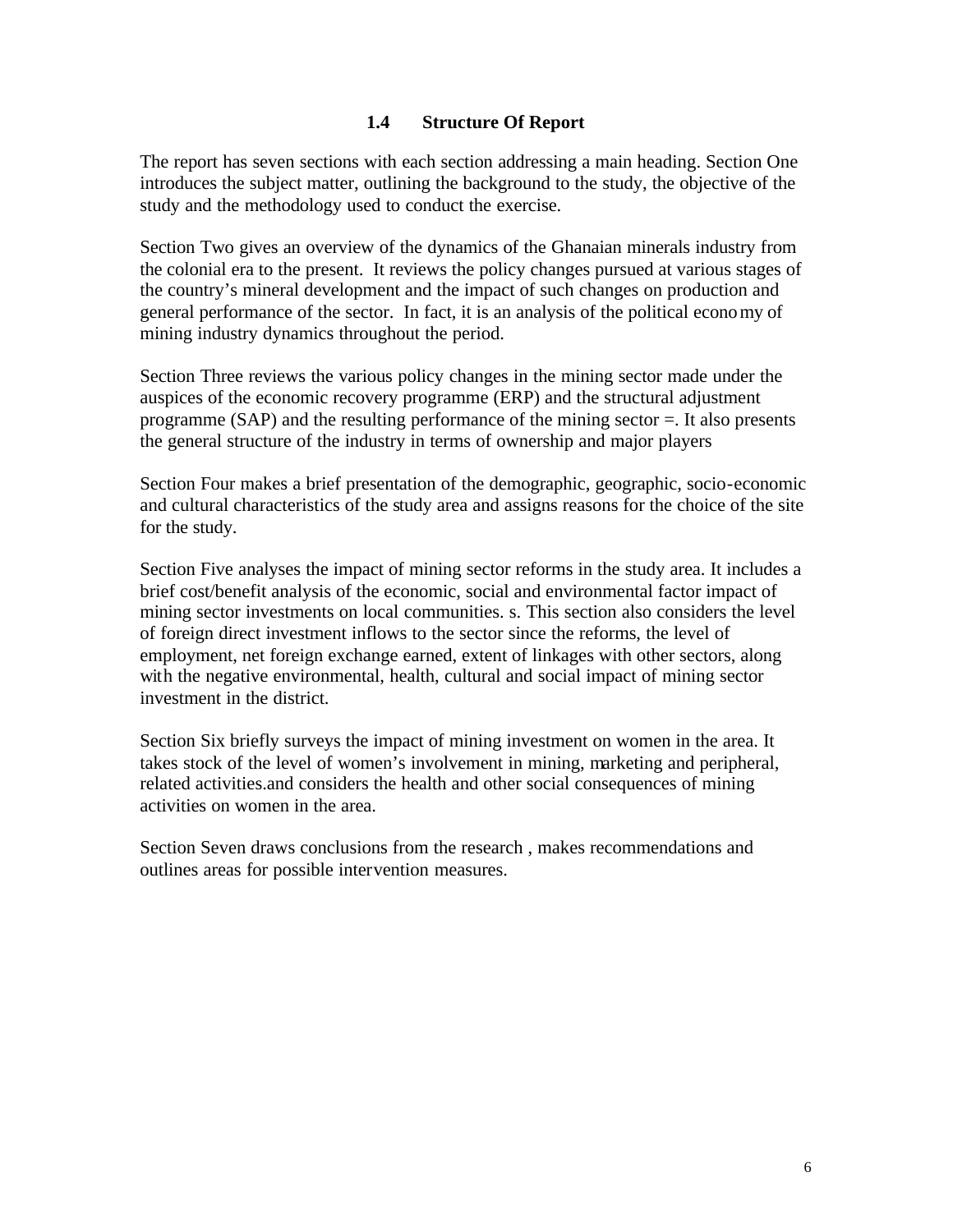# **2.0: DEVELOPMENTS IN GHANA'S MINERAL INDUSTRY**

### **2.1 Introduction**

Ghana's mining tradition, particularly regarding gold, dates back to the fifteenth century, but has since had a rather ragged history. British and a few other foreign investors controlled the industry during the colonial period. Developments in the mining industry at this stage were responses to economic and political developments in Britain and Europe in general rather than to market conditions???. The industry was very vibrant during the pre-independence period. Ghana accounted for 36 % of total world gold output  $(8,153,426)$  fine ounces) between 1493 and 1600<sup>1</sup>, but its share of world mineral output dwindled over subsequent years.

The post-independence period was marked by state ownership of mineral resources. The period up to 1986 was generally characterised by stagnation of the industry, except for a few spikes recorded immediately after independence and in the early 1970s. The sluggish production, particularly in the gold sector, could be attributed to market conditions, investor uncertainty about the safety of their investment under Ghanaian self-rule and the effects of state intervention in the industry.

As part of the country's economic recovery programme (ERP) launched in 1983, the mining sector underwent significant reforms beginning in 1986. This section looks at the dynamics and performance of the mineral industry in Ghana from the colonial era to date, exploring the local and global factors responsible for the evolution of the industry throughout the period.

### **2.2 Pre-Independence Period**

While gold mining by indigenous people is said to pre-date Christian times and Ghana's modern mining history spans over six centuries, private Ghanaian gold miners were banned after 1933 from operating mines due to the promulgation of the Mercury Law. Large-scale mining by British and other foreign investors began in the late 19th century. British mining interests were a significant source of influence on the Colonial Office in London and its representatives in the territory and shaped the formulation and implementation of mineral policy in the colony<sup>5</sup>. The thrust of policy in the sector was aimed, first at establishing a legal and administrative framework that would facilitate mining operations and secondly, ensuring the self-sufficiency of the British Empire. For instance, the development of minerals such as bauxite and manganese in Ghana was a function of the needs of Britain and carried out with the active participation of British state. Although a concession for mining bauxite in the Awaso area was obtained in 1926, production only started in 1940-41. This was when other sources of bauxite were cut off

 5 . Tsikata, F.S (1997). *The Vicissitudes of Mineral Policy in Ghana.* Resources Policy Vol. 23 No.1/2 pp9- 14.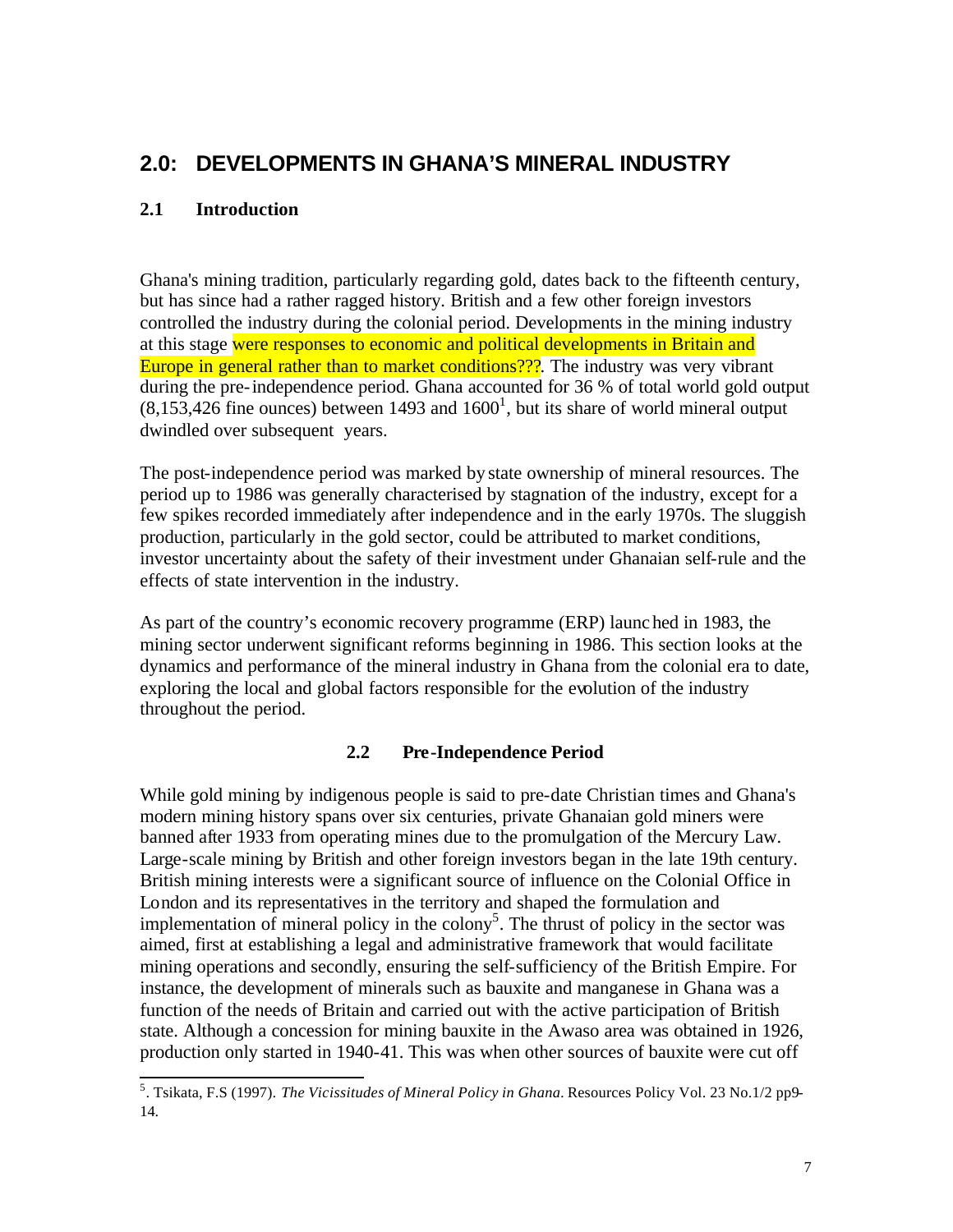from the Allied forces in the early part of World War II. British Aluminium Company Limited, acting as agents for the British Ministry of Aircraft Production, started exploitation of the Ayawaso deposit. Similarly, exploitation of manganese in Ghana started in 1916 at the request of the Wartime Ministry of Munitions, as manganese was in high demand for war purposes<sup>6</sup>.

Mineral production during this period had its ups and downs. The period from 1480 to 1954 was characterised by two major periods of peak production referred to as the " Jungle Booms" and three periods of depressed production, attributed to various reasons including the influence of the two World Wars. Ghana accounted for 36% of total world gold output (8,153,424 fine ounces) between 1493 and 1600, but this share dwindled over the years as a result of new producers. Total production up to 1934 was about 30 million fine ounces of gold representing 2.7 % of worldwide production<sup>7</sup>.

The First and Second World War periods were characterised by low production<sup>2</sup>. Rapid closure of small and medium mines that were starved of supplies because of the war affected output. In addition, the drafting of men and miners who could handle explosives to the warfront and the internment of German concessionaires by the British were some of the reasons accounting for the low production during the period. The depressed gold production in 1918 –1929 was attributed to labour scarcity. The booming cocoa and construction industries and the emergence of the manganese and diamond mines affected the labour supply. But the growing number of Ghanaians who preferred to work their small mines also affected the labour availability.

In fact the preference of Ghanaians to work in their own mines rather than work for the Europeans encouraged the Colonial Office to pass the Mercury Ordinance of 1932, making it illegal for Ghanaians to use mercury for mining. This marked the beginning of the criminalisation of indigenous, small-scale gold mining and the edging out of Ghanaian gold producers, until 1989 when the Small-scale Mining Law was enacted to give legal status to the sector again.

The banning of indigenous gold mining did boost large-scale mining as more labour was freed for the latter and the period 1933 to 1942 saw increased mine output. The emergence of major new producing countries and the growing struggle for independence creating political risk and investor disquiet were responsible for the territory's dwindling share of world production from 1943 to 1954. State intervention immediately after independence was to ensure that mines with considerable labour force threatening closure did not do so for obvious reasons.

 6 Graham, R. (1982). *The Aluminium Industry and the third World: Multinational Cprporations and Underdevelopment.* Zed press London.

<sup>7</sup> David Bird, 1994, *Gold in Ghana.* Mining Journal , January.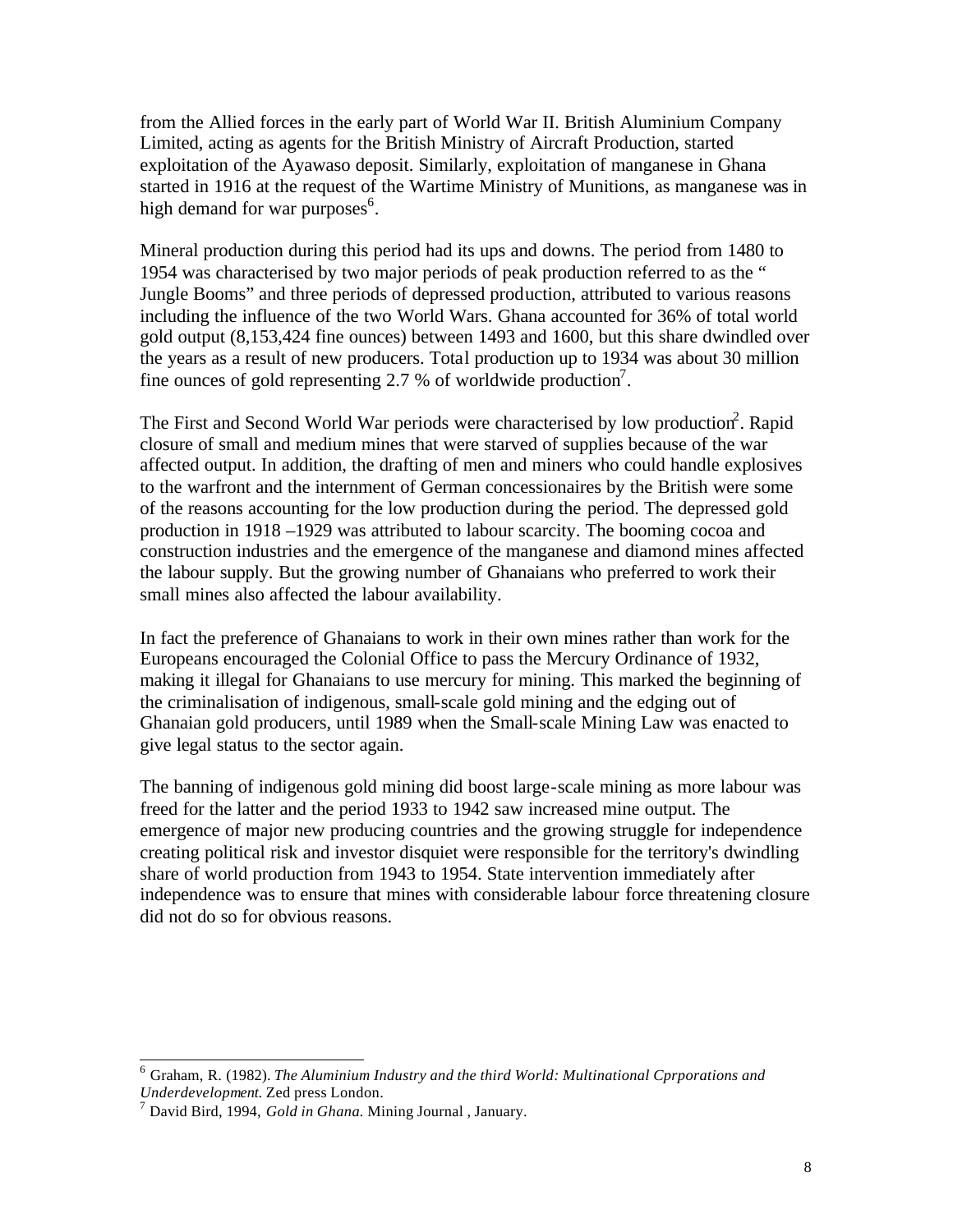| Year | Gold (ounces) | Diamond (carats) | Bauxite (M/t) | Manganese $(M/t)$ |
|------|---------------|------------------|---------------|-------------------|
| 1925 | $1925^8$      | 210 301          | 40 29 6       |                   |
| 1926 | 1926          | 198 083          | 185 116       |                   |
| 1927 | 1927          | 189 117          | 521 774       |                   |
| 1928 | 1928          | 168 933          | 594 022       |                   |
| 1929 | 1929          | 167 115          | 636779        |                   |
| 1930 | 1930          | 218 494          | 777 080       |                   |
| 1931 | 1931          | 246 075          | 503 743       |                   |
| 1932 | 1932          | 264 422          | 872 706       |                   |
| 1933 | 1933          | 284 841          | 788 704       |                   |
| 1934 | 1934          | 308 960          | 844 332       |                   |
| 1936 | 1935          | 337 065          | 975 151       |                   |
| 1937 | 1936          | 367819           | 971 617       |                   |
| 1938 | 1937          | 461 621          | 875 248       |                   |
| 1940 | 1938          | 590 026          | 944 071       |                   |
| 1941 | 1939          | 701 417          | 881 373       |                   |
| 1942 | 1940          | 818 911          | 814 139       |                   |
| 1943 | 1941          | 882 241          | 712 576       |                   |
| 1944 | 1942          | 880 000          | 719 379       |                   |
| 1945 | 1943          | 721 315          | 747712        |                   |
| 1946 | 1944          | 536727           | 722 558       |                   |
| 1947 | 1945          | 527 628          | 611 080       |                   |
| 1948 | 1946          | 540 906          | 495 061       |                   |
| 1949 | 1947          | 604 250          | 530 319       |                   |
| 1950 | 1948          | 557 185          | 620 614       |                   |
| 1951 | 1949          | 882014           | 651 067       |                   |
| 1952 | 1950          | 679 173          | 386796        |                   |
| 1953 | 1951          | 694 886          | 569 392       |                   |
| 1954 | 1952          | 678 831          | 800 967       |                   |
| 1955 | 1953          | 700 139          | 674 743       |                   |
| 1956 | 1954          | 734 630          | 789 550       |                   |
| 1957 | 1955          | 787 922          | 911 973       | 167 966           |

**Table 2.1: Ghana's mineral industry performance up to independence** 

 8 Statistics for 1925–83 are from G. O. Kesse (1985), *The Mineral and Rock Resources of Ghana.*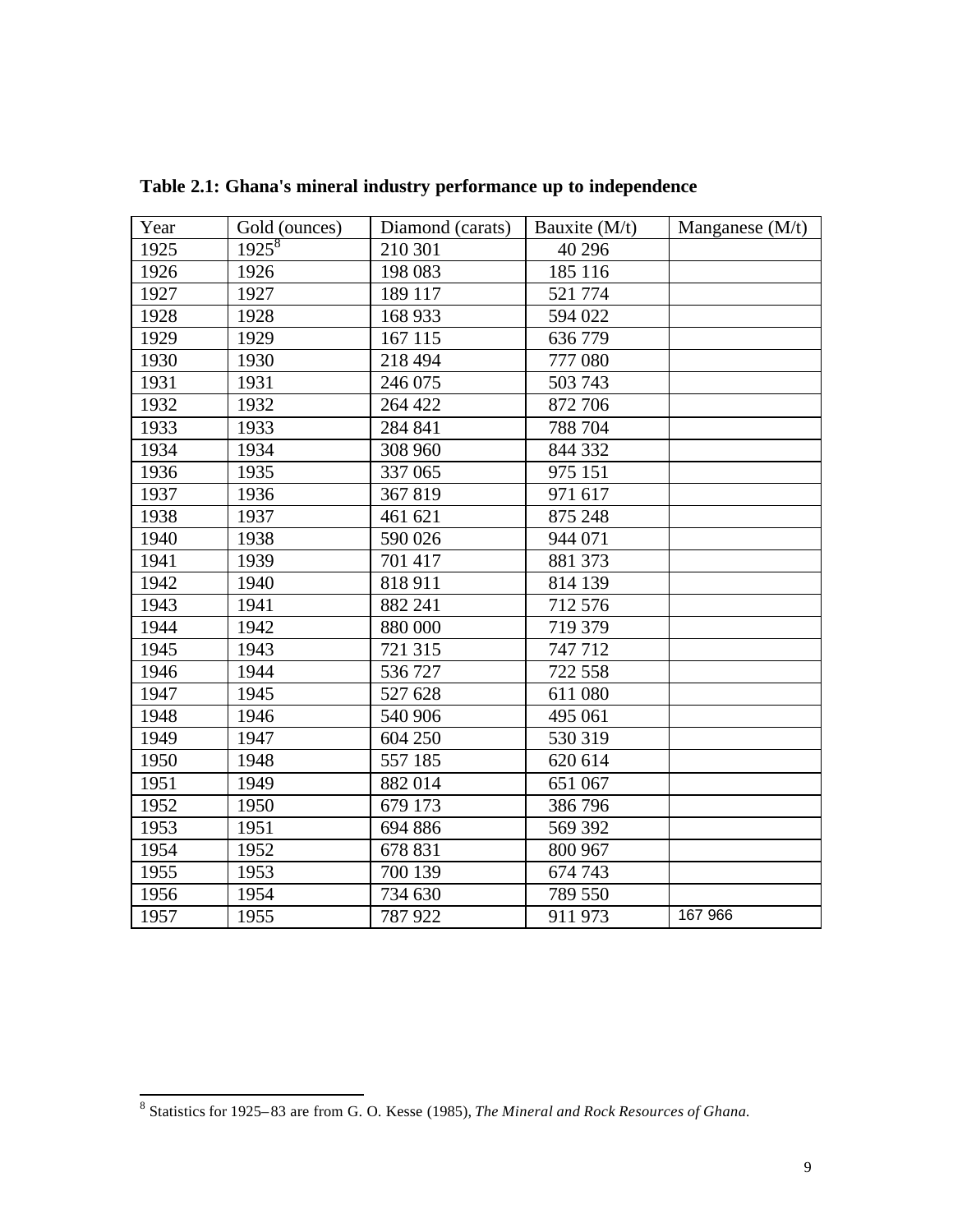

**Fig 2.1 MINERAL PRODUCTION FROM 1925 to 1957**

#### **2.3 The Post-Independence Period up to 1986**

Generally, the vicissitudes in Ghana's mineral industry mirror trends in the global industry. The period between 1965 and 1980 was characterised by the declaration of permanent sovereignty over natural resources by developing countries, primarily through large-scale nationalisation of mineral extractive facilities, the renegotiation of existing arrangements and the creation of state enterprises and numerous commodity producer associations <sup>9</sup> .

Ghana's mining industry was state controlled from 1957 to 1986. After independence, the government set up the State Gold Mining Corporation (SGMC) and the Ghana National Manganese Marketing Corporation (GNMC). SGMC was established in 1961 to acquire five gold mines (Bibiani, Tarkwa, Prestea, Konongo and Dunkwa mines) from British companies. In 1972, the government took majority shares (55%) in Ashanti Goldfields Corporation (AGC), Ghana Bauxite Company (BAC) and Ghana Consolidated Diamonds Company<sup>3</sup>. The Ghana National Manganese Corporation (GNMC) took over manganese operations at Nsuta from the African Manganese Group (AMG), a British subsidiary of Union Carbide.

The government's cardinal objectives in the acquisition of these mines has been summarised as the protection of employment and the access to foreign currency generated by the mines<sup>10</sup>. The policy at the time was, therefore, aimed at maximising government revenue, control of resources and employment generation. Thus, state mines were subject to government intervention for purposes often unrelated to efficiency or

 9 . Thomas Walde, 1983, *Permanent sovereignty over natural resources, recent developments in the mineral sector.* Natural Resources Forum, published by the United Nations, New York, July.

<sup>&</sup>lt;sup>10</sup> Tsikata, F.S (1997). *The Vicissitudes of Mineral Policy in Ghana*. Resources Policy Vol. 23 No.1/2, pp 9-14.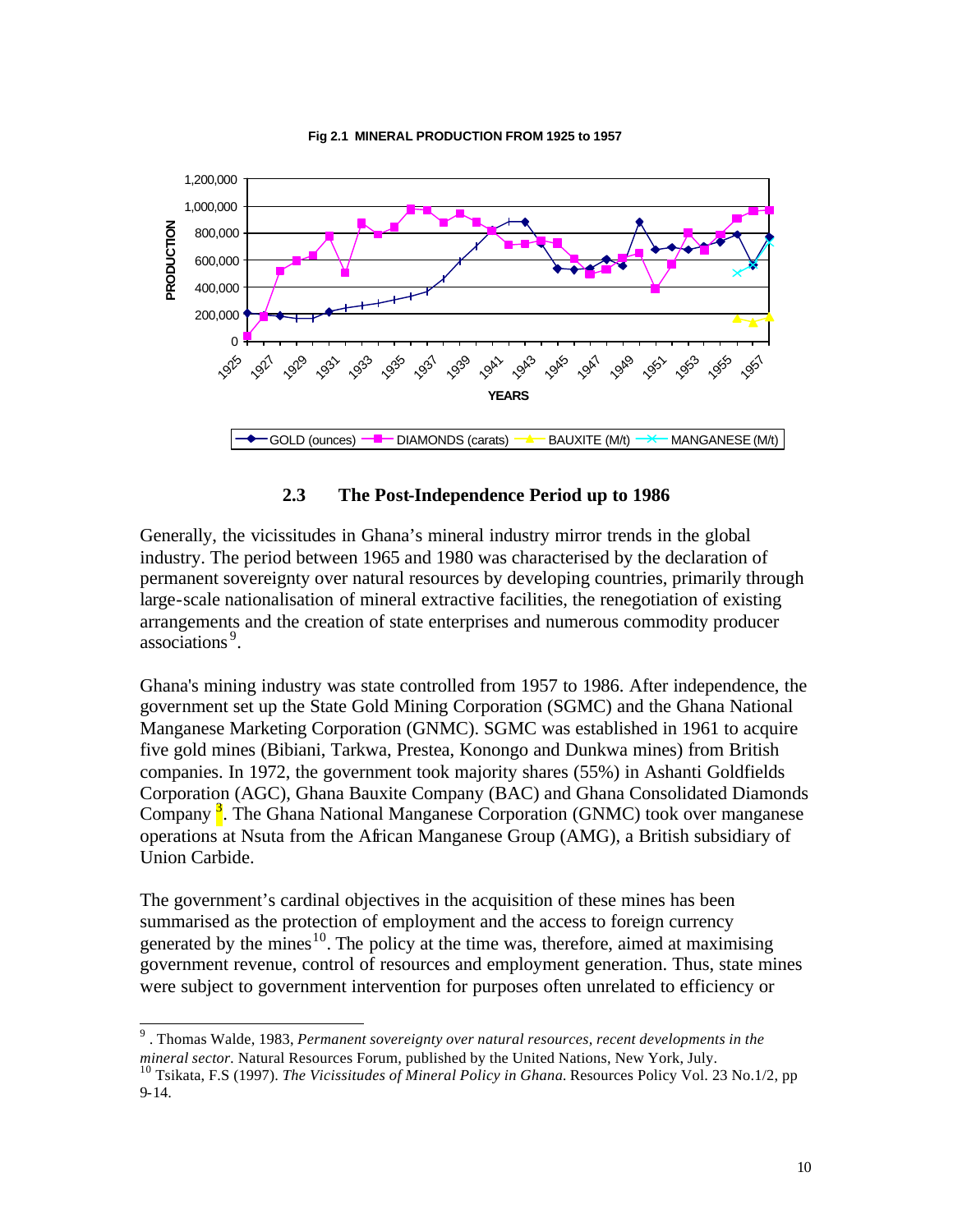economic probity. The mining sector was, therefore, constrained by lack of investment and exploration. The state-owned mining enterprises were under-capitalised and became increasingly obsolescent. Lack of investment, maintenance and modernisation left these state-run mines uncompetitive. Apart from AGC and GNMC, which were operating profitably, the SGMC and BAC were operating at a loss and SGMC had closed the Bibiani and Konongo mines, which were making serious losses.

From 1960 to 1980, various modifications were made to the mining sector code aimed at attracting private participation, but they failed to attract significant foreign private investment. The changes were characterised by high taxes and other duties along with significant state control of the industry. The mining industry stagnated and up to 1985, there were no significant new investments in Ghana's mining sectorOutput in almost all the mines declined and the sector contributed relatively little to gross national earnings.

| <b>ITEM</b>                      | SMCD 5 1975      | <b>ACT 437 INVESTMENT</b> | PNDCL 153     | <b>AMENDEMNT</b> |
|----------------------------------|------------------|---------------------------|---------------|------------------|
|                                  |                  | CODE, 1981                | <b>REGIME</b> |                  |
| Corporate Income Tax             | $50 - 55\%$      | 45%                       | 45%           | 35%              |
| Allowances                       |                  |                           |               |                  |
| <b>Initial Capital Allowance</b> | 20%              | 20%                       | 75%           |                  |
| Subsequent Annual Capital        | 15%              | N.A                       | 50%           |                  |
| Allowance                        |                  |                           |               |                  |
| <b>Investment Allowance</b>      | 5%               | N.A                       | 5%            |                  |
| R & D Allowance                  | N.A              | 25%                       | N.A           |                  |
| Royalty                          | 6%               | $2 - 6%$                  | $3 - 12%$     |                  |
| Min. Turnover Tax                | 2.5%             | 2.5%                      | N.A           |                  |
| Mineral Duty                     | $5 - 10%$        | $5 - 10%$                 | N.A           |                  |
| <b>Import Duty</b>               | 5-35%            | 5-35%                     | N.A           |                  |
| Foreign Exchange Tax             | 33-75%           | 33-35%                    | N.A           |                  |
| Import License Tax or Import     | 10%              | 10%                       | N.A           |                  |
| Levy                             |                  |                           |               |                  |
| Government shareholding          | 55%              | 55%                       | 10%<br>(min)  |                  |
| Gold Export Levy                 | C 3/oz for every | $C$ 3/ oz for every oz    | N.A           |                  |
|                                  | oz 100,000 oz.   | $100,000$ oz              |               |                  |
| A.P.T                            |                  |                           | 25%           |                  |

**Table 2.2: Comparison of earlier fiscal regimes and PNDCL 153 (1986)**

The mining sector accounted for about 15% of export earnings from the mid-1970s to 1982, of which the gold subsector contributed over 80%.

From production peaks in the 1960s, gold output fell to 5.97 million oz in the 1970s and even further in the 1980s to only 3 million oz. Other minerals suffered a similar decline. This was one of the main reasons for the declining availability of foreign exchange during the latter period (Table 2.3)

The main reasons assigned for the decline in the mining sector during the period, as outlined in a World Bank report on the structural adjustment programme in 1984, include the "lack of foreign exchange to maintain and rehabilitate the mines; lack of capital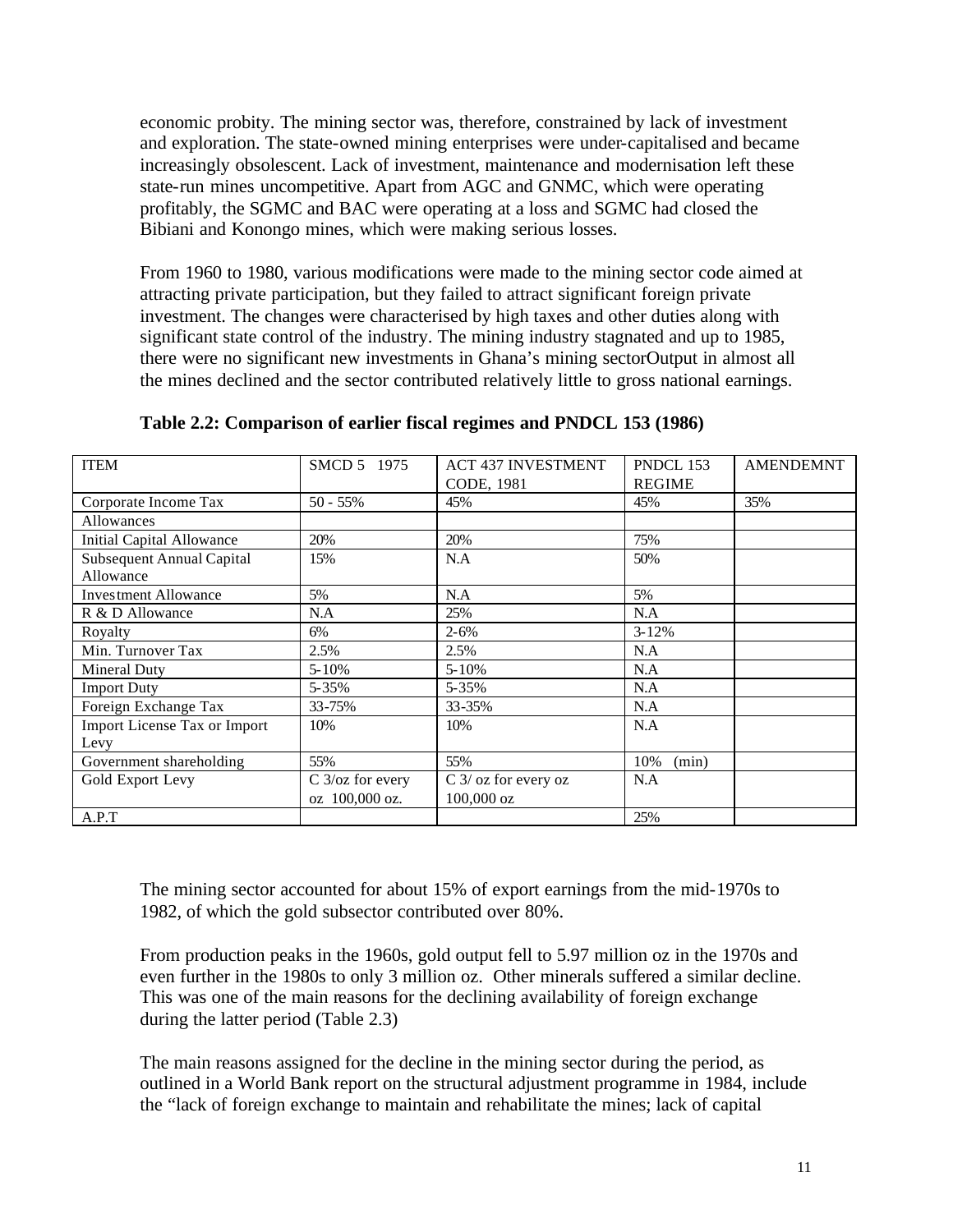investment for mining skills; infrastructure deterioration, particularly shortages of rail capacity for manganese and bauxite; mining company financial problems due to the greatly over-valued currency and spiralling inflation; a declining grade of gold ore; the exhaustion of high grade manganese ore; the depletion of the more lucrative diamond mines in many areas; high absenteeism and low worker discipline; and pilfering, illegal panning and smuggling of gold and diamonds"<sup>11</sup>.

| Year | Gold (ounces) | Diamond (carats) | Bauxite $(M/t)$ | Manganese $(M/t)$ |
|------|---------------|------------------|-----------------|-------------------|
| 1958 | 747 493       | 1 1 65 5 77      | 180 480         | 686 676           |
| 1959 | 892 113       | 1 213 474        | 186 879         | 587 483           |
| 1960 | 915 317       | 1 138 665        | 197 938         | 577 648           |
| 1961 | 878 459       | 1 567 039        | 213 767         | 559 760           |
| 1962 | 823 115       | 1713286          | 207 929         | 443 391           |
| 1963 | 911 663       | 1765461          | 225 955         | 394 080           |
| 1964 | 912 592       | 1968 176         | 271 025         | 424 657           |
| 1965 | 851 090       | 2 070 142        | 278 589         | 509 166           |
| 1966 | 708 906       | 2 301 659        | 312 508         | 638 000           |
| 1967 | 724 134       | 2 633 527        | 333 458         | 596 572           |
| 1968 | 757 346       | 2 398 631        | 317 171         | 484 696           |
| 1969 | 750 435       | 2 413 415        | 247 999         | 400 363           |
| 1970 | 714 442       | 2 355 797        | 259 993         | 354 726           |
| 1971 | 693 770       | 2 542 100        | 361 038         | 455 253           |
| 1972 | 710 013       | 2 482 822        | 356 479         | 476 690           |
| 1973 | 731 711       | 2 375 582        | 330 351         | 533 789           |
| 1974 | 709 550       | 2 406 860        | 327 627         | 255 393           |
| 1975 | 583 103       | 2 255 227        | 383 087         | 282 291           |
| 1976 | 515 654       | 2 2 3 1 7 9 1    | 282 084         | 384 162           |
| 1977 | 531 084       | 2 085 511        | 271 090         | 343 228           |
| 1978 | 465 651       | 1817818          | 271 448         | 321 443           |
| 1979 | 387 730       | 1 391 058        | 213 679         | 342 051           |
| 1980 | 437 669       | 1 227 071        | 224 501         | 368 593           |
| 1981 | 349 870       | 1 016 580        | 179 598         | 260 409           |
| 1982 | 335 724       | 893 016          | 63 530          | 176 871           |
| 1983 | 276 659       | 336 612          | 70 235          | 179 987           |
| 1984 | 282 299       | 341 978          | 44 169          | 267 996           |
| 1985 | 299 615       | 636 127          | 124 453         | 357 270           |
| 1986 | 287 124       | 560 538          | 226 461         | 262 900           |

#### **Table 2.3: Post-Independence Performance of Ghana's Mineral Industry (1958-86)**

 $\overline{a}$ 

 J. Songsore, P.W.K Yankson and G.K. Tsikata, (1994). *Mining and the Environmental: Towards a Win-Win Strategy (A study of the Tarkwa – Aboso – Nsuta Mining Complex in Ghana)*. June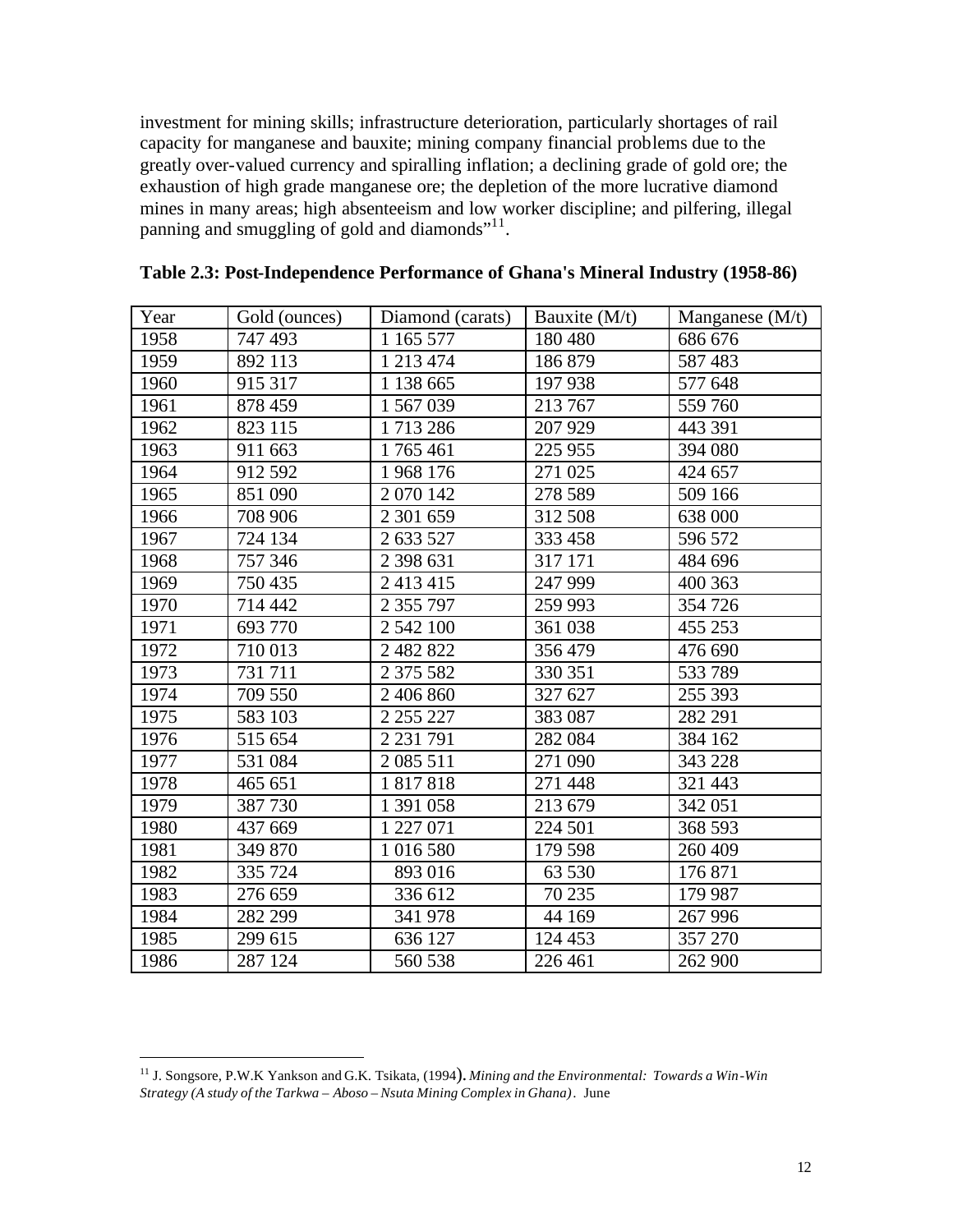

**Fig. 2.2 MINERAL PRODUCTION FROM 1958 to 1986**

#### **2.4 The Post-1986 Mineral Industry**

The dynamics in Ghana's mining sector are in direct consonance with worldwide trends in the sector. The global mining industry has undergone vigorous changes in the last 15 years. Improved exploration, mining and processing technology have revolutionized the entire mining industry worldwide, particularly in the domain of gold. The development of processes such as cyanide heap-leach and bio-oxidation have made viable the processing of low-grade material which hitherto was considered waste. The revolution in processing technology also gave impetus to an evolution of mining and exploration methods. These have made possible more efficient processing of more complex ores such as sulphides and oxides. It has also resulted in an upsurge in exploration and mining activity worldwide. In the area of gold, traditional underground mining is being abandoned in favour of surface mining. These developments have had negative dimensions in terms of environmental impact.

Apart from these technological innovations, which account for the upsurge in mining activities globally, the most fundamental development in the industry from the early 1980s to date has been in the area of the mineral policies of mineral-rich countries, particularly in the developing world.

The global technological movement and the policy dynamics in the industry have resulted in the widening of the axis of mining investment opportunities and a re-orientation of focus of international mining and mining-related companies. The increasing lead role played by international junior companies and African mining is well noted.

During the late 1980s, the mineral industry worldwide experienced major changes. State ownership of mines was de-emphasised. Many mineral-rich developing countries were encouraged to put in place a policy framework that would encourage private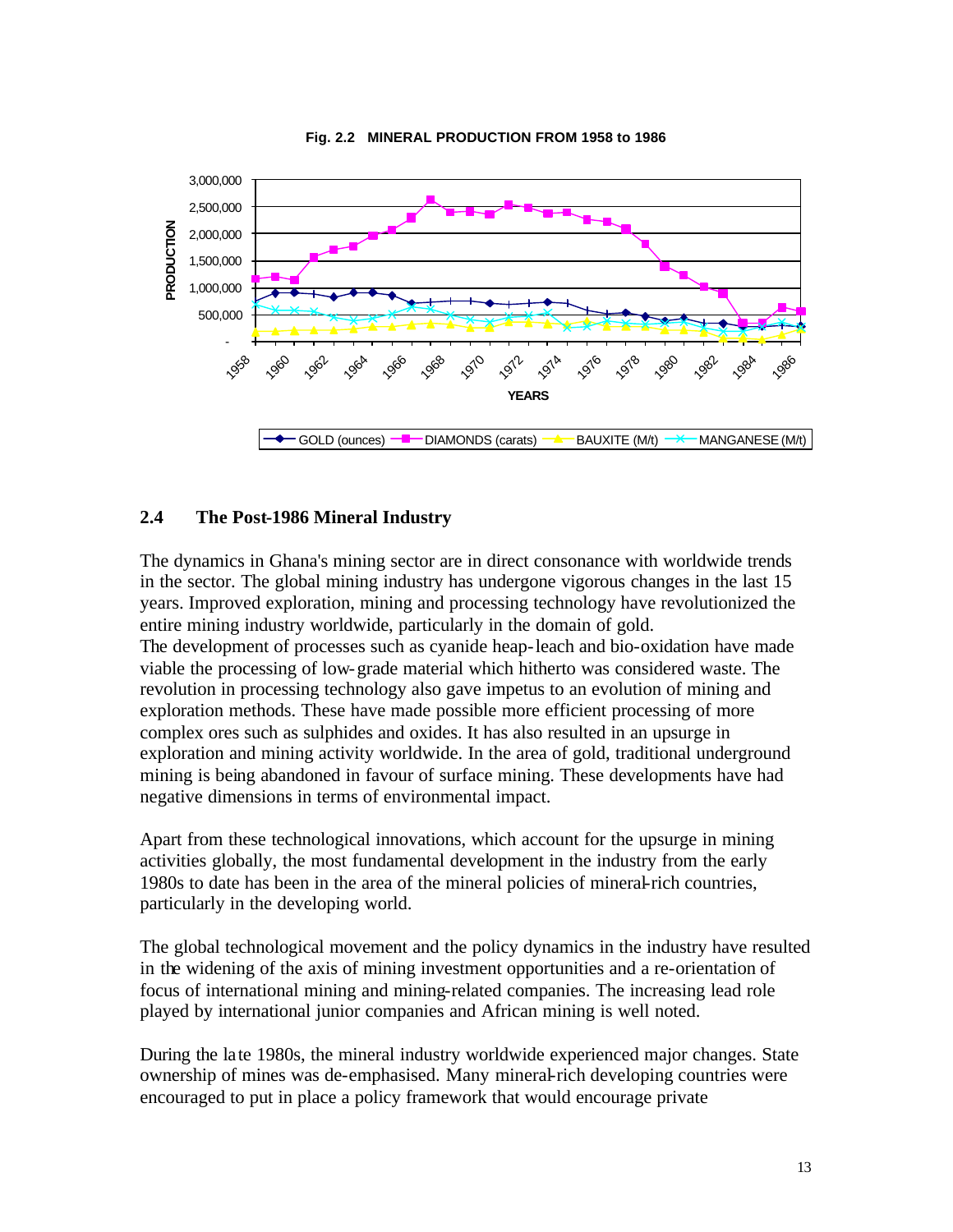participation. International private investor demands for participation in the mining sector were well articulated by various groups including the World Bank<sup>4</sup> and the International Monetary Fund (IMF). For a country to attract private investment, therefore, it must offer, in addition to a promising geological environment, a conducive policy, legislative and administrative framework more conducive to business, and a thorough privatization programme.

The main purposes of the privatisation programme have been: to reduce the role of the state in the economy and to improve business competitiveness and efficiency; to reduce the fiscal deficit by using the proceeds from the sales to retire external and domestic debt, and to generate new cash flows through investment and tax revenues.

In response to this global demand for policy changes to attract international mining investment, Ghana shifted its focus from direct state investment in the mining sector to promotion and regulation of private companies. Within the framework of the country's economic recovery programmeof 1983, and more specifically under its structural adjustment programme, the mining sector was a major target for reforms to address the concerns of investors and financiers, to arrest and reverse the fall in the industry and to ensure growth.

The policy changes have achieved the desired results with respect to investor perception of the investment environment and the volume and value of mineral output. The country fast became a citadel of commerce and mining in West Africa. Internationally, Ghana is known now to be among a few selected African countries with the most attractive geological and investment environment.

Comparative geological ranking of African countries placed Ghana third after South Africa and Zimbabwe. For the most attractive African countries from the general perspective of mining investment, Ghana is ranked third after Botswana and Zimbabwe respectively<sup>5</sup>. In a political and commercial risk assessment of African countries, Ghana was categorized good enough to risk investment alongside Zimbabwe and Morocco<sup>6</sup>. A survey by International Investment Conference Inc. indicated that the country moved from  $7<sup>th</sup>$  position in 1992 to  $6<sup>th</sup>$  in 1994 on the list of emerging markets. The explosion of local and foreign mining and exploration companies in Ghana confirms these findings.

The renewed investor confidence in Ghana's minerals industry is reflecting in the ballooning volume and value of minerals produced. Gold production, which dwindled from a peak of 915,317 ounces in 1960 to 282,299 ounces in 1984, rebounded to 998,195 ounces in 1992, exceeding the 1960 peak value. Output reached an all time-record high of 1,706,229 ounces in 1995 and has since exceed that figure. Bauxite production similarly has been on the increase. Production showered from 44,169 tonnes in 1984 to 530,267.2 tonnes in 1995. (Fig. 2.2 and 2.3).

The production of manganese and diamond has rather been in general decline. Ghana Consolidated Diamonds produced only 293,882 carats in 1995 compared with 1,148,678 carats in 1980. However, one significant development in the diamond sector has been the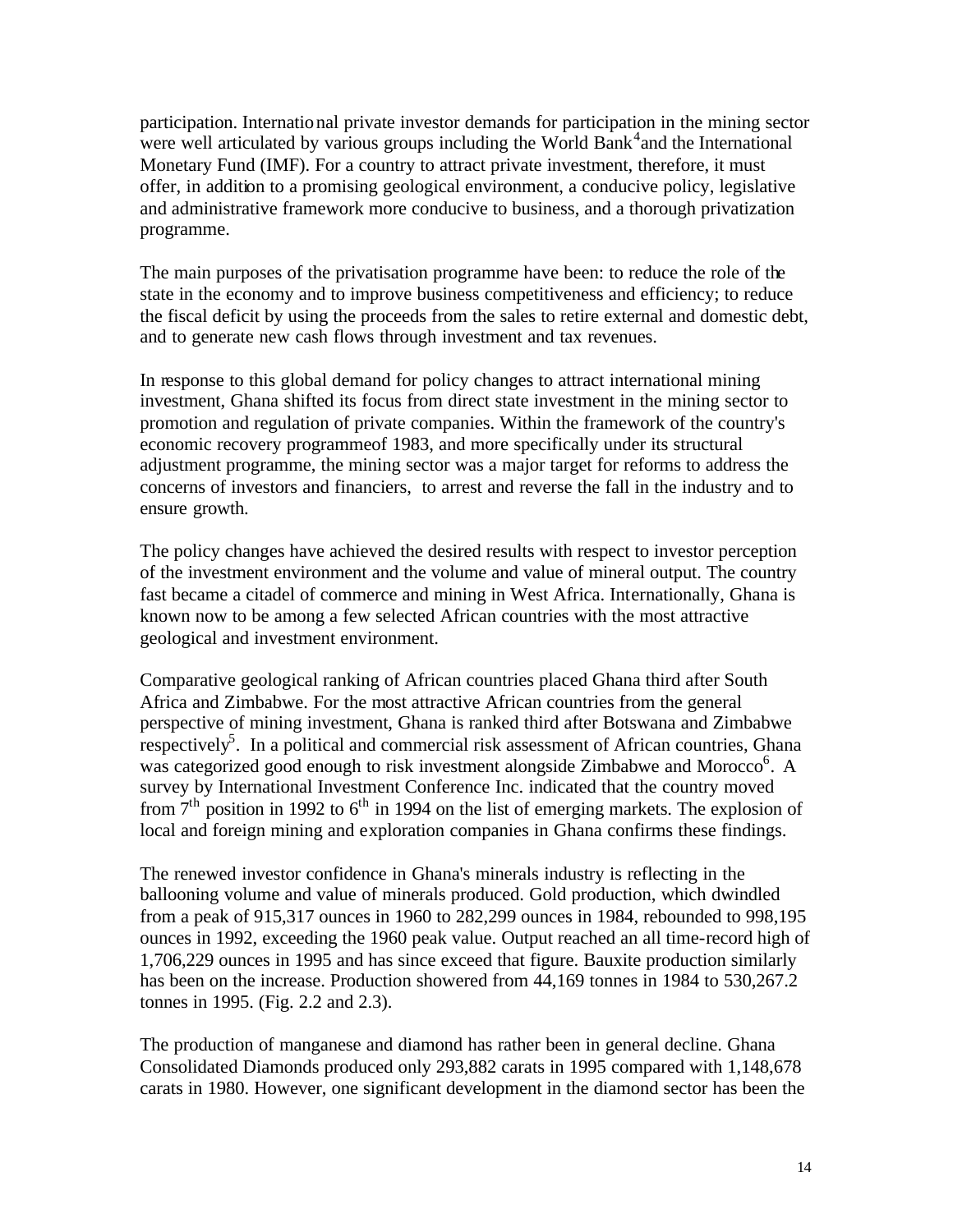role of small-scale diamond winners. Their share of total diamond output increased from 4,328 carats to 337,457 in 1995. The manganese corporation, 100% state-owned until the end of 1995, produced just 179,359 tonnes in 1995 as against 267,996 tonnes in 1984.

Gold in particular has assumed a leading role in foreign exchange earnings. In 1994, gold exports amounted to \$549 million, representing 45% of total export revenue (\$1,215 million), beating cocoa (25% of total exports) downto second place for the third year running.

Employment in the minerals sector also surged, at least up to the close of 1995. The total labour force of the sector rose from 15,069 in 1987 to 22,500 in 1995<sup>7</sup> ( $\overline{Fig}$ .). This figure represents full-time employees of mining companies alone and excludes exploration companies and mining support service companies.

| Year | Gold (ounces) | Diamond (carats) | Bauxite (Mt) | Manganese (Mt) |
|------|---------------|------------------|--------------|----------------|
| 1987 | 328 926       | 440 681          | 201 483      | 242 410        |
| 1988 | 373 937       | 259 358          | 299 939      | 284 911        |
| 1989 | 429 476       | 285 636          | 374 646      | 273 993        |
| 1990 | 541 400       | 636 503          | 368 659      | 246 869        |
| 1991 | 845 908       | 687736           | 324 313      | 311 824        |
| 1992 | 998 195       | 656421           | 399 155      | 276 019        |
| 1993 | 1 261 424     | 590 842          | 364 641      | 295 296        |
| 1994 | 1 430 845     | 757991           | 451 802      | 238 429        |
| 1995 | 1708 531      | 631 708          | 530 389      | 186 901        |
| 1996 | 1 606 880     | 271 493          | 383 370      | 300 000        |
| 1997 | 1788 961      | 714 341          | 504 401      | 436 903        |
| 1998 | 2 481 635     | 808 967          | 442 514      | 536871         |

#### **Table 2.4: Performance of Ghana's Mineral Industry under SAP (1987-1998)**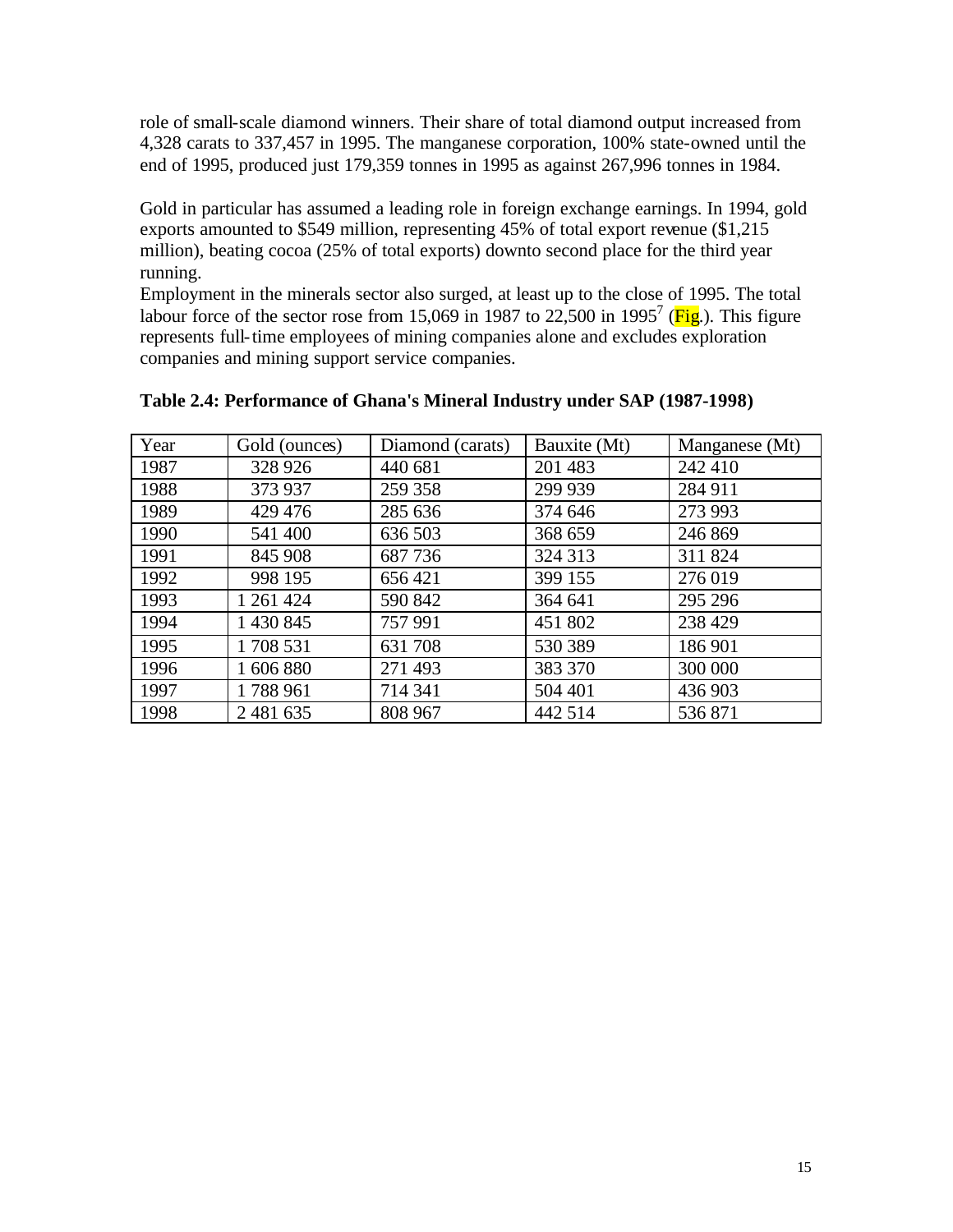

**Fig. 2.3 MINERAL PRODUCTION IN GHANA (1987 - 1998)**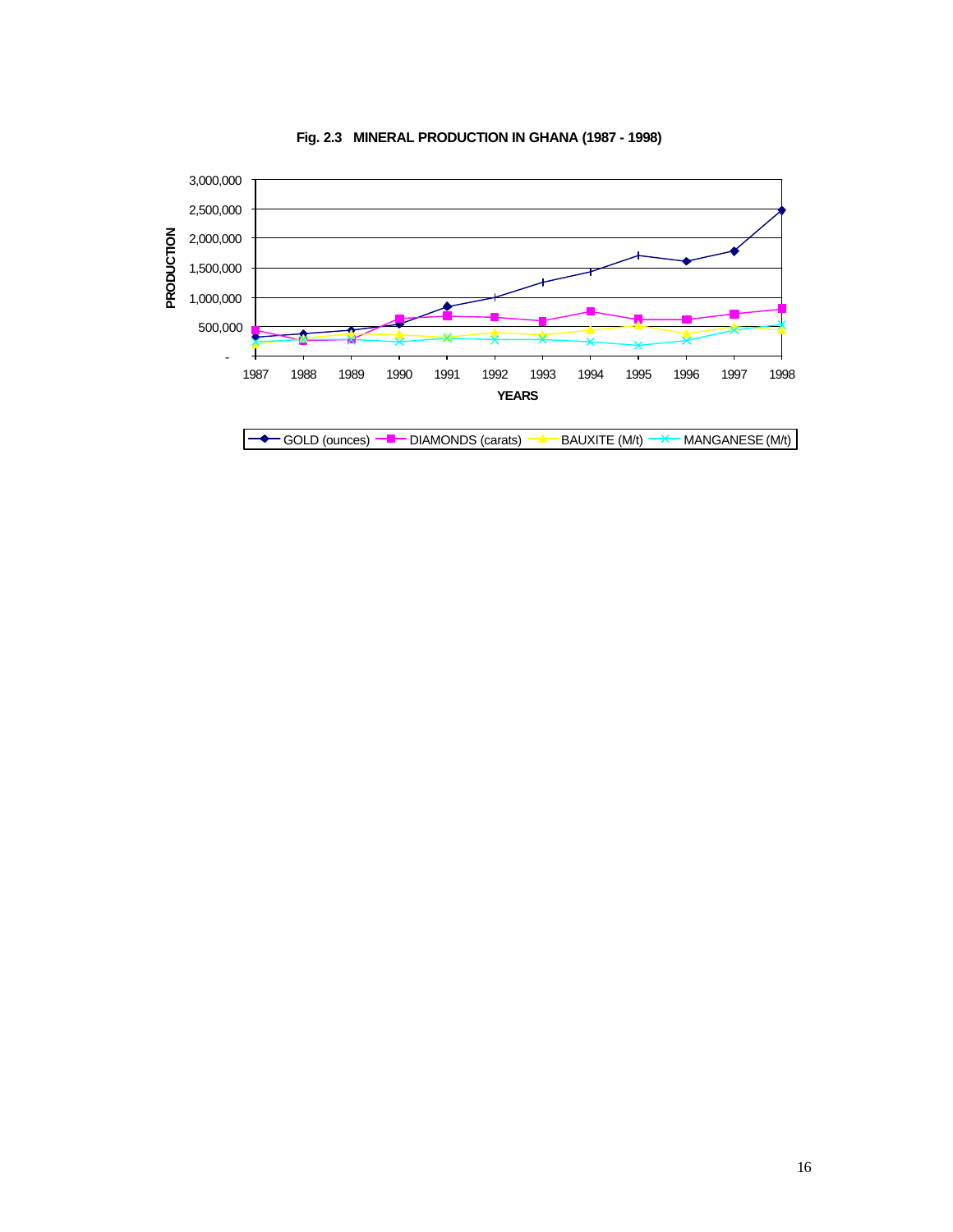# **3.0: POLICY CHANGES IN THE MINING SECTOR UNDER SAP**

## **3.1 Introduction:**

The mining sector reforms that started in 1986 formed part of the macro- economic policy reforms of the economic recovery programme (ERP) initiated in 1983. Sectors that had the potential to generate export revenue were the priority targets of these reforms. The mining and cocoa sectors, the biggest gross foreign exchange earners, received prompt attention in order to boost investor interest.

# **3.2 Overview of the ERP/SAP**

In broad terms, the ERP aimed to reform prices and restore production incentives, arrest inflation, realign interest rates, reduce budget deficits, rehabilitate social and economic infrastructure and establish proper priorities for the allocation of scarce foreign exchange, improving government finances, eliminating black marketing and smuggling and realigning the currency with the major currencies of the world<sup>12</sup>.

The major components of the ERP included

- A flexible exchange rate policy.
- Intensive policies for the export sector, especially cocoa and mining.
- The gradual removal of price and distribution controls.
- Prompt adjustment of administered prices to reflect changes in the exchange rates and other costs, including energy prices.
- Reducing or eliminating budget subsidies.
- Initiation of sector specific rehabilitation and infrastructure programmes to improve management and restore the potential for growth.

The country's structural adjustment programme aimed to address problems including deteriorating exports, a weak financial system that hindered private investment and savings mobilization, a stagnant industry, weak public administration, etc.

The broad objectives of the structural adjustment programme were to:

- Establish an incentive framework to stimulate growth, encourage savings and investment and strengthen the balance of payments.
- Improve resource use, particularly in the public sector, and
- Ensure fiscal monetary stability.

World Bank policy recommendations for restructuring the key export sectors, especially mining, under the structural adjustment programme included the need for a coordinated programme of rehabilitation of state-owned mines, a satisfactory degree of management autonomy, gradual divestiture of such mines to private investors, together with financial assistance in order to reverse the downward trend of production.

 $\overline{\phantom{a}}$ <sup>12</sup> V.K Nyanteng (ed) (1997). *Policies and Options for Ghanaian Economic Development*. Published by ISSER, Legon.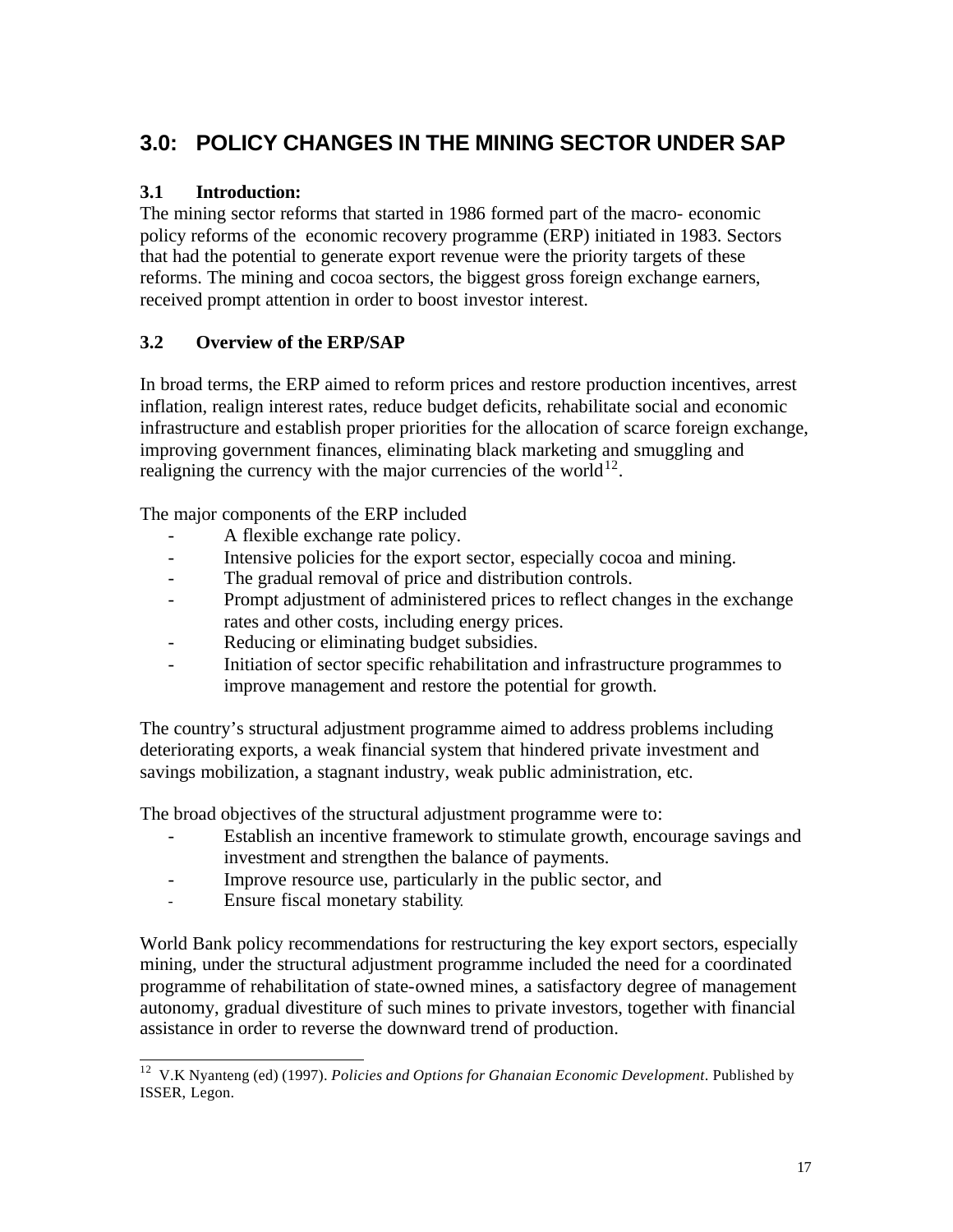- Realignment of the price and incentives system in favour of the production sectors, particularly the export sector,
- Reduction in government intervention in the economy and gradual liberalization of the economy.
- Restoration of monetary and fiscal discipline
- Encouragement of private sector development; and
- Rehabilitation of the country's economic and social infrastructure.

The measures adopted under the ERP towards achieving these objectives were under three broad headings:

- Policy reforms in such areas as public sector management, import trade, external distribution, the foreign exchange regime, the external value of the cedi, and budgetary policy on deficit financing.
- Sectoral/institutional restructuring, such as the financial sector reforms, divestiture of state-owned enterprises;
- Programs of physical rehabilitation and development of the economic and social infrastructure, such as roads, schools and public buildings.

# **3.3 Mining Sector Reforms**

The mining sector as a potential major contributor to gross foreign exchange received priority attention under SAP with the aim of ensuring increased production and productivity. According to Jacob Songsore et al, 1994, two types of policy actions positively impacted on the mining sector:

- a) Macroeconomic policy reforms; and
- b) Sector specific policy reforms.

In more specific terms, the mining sector policy reforms included:

- o Changes in mining sector legislation to make the sector attractive to foreign investment.
- o Increasing fiscal liberation of the mining sector.
- o Strengthening and reorientation of government support institutions for the mining sector.
- o Privatisation of state mining assets.
- o Enactment of environmental laws and other mining sector legislative changes

At the macro level, the policy framework focused on trade liberalisation policies, public expenditure policies, state-owned enterprises reform and public sector management. Liberalisation of imports and export promotion policies were crucial in turning the mining sector around. The reform exercise facilitated access to foreign financing for buying the equipment and spare parts for the rehabilitation and expansion of existing mines and for the development of **Greenfield** ?? mines.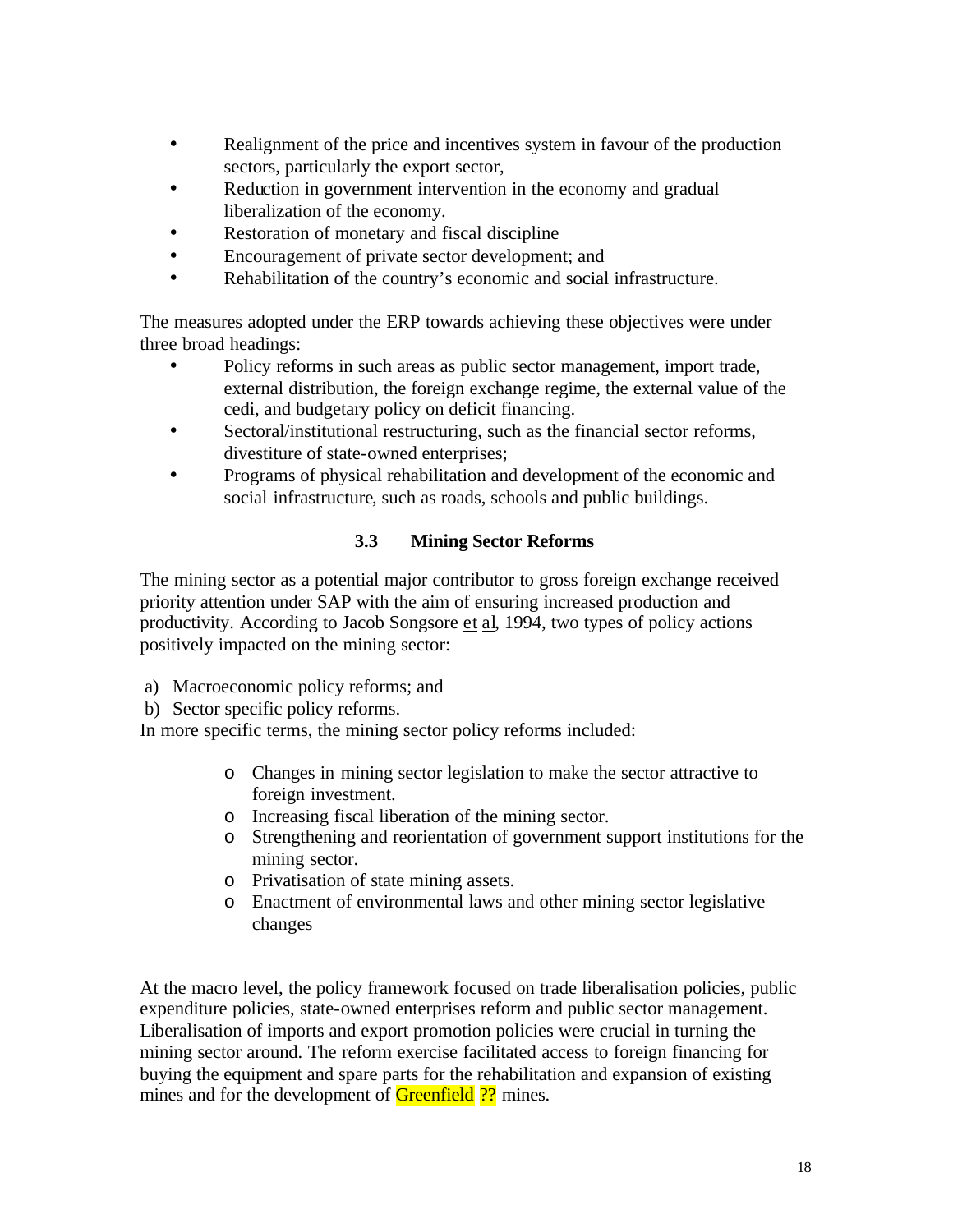The adjustment programme was implemented progressively over the years. During the first years of the programme, mining sector polices aimed to increase the worth of existing mines through rehabilitation. Some mines enjoyed loans from multilateral and bilateral financial agencies facilitated and guaranteed by the government for expansion and rehabilitation while others were put on management contracts to improve their efficiency. Ashanti Goldfields had substantial funds during the period for expansion and rehabilitation while former state entities such as the Tarkwa gold mine, Prestea Mine and the diamond mine were given out to various groups of investors under management contract agreements

The second stage entailed the privatisation exercise, which was carried in a variety of ways including the following.

- i) The government systematically disengaged itself by selling its shares in these mines to the private sector. In the case of Ashanti Goldfields Corporation, the government progressively reduced its stake to 19% in 1998, from its original 55% through the sale of its shares initiated in 1993, while in the case of Ghana Bauxite Company, the government reduced its shareholding from 55% to 20% in 1998.
- ii) Complete divesture of hitherto state-owned mines to the private sector with government maintaining a statutory 10% free equity in those mines. Initially, foreign companies were invited to participate in management contract agreements and eventually bought them where they found them viable. For instance, Goldfields South Africa ran the Tarkwa mine on management contract from 1993 and 1994 and eventually purchased it in 1995. Johannesburg Consolidated Investments (JCI), another South African company, ran the Prestea mine on contract from 1995 to 1996 and purchased it in 1997. Dunkwa Goldfields and Ghana National Manganese Corporation were sold outright while Ghana Consolidated Diamonds, which was run by De Beers on contract, has failed to attract buyers and De Beers refused to exercise its option to purchase it. It has since remained on the divestiture list.

### **3.3.1 Mining Sector Legislation Reforms and Fiscal Liberalisation**

From 1983 to date, various pieces of legislation have either been promulgated or revised in order to facilitate mining sector reforms. The most fundamental changes included:

- Promulgation of the Minerals and Mining Law, 1986, PNDCL 153
- Establishment of the Minerals Commission, 1986, PNDCL 154
- The Minerals and Royalty Regulations **L.I. 1349, 1987**
- **Additional in 1 Profit Tax Law PNDCL 122 in 1985**??
- Promulgation of Small-Scale Mining Law in 1989, PDCL 218
- The Precious Marketing Corporation Law, 1989 (PNDCL 219)
- Establishment of Precious Minerals Marketing Corporation, 1989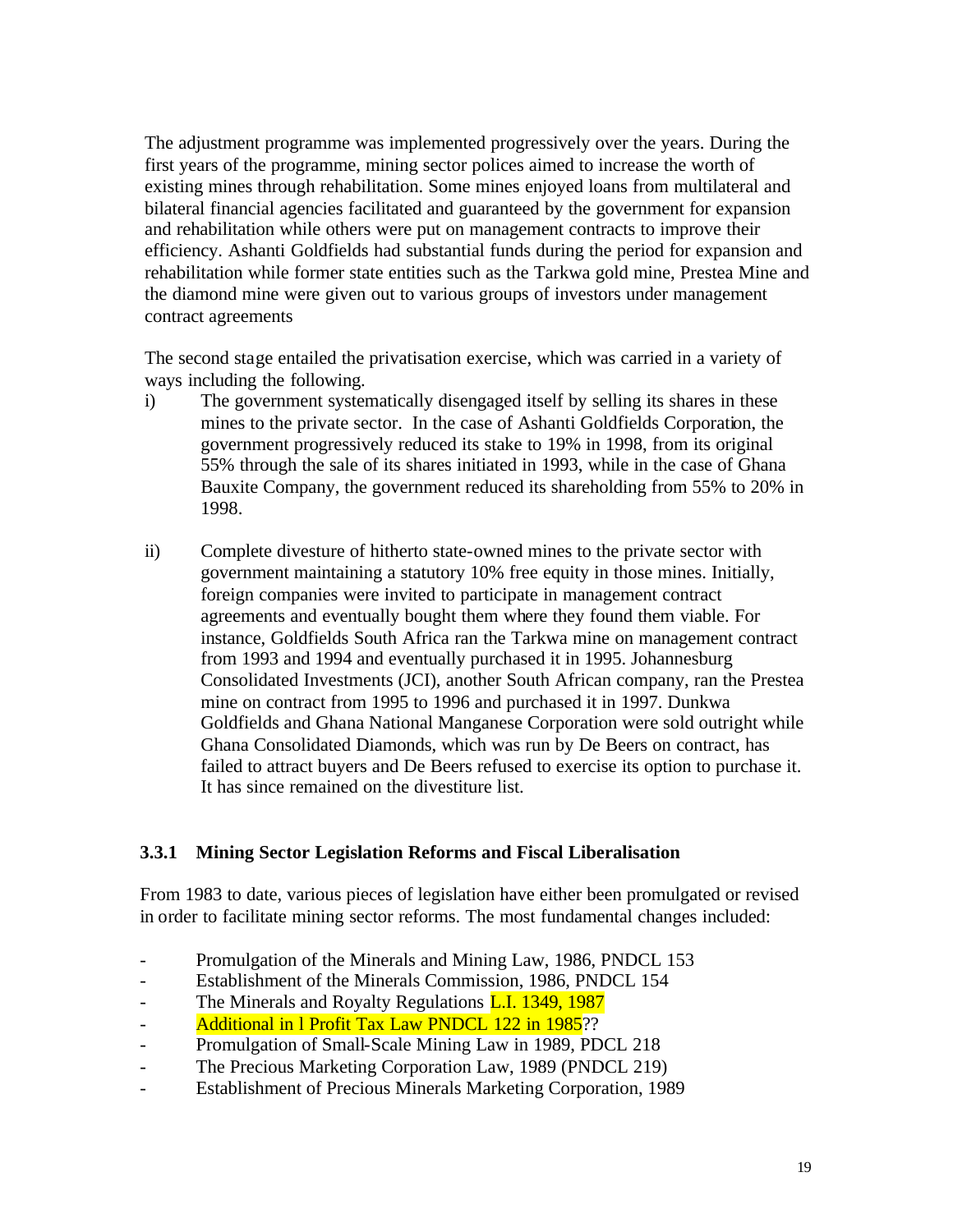- Establishment of Environmental Protection Agency in 1994
- Drawing up of mining environmental guidelines in 1994
- The Minerals and Mining (Amendment) Act 1994
- Review of mining environmental guidelines in 1999.
- Divestiture of state-owned mines from 1992 to 1999

#### **3.3.1.1 Concessions granted to Investors under the Minerals and Mining Law**

One significant aspect of the reforms is the fiscal liberalisation of the mining sector through various provisions of PNDCL 153 and its amendments, PNDCL 122 and L.I. 349. The Minerals and Mining Law provided a wide range of concessions to investors. For example, a holder of mineral rights should be granted the following benefits<sup>13</sup>:

- Exemption from payment of customs import duties in respect of plant, machinery, equipment and accessories imported specifically and exclusively for the mineral operations and may after establishment receive additional relief from payment of customs and excise duties as provided in the Mining List;
- Exemption of staff from payment of income tax relating to furnished accommodation at the mine site;
- Personal remittance quota for expatriate personnel free from any tax imposed by any enactment for the transfer of any external currency out of the country;
- Exemption from selective alien employment tax under the Selective Alien Employment Tax Decree, 1973 (N.R.C.D. 201);
- Deferment of the payment of registration and stamp duties for a period not exceeding five years, to be granted by the Minister for Finance in consultation with the Minister for Mines and Energy, where they are satisfied that the circumstances prevailing at the time of the application for the benefit, justify such deferment.

One most significant feature of the Minerals and Mining Law is the scaling down of corporate income tax liability and the provision of more specific fiscal allowances that aim to reduce the general tax liability of mining sector operators. For example, corporate income tax, which stood at 50-55% in 1975, was reduced to 45% in 1986 and further scaled down to 35% in 1994. Initial capital allowance to enable investors to recoup their capital expenditure was increased from 20% in the first year of production and 15% for subsequent annual allowances in 1975 to 75% in first year of operation and 50% for subsequent annual allowances in 1986. The royalty rate, which stood at 6% of the total value of minerals won in 1975, was reduced to 3% in 1987**<sup>11</sup>**. Other duties such as mineral duty (5%), import duty (5-35%) and foreign exchange tax (33-75%) that prevailed and contributed significantly to government revenue from the sector until the reforms were all scrapped. (Table )

Apart from these, a holder of a mining lease may be permitted by the Bank of Ghana to retain a minimum of 25% of the operators foreign exchange earnings in an external account for the purpose of procuring equipment, spare parts, raw materials and for

 $\overline{a}$ 

<sup>13</sup> Kwesi Biney, 1998. *The Mining Sector- Too Much Concession?* Business Watch, Vol.2 No.1. June. P28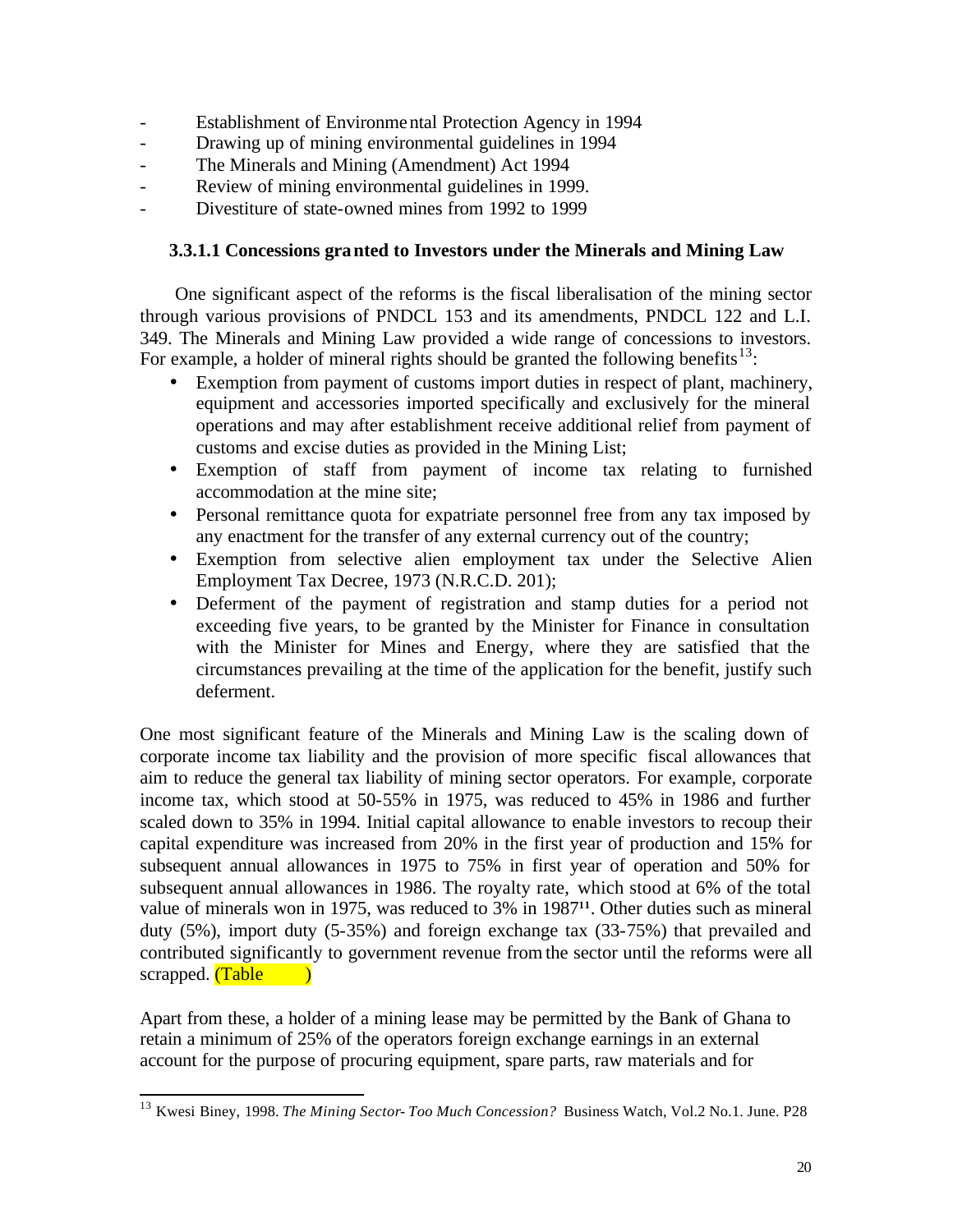dividend payment and remittance in respect of goods for expatriate personnel, among others. Each company negotiates directly with the government the exact percentage that can be retained outside Ghana. The balance of revenues is returned to an account with the Central Bank of Ghana to cover operating costs, further capital expenditure and taxes etc. In addition to the law, the Bank of Ghana also guarantees the holder of a mining lease the ability to convert cedis to US dollars for the following purposes of distribution of either dividends or net profit resulting from investment made in Ghana with a convertible currency. Remittance of funds resulting from the sale or liquidation of assets, operations or interest associated with investment???. (Table5).

Typically, gold is sold directly to refiners in Switzerland and the revenue is held in an account there. Thus, although mineral exports form a significant part of Ghana's exports, their contribution to GDP is less than 2% (Table 3.1)

| Company                      | Minimum | Maximum |
|------------------------------|---------|---------|
| Ghana Australia Goldfields   | 55%     | 80%     |
| Abosso Goldfields Ltd        | 55%     | 80%     |
| <b>Associated Goldfields</b> | 25%     | 45%     |
| Takoradi Goldfields          | 25%     | 45%     |
| Goldfields (Gh.) Ltd.        | 60%     | 95%     |
| Ghana Gold Mines Ltd         | 60%     | 69%     |

**Table 3.1: Percentage of export value permitted to be retained offshore**

Source: Thomas Akabzaa, 2000. *Boom and Dislocation: Environmental Impacts of Mining in the Wassa West District of Ghana*. Published by Third World Network, June.

### **3.3.2 Restructuring of Governmental Mining Sector Support Institutions**

According to the World Bank, the overall objective of the programme to develop governmental agencies in the mining sector is to support sustainable development of Ghana's mining sector on an environmentally sound basis through the application of improved technology and strengthened mining institutions. The specific objectives are: (i) to enhance the capacity of mining sector institutions to carry out their functions of encouraging and regulating investments in the mining sector in an environmentally sound manner and (ii) to develop the techniques and mechanisms that will improve the productivity, financial viability and environmental impact of small-scale mining operations $^{14}$ .

The general terms of the mining sector reforms necessitated the establishment of a national mechanism responsible for the administration of the mining and investment laws. Investors had decried the fact that mineral investment is regulated by several pieces

 $\overline{a}$ <sup>14</sup> Minerals Commission. 1995. Ghana – Project Implementation Plan: Mining Sector Development and Environment Project, (unpublished)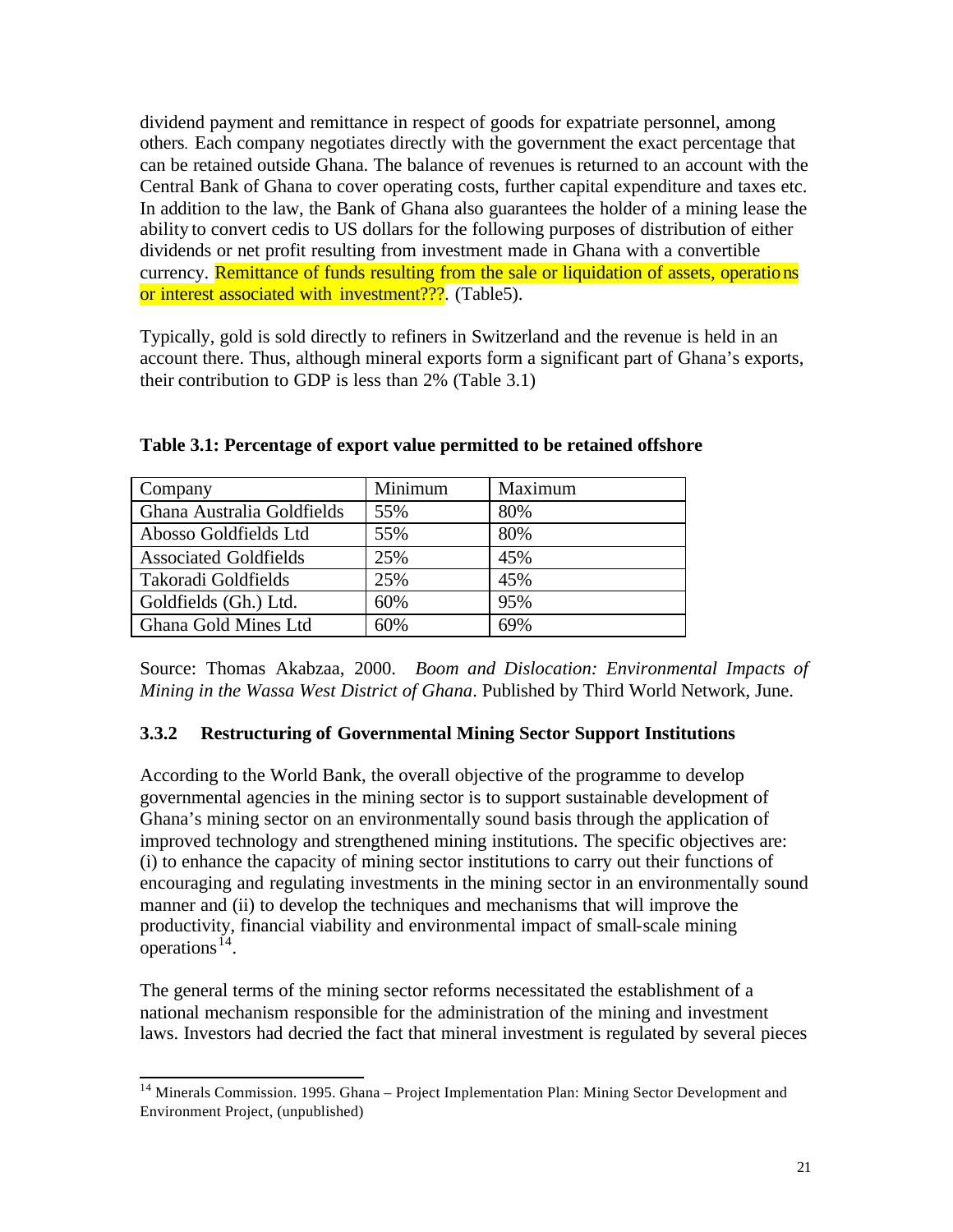of legislation involving many departments such that the potential investor must approach various ministries to have a project screened and approved. Therefore, under the mining sector reforms, the Minerals Commission was set up in 1986, to ensure a one-stop service for investors and to minimise bureaucracy. It is responsible for formulating regulations, amending and modifying existing legislation as necessary to set up a sound regulatory framework for the sector. It develops guidelines and standards for monitoring of the environmental aspects of mining activities. The Commission also makes recommendations on minerals policy, advises the government on mineral matters, and reviews, promotes and develops mining sector activity.

Through its Small-Scale Mining Department, which was established in 1989, the Commission is responsible for enhancing small-scale mining operations, including by formulating and modifying the regulatory framework and improving the marketing of small-scale mineral production..

Similarly, the reforms aimed to support the Geological Survey Department, which conducts large-scale geological studies in the country. It prepares maps and reports and maintains a geological library.

In addition to policy changes, the evolution of mining technology has made it possible for low-grade material to be processed as ore. Comparatively lo- cost processing methods such as heap and bio-leaching made the processing of near-surface oxides and sulphides feasible through surface mining, a less costly method of intensive mining. All major new mines that came on stream are open-pit (Table 3.2).

| <b>NAME OF COMPANY</b>         | <b>LOCATION</b>        | <b>DATE OF</b><br><b>START</b> | <b>MINING METHOD</b>    |
|--------------------------------|------------------------|--------------------------------|-------------------------|
| Southern Cross Mining Ltd.     | Konongo/Odumasi/A/R    | 1988                           | Open cast/heap leaching |
| Teberebie Goldfields Ltd.      | Teberebie (Tarkwa W/R) | 1990                           | Open cast/heap leaching |
| Ghana Australian<br>Goldfields | Iduapriem (Tarkwa W/R) | 1992                           | Open cast/CIL           |
| Billiton Bogosu Gold Ltd.      | Bogosu (W/R)           | 1990                           | Open cast/CIL           |
| Goldenrae Mining Co. Ltd.      | Kwaben $(E/R)$         | 1990                           | Alluvial/floating wash  |
|                                |                        |                                | plant                   |
| Bonte Gold Mines Ltd.          | Essase $(A/R)$         | 1991                           | Alluvial mining         |
| Goldfields (GH) Ltd.           | Tarkwa (W/R)           | 1994                           | Open cast/heap leach    |
| Cluff Resources (GH) Ltd.      | Anyanfuri (C/R)        | 1994                           | Open cast/heap leaching |
| Obenemasi Gold Mines Ltd.      | Konongo/Odumase (A/R)  | 1995                           | Open cast/CIL           |
| Prestea Sankofa Gold Ltd.      | Prestea $(W/R)$        | 1995                           | Tailing/dump            |
|                                |                        |                                | excavation/CIL          |
| AGC (Bibiani) Ltd              | Bibiani (A/R)          | 1997                           | Open cast/heap leaching |
| Abosso Goldfield Ltd           | Damang $(W/R)$         | 1997                           | Open cast/CIL           |
| Satellite Goldfields Ltd       | Subri (W/R)            | 1999                           | Open cast/heap leach    |

#### **Table 3.2: New mines coming on stream after 1986**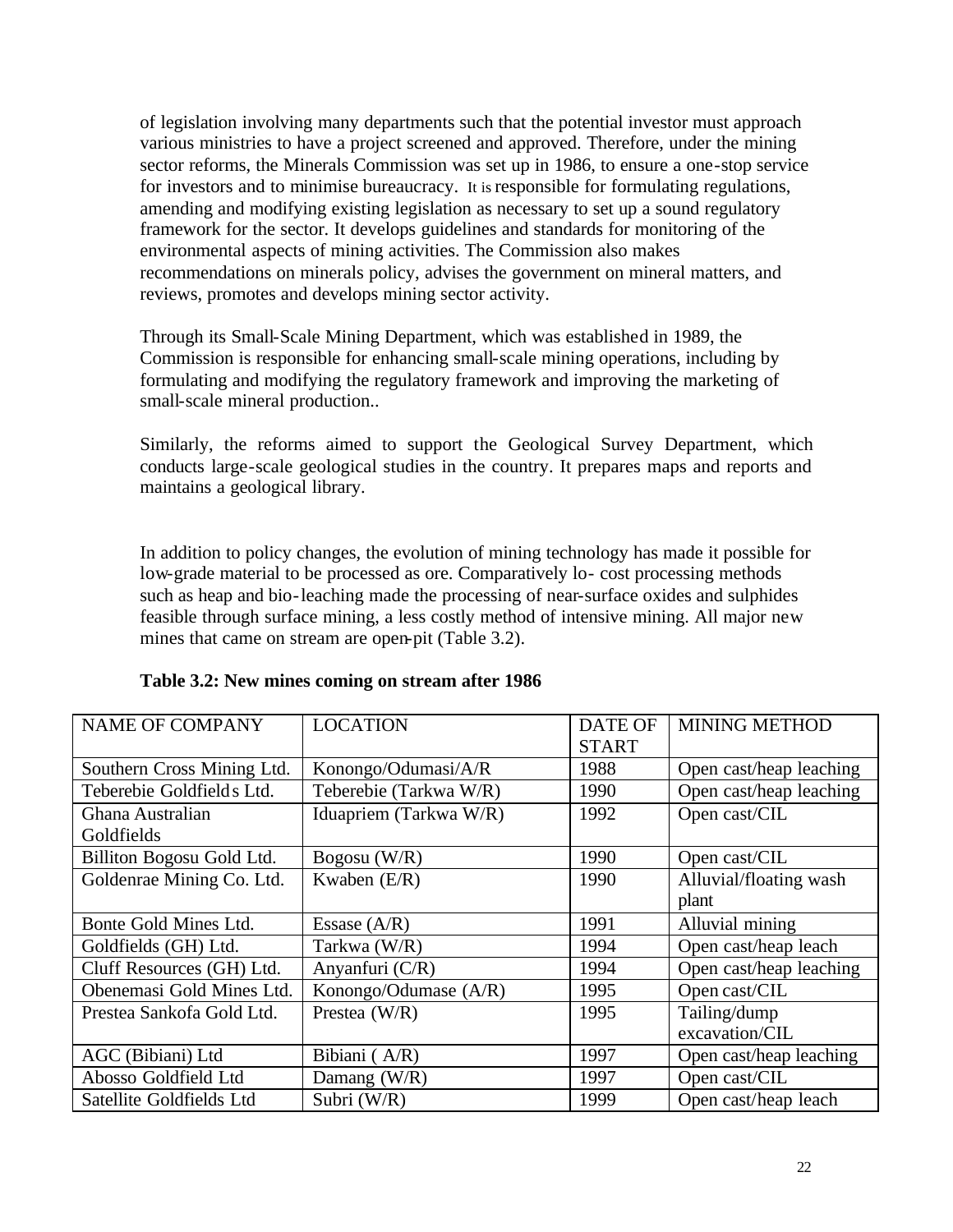# **4.0 STRUCTURE OF THE MINING INDUSTRY IN GHANA**

# **4.1 Introduction**

Ghana has the potential to produce a variety of minerals including limestone, silica sand, kaolin, stone, salt., The main minerals produced by large-scale companies are gold, diamond, bauxite and manganese, while industrial minerals such as kaolin, limestone and silica sand are mainly produced by small-scale operators.

While foreigners are the main owners of the large mining companies -- the government and private Ghanaian investors account for less than 15 per cent of the shares in these mines -- small-scale mining activity is statutorily restricted to Ghanaians.

Gold contributes more than 90% of the total value of minerals won in the country and has attracted the largest number of large and small-scale operators. Statistics from the Mines Department indicate that there are 16 large to medium-scale gold mines with seven other gold projects at mine-development stage that are likely to come on stream by the close of the year 2001.

Both foreign and local companies are actively involved in explorationof. By October 2000, 224 local and foreign companies held mineral rights for gold exploration and exploitation, while over 600 registered small-scale miners, along with an estimated 200,000 informal miners, popularly called "galamsey operators", were scattered on prospecting grounds throughout the country.

Of the \$612.9 million in total mineral export earnings in 1997, gold accounted for \$579.2 million, or 94.5%, while the remaining 5.4% came from diamonds, bauxite and manganese<sup>15</sup>. <mark>(Table).</mark>

# **4.2 Large-scale Mining**

# **4.2.1 Major Mining Companies**

There are 19 large mining companies in Ghana operating 16 gold mines, and one bauxite, one diamond and one manganese mine. Currently, with the exception of Ashanti Goldfields Company's Obuasi mine and the Prestea Gold Resources Limited, all the other mines are surface operations (Table 4.1)

The Obuasi mine of Ashanti Goldfields Corporation (AGC), which started in 1890, is by far the largest and oldest operation in the country. The mine accounts for more than 50% of Ghana's total annual gold production and AGC itself is the largest company in the country. It has gone multinational, with mines in Guinea, Mali, Tanzania and Zimbabwe, and exploration projects in about 15 African countries.

The company has undertaken an ambitious expansion programme since 1995 through acquisition of and merger with other companies. Other mines operated by the company in

 $\overline{a}$ <sup>15</sup> The Institute of Statistical, Social and Economic Research, (ISSER), 1998. *The State of the Ghanaian Economy,* ISSER, University of Ghana, Legon, June (p67-68)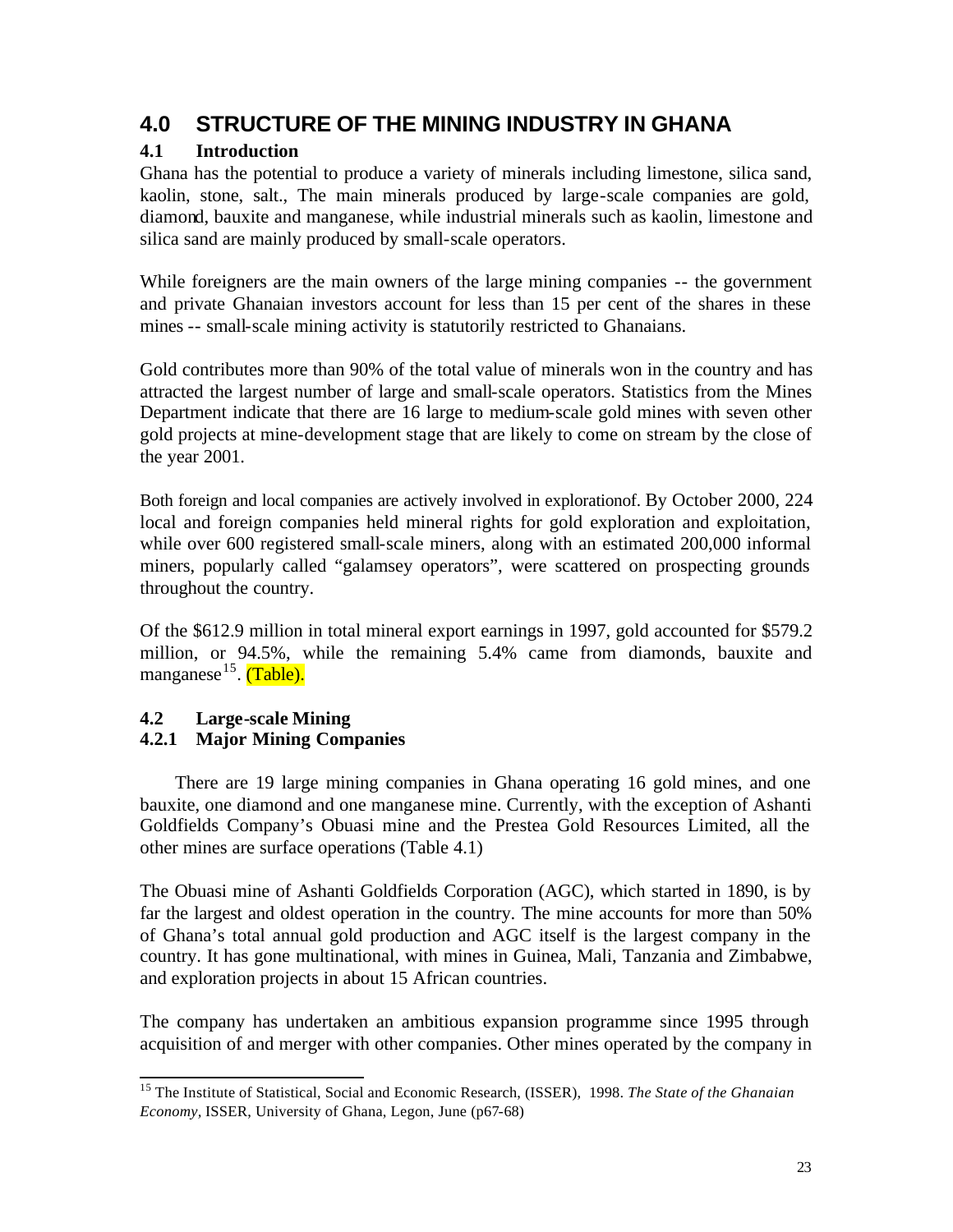Ghana through its expansion programme include the Bibiani, Anyanfuri and Iduapriem mines.

Diamonds are mined from alluvial sources mainly from the Birim Diamond field at Akwatia and the Bonsa diamond field in the Eastern and Western regions respectively. Ghana Consolidated Diamonds Limited (GCD) undertakes large-scale diamond mining. However, this company has been on the divestiture list since 1993. Its share of the nation's diamond output has been dwindling and it currently accounts for less than half of total annual diamond output.

Manganese is mined at Nsuta in the Western region by the Ghana Manganese Company Limited  $(GMC)^{16}$  while bauxite is mined at Awaso by the Ghana Bauxite Company Limited (GBC).

| <b>Company</b>       | <b>Commodity</b><br>mined | <b>Mines</b>                 | Type of mine    |
|----------------------|---------------------------|------------------------------|-----------------|
| AGC                  | Gold                      | Obuasi                       | UG& OP          |
|                      |                           | Anyanfuri <sup>a</sup>       | <b>OP</b>       |
|                      |                           | Bibian <sup>b</sup>          | <b>OP</b>       |
|                      |                           | Iduapriem <sup>c</sup>       | <b>OP</b>       |
|                      |                           |                              |                 |
|                      |                           | Prestea Sankofa <sup>d</sup> | Tailings        |
|                      |                           | Asikam                       | Alluvial        |
| Abosso               | Gold                      | (near<br>Damang              | <b>OP</b>       |
| Goldfields Ltd.      |                           | Tarkwa)                      |                 |
| Goldfields           | Gold                      | Tarkwa                       | $\overline{OP}$ |
| (Gh) Ltd.            |                           |                              |                 |
| Teberebie            | Gold                      | Teberebie                    | $\overline{OP}$ |
| Goldfields Ltd       |                           |                              |                 |
| GAG                  | Gold                      | Iduapriem                    | $\overline{OP}$ |
| Gold<br>Prestea      | Gold                      | Prestea                      | <b>UG</b>       |
| Resources            |                           |                              |                 |
| <b>Billinton</b>     | Gold                      | <b>Bogoso</b>                | $\overline{OP}$ |
| <b>Bogoso</b>        |                           |                              |                 |
| Gold<br><b>Bonte</b> | Gold                      | Akrokerri                    | Alluvial        |
| Mines Ltd.           |                           |                              |                 |
| Dunkwa               | Gold                      | Dunkwa                       | Alluvial        |
| Continental          |                           |                              |                 |
| Goldfields Ltd.      |                           |                              |                 |

#### **Table 4.1 Large -scale mining companies in Ghana (2000)**

 $\overline{a}$ <sup>16</sup> This mine was formerly state-owned. It was divested to its present owners in 1994. Alk Elkem Norway is the majority share holder.

<sup>&</sup>lt;sup>a</sup> Acquired in a purchase of Cluff Resources<br><sup>b</sup> Acquired from International Gold Resources (IGR) of Canada (As an advance prospect)

c Acquired in merger with Golden Shamrock in 1996

<sup>&</sup>lt;sup>d</sup> Acquired in purchase of SAMAX Gold Inc. in 1998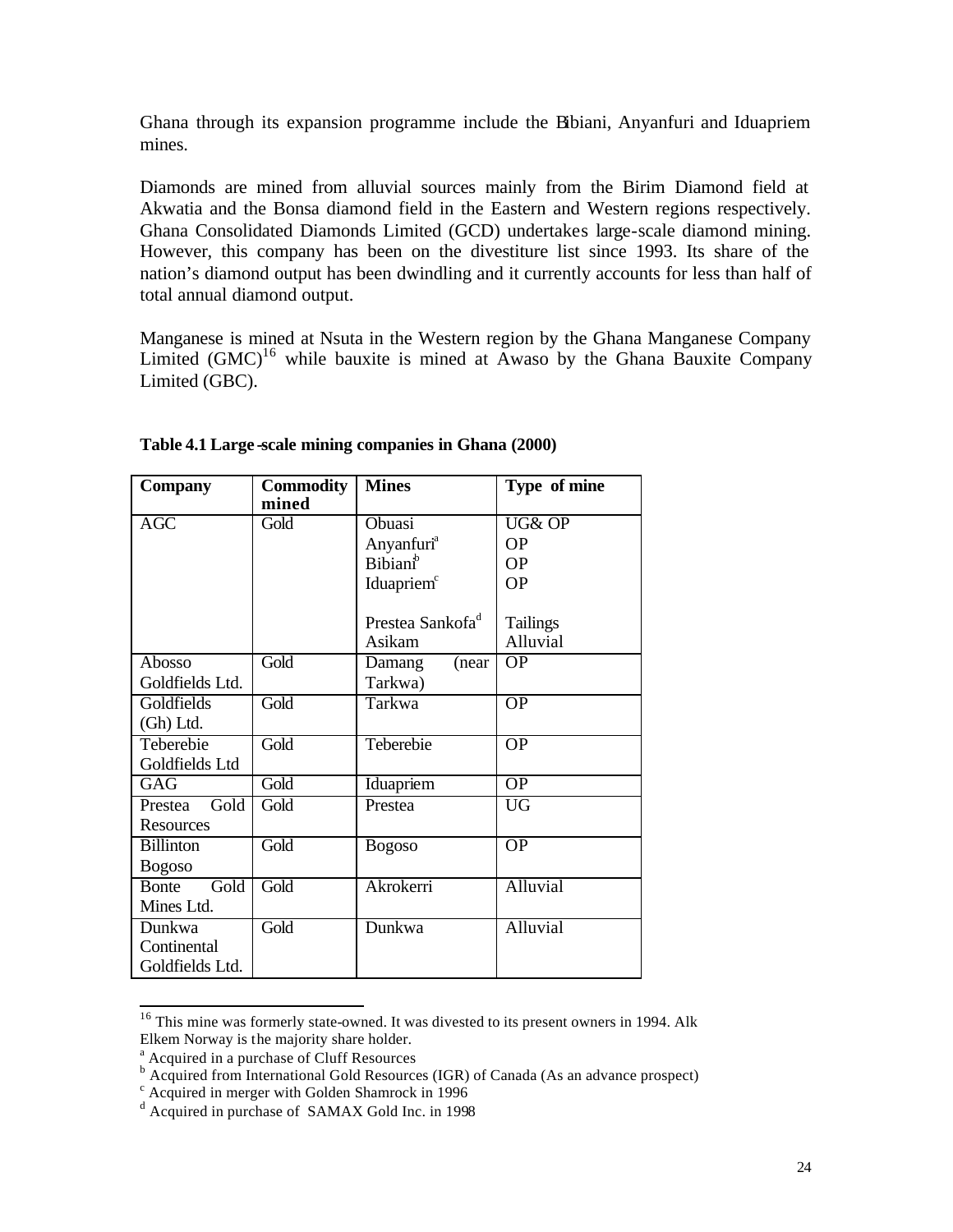| <b>Company</b>    | <b>Commodity</b><br>mined | <b>Mines</b>  | Type of mine |
|-------------------|---------------------------|---------------|--------------|
| <b>O</b> benemase | Gold                      | Obenemase     | <b>OP</b>    |
| Gold Mines        |                           |               |              |
| Amansie           | Gold                      | ????????      | <b>OP</b>    |
| Resources         |                           |               |              |
| Ghana             | <b>Diamonds</b>           | Akwatia       | Alluvial     |
| Consolidated      |                           |               |              |
| <b>Diamonds</b>   |                           |               |              |
| Ghana Bauxite     | <b>Bauxite</b>            | Awaso         | <b>OP</b>    |
| Company           |                           |               |              |
| <b>Ghana</b>      | Manganese                 | <b>N</b> suta | <b>OP</b>    |
| Manganese         |                           |               |              |
| Company           |                           |               |              |

#### **4.2.2 OWNERSHIP STRUCTURE OF LARGE-SCALE MINING COMPANIES**

The government of Ghana controlled at least 55% shares in all large mining operations before the era of structural adjustment. However, the ownership structure of the industry has radically changed with private investors now playing a leading role. Foreign companies control an average of about 70% of shares in these mines. The government has 10% free share in each mine, with the option to acquire an additional 20% at the prevailing market price. The dominant players in exploration are mainly junior companies from Canada, Australia and South Africa, with lesser investors from United States, United Kingdom, Norway, China etc.

#### **4.3 Small-Scale Mining Sector**

Small-scale mining has traditionally played an important role in the economy of Ghana. Mining by indigenous people goes back to the  $4<sup>th</sup>$  century. They were the only miners of gold and diamond in the traditional economy until 1905 when the colonial authorities through legislation made their operations illegal.

Their operations remained illegal until 1989, when the government legalised them. During the period that the sector was outlawed, the miners still carried out their operations amidst harassment by the security agencies. Small-scale mining is estimated to provide direct and indirect employment to over one million people.

The sector, if properly managed, could provide employment to many rural communities and generate significant revenue for the government. In fact, between 1989 and 1994, small-scale mining earned the government \$63 million. The government has regularised small-scale mining activities through the Small-scale Mining Law

A dangerous development is the growing antagonism between small-scale miners and large-scale companies. The proliferation of large-scale exploration and mining companies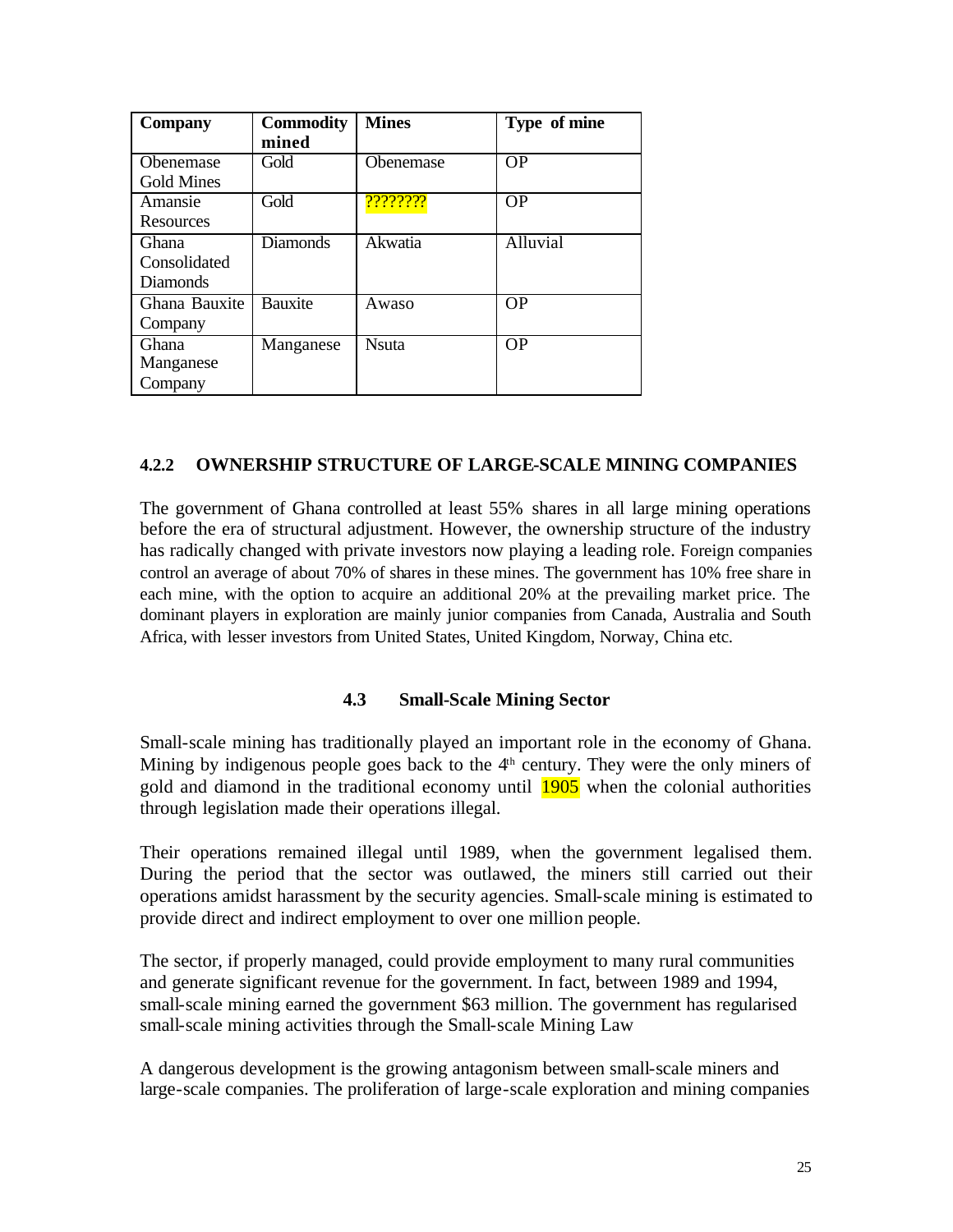in some cases limits the ground on which small-scale indigenous miners can operate. It is for this reason that in recent times there has been upsurge of reported clashes between large-scale companies and small-scale miners, resulting in considerable damage to both sides. This serious problem needs to be addressed as it has the potential to undermine international investor confidence.

The government aims to allocate to small-scale miners areas too remote for large scale mining through the small scale mining programme is welcomed. Such a move would, apart from its social benefits ensure more efficient extraction of resources. It would also curtail the haphazard operations of these mines and the attendant environmental degradation attributed to it.

In 1989, as part of the minerals sector restructuring, the small-scale mining sector was formalised through the enactment of PNDC Law 218; the Small Scale Gold Mining Law. Under this law, the Small Scale Mining Project, a Department of the Minerals Commission is responsible for registering and supervising small-scale miners in the country. The project has so far registered over 600 co-operative and individual smallscale miners.

The government has also established the Precious Minerals Marketing Corporation. This was the sole governmental agency for the purchase of the produce of small-scale miners. The government has since opened up the marketing to private licensed buyers.

Despite the legalisation of their operations, some still operate illegally. The small-scale mining law requires them to register with the Minerals Commission who would assign them specific areas to operate. But because of the several frustrations they meet in the process, many of them opt to operate illegally. This has given rise to two groups of smallscale miners, those registered and licensed and those operating illegally (galamseys).

The small-scale mining sector as a whole is an important player in the country's mining sector. It is the largest producer of diamonds and fifth largest producer of gold (Table 4.2)**.**

| <b>YEAR</b> | <b>GOLD</b><br>(ounces) | <b>DIAMOND</b><br>(carats) |
|-------------|-------------------------|----------------------------|
| 1989        | 9,272                   | 151,605                    |
| 1990        | 17,234                  | 484,876                    |
| 1991        | 8.493                   | 541,879                    |
| 1992        | 170,866                 | 479,874                    |
| 1993        | 33,647                  | 368,194                    |
| 1994        | 89,520                  | 411,303                    |

#### **Table 4.2: Mineral Production from the Small Scale Mining Sector (1989 to 1998)**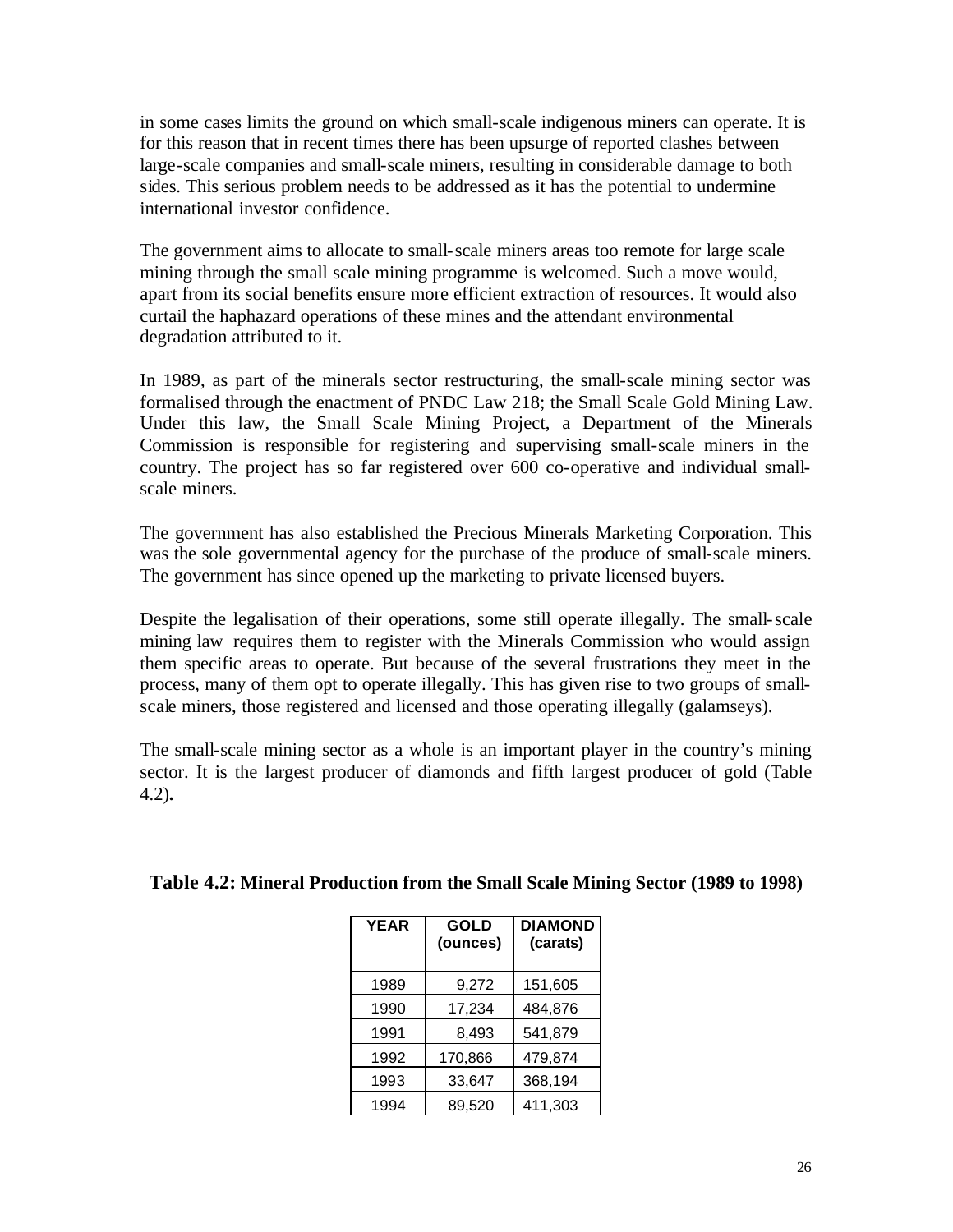| 1995 | 128,534 | 333,700 |
|------|---------|---------|
| 1996 | 112,240 | 450,300 |
| 1997 | 112,240 | 589.900 |
| 1998 | 128,335 | 400,000 |

#### **4.4 Public Sector Mining Industry Support Organizations**

The long tradition in the extractive sector has enabled Ghana to build an institutional framework of organizations to support the industry. These are: the Ministry of Mines and Energy, the Minerals Commission, the Geological Survey Department, the Chamber of Mines, the Mines Department, the Environmental Protection Agency, Lands Commission, Land Valuation Board and the Forestry Commission. These organizations are required to provide support to ensure optimal exploitation of the country's natural resources.

The Minister for Mines and Energy is responsible for all aspects of the minerals sector in the Ghanaian economy and is the grantor of mineral exploration and mining licences and leases. Within the Ministry, the Minerals Commission has the responsibility for recommending mineral policy, promoting mineral development, advising government on mineral matters and serving as a liaison between the government and the industry. The Ghana Geological Survey Department conducts geological studies and prepares geological maps for government. The Mines Department is responsible for safety in the mines. The Ghana Chamber of Mines is a private association of operating mines. It seeks to promote mining interests and communicates and exchanges information on mining matters with government and other public and private bodies. It also engages in discussion of proposals for legislative bodies and also negotiates miners' compensation and benefits with the National Union of Mine workers.

The Lands Commission maintains legal records of exploration licences and mining leases and participates in the examination of new licence applications. The Commission also seeks to initiate policies relating to stool and state lands. The Valuation Board provides rates for valuation of property affected by mining operations. The Environmental Protection Agency tries to strike a balance between the demands of the rapid economic growth and the need to protect the country's natural resources and protect the health and welfare of the people, ensuring environmentally sound resource extraction. It conducts and promotes studies, investigations, surveys, research and analysis relating to the improvement of the country's environment and to maintain sound ecological system. The Forestry Commission is responsible for the management of the country's forest. The department is supposed to work with the Minerals Commission on the granting of exploration licences and mining leases to ensure a balance between mineral extraction and sustainable forest resources. This collaboration became particularly necessary when the Chamber of Mines started lobbying for mining concessions within forest reserves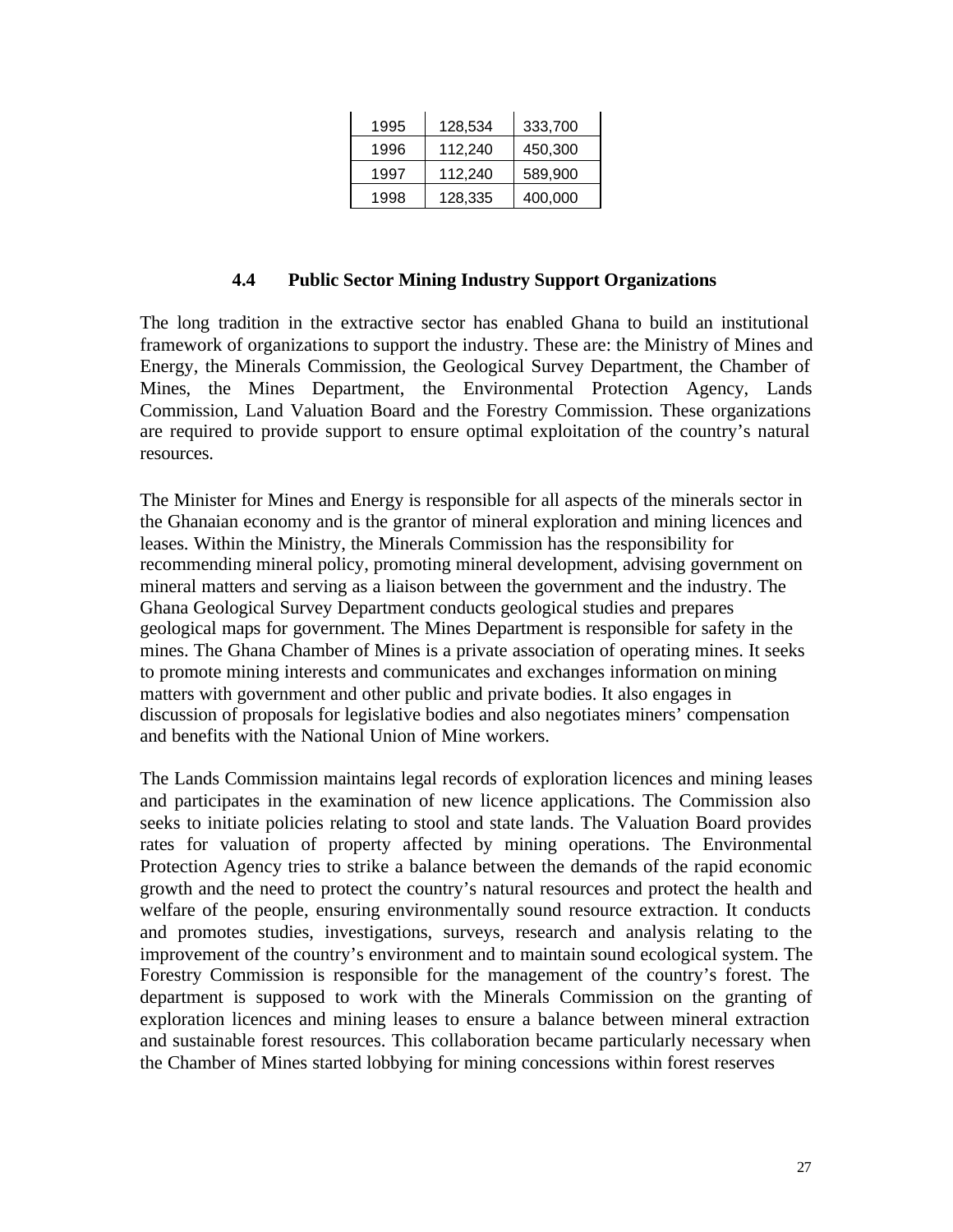The defined roles of the various institutions are the statutory roles. There are, however, no effective cross-sectoral linkages among these institutions. This lack of effective collaboration among the sector institutions contributes to some of the environmental problems resulting from mining. A number of exploration companies are currently operating in forest reserves because local forestry authorities are not always aware of the grant of licences to companies to operate within forest reserves until these companies commerce exploration activities in such areas. The growing encroachment of forest reserve and the growing conflicts among communities displaced by mining and mining companies over payment of compensations reflects lack of harmony among mining sector institution.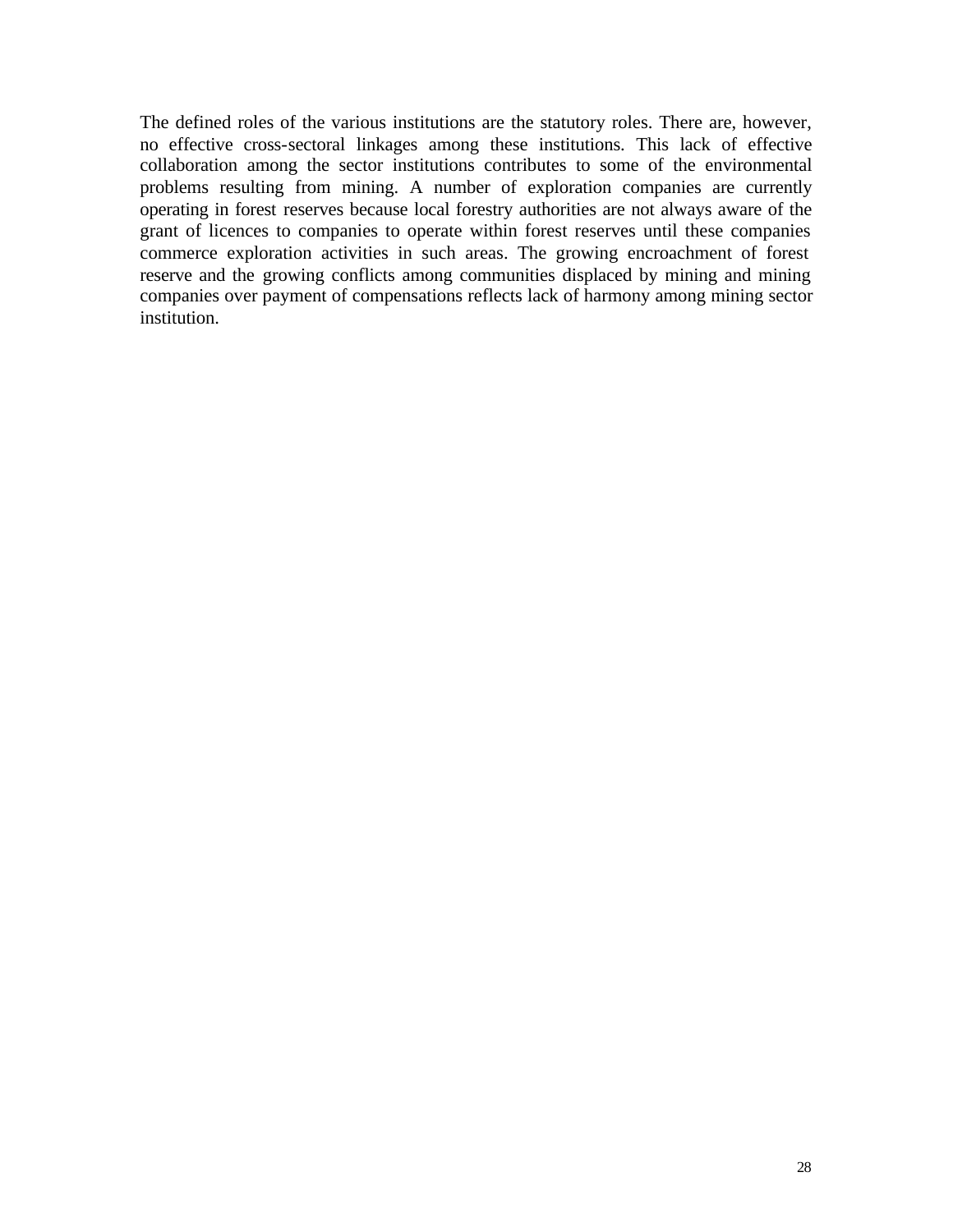# **5.0 THE STUDY AREA**

### **5.1 Introduction**

The study area is Tarkwa and its environs in the Wassa West District of the Western Region of Ghana. Tarkwa is the administrative capital of the Wassa West District. This chapter presents a brief discussion of the geographic, demographic, and socio-economic characteristics of the study area and assigns reasons for the choice of Tarkwa as the site for the study. The Western region is shown in figure 5.1 in national context.

Tarkwa has nearly a century of gold mining history and has the largest concentration of mines in a single district on the continent of Africa, with virtually all the six new gold mines operating surface mines. Many of the multinational mining companies in the area have gold mining concessions in other West African countries with similar rock units. These rocks occupy about 60% of Ghana and nearly the entire study area. (figure 5.2)

The area contains a significant proportion of the last vestiges of the country's tropical rain forest, which declined from 8.2 million hectares in 1992 to 750,000 hectares by 1997.

It is characterised by an undulating terrain with a magnificent drainage system. It experiences the heaviest and most frequent rains in the country.

The heavy concentration of mining activities has generated environmental and social issues in the area. The issues centre on resettlement and relocation, negotiation and compensation and environmental damage. The persistence of these socio-environmental problems accounts for the occasional and frequent resistance from the affected communities as well as clashes between them and the mining companies. The destruction of sources of livelihood and the spate of resistance and clashes have given rise to an environmentally conscious population from which local social movements are emerging.

#### **5.2 Location**

The Wassa West District lies between latitudes  $4^0$  N and  $5^0$  40" N and longitudes  $1^0$  45" W and  $2^0$  10" W. The District covers a total land area of 9235 km<sup>2</sup> representing  $\%$  of the total land area of the country. It is bordered to the north by the Wassa Amenfi District, to the south by the Mpohor-Wassa East and Ahanta West, to the east by the Mpohor-Wassa East and to the west by the Nzema East District. Figure 5.3 shows the location of the district in regional context.

### **5.3 Climate**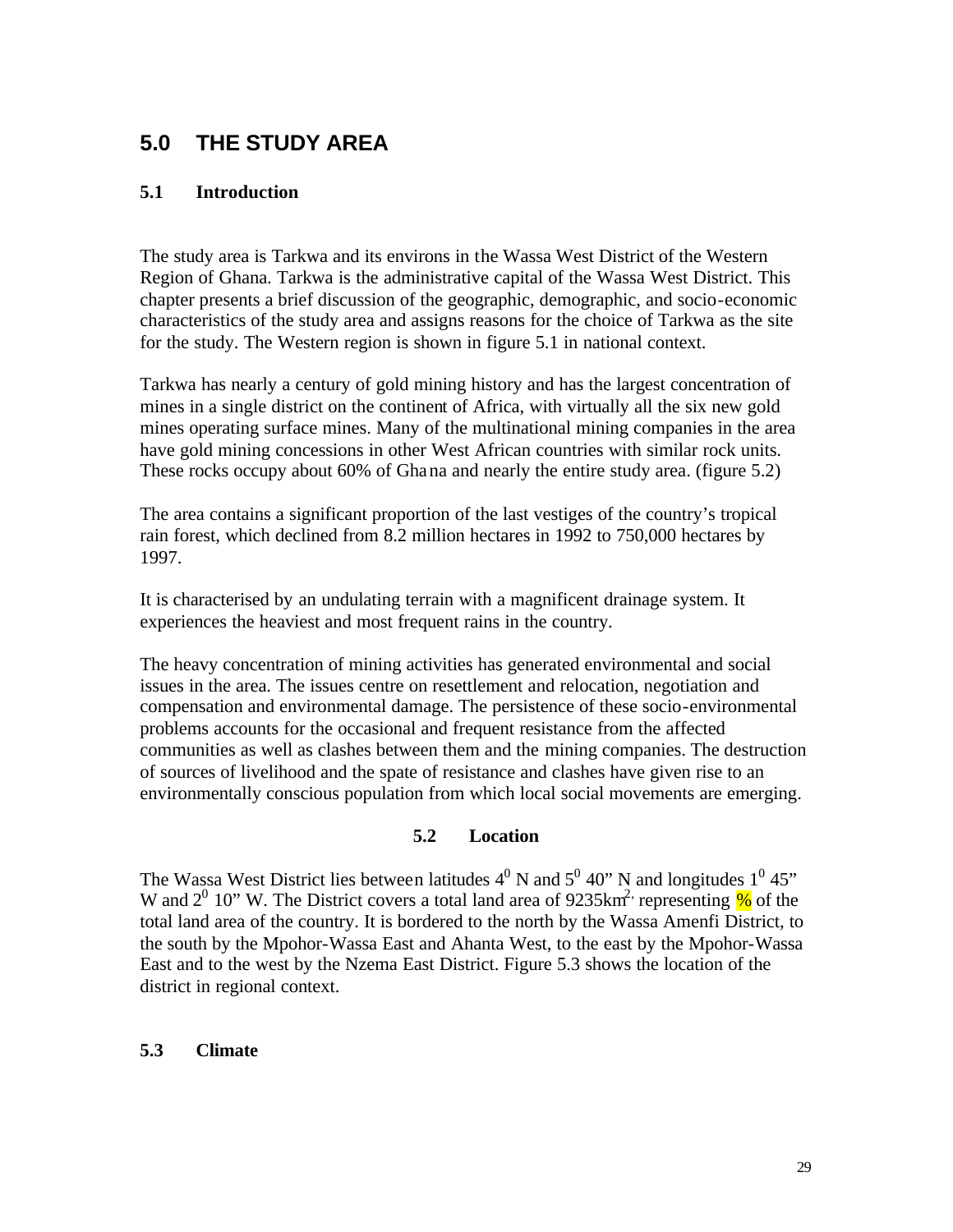The area falls within the equatorial climatic zone, primarily the tropical rain forest zone of Ghana. The District has a mean annual rainfall in the range of 1500mm and 1933mm with most of the rains occurring from April-June and October-November giving it a bimodal rainfall regime.

Relative humidity for the area ranges from 70% to 90%. The daily temperature ranges between 20<sup>0</sup> C and 40<sup>0</sup> C while the mean monthly temperature ranges from 24<sup>0</sup> C to 30<sup>0</sup> C.

# **5.4 Topography**

Tarkwa and its environs lie generally within mountain ranges covered by thick forest with a variety of fauna and flora. In some cases, the ranges are interspersed by undulating valley bottoms. Tarkwa township and its surrounding settlements are wedged between two long ranges of hills considered the two limbs of a gold mountain. These mountain ranges rise to an average of 300 metres above sea level but can reach 335 metres. These evergreen mountain ranges are rich in biodiversity. at least, before the unset of mining.and with the numerous settlements in-between them present appealing aesthetic scenery. Unfortunately, these ridges are the main areas where gold is found, and they are targets for open pit mines.

# **5.5 Drainage**

Tarkwa presents a unique drainage system. The mountain ranges constitute the source of water for many of the rivers and streams in the area. The Tarkwa region is also part of an extensive drainage basin known as the Ankobra Basin comprising the Ankobra River and its tributaries. Locally, the Bonsa Sub-Basin comprising the Bonsa River and its tributaries such as Essumang, Angonabeng and Ahumabru covers the area. Almost all tributaries of the Bonsa in the Tarkwa region take their sources from the ridges within the mining concessions of large-scale mining companies operating open pit mines in the area. These major rivers and their tributaries facilitate mining activities in the area - particularly for galamsey operators -- by providing the water required for the processing of gold.

# **5.6 Vegetation**

The vegetation of the area consists of tropical rain forest characterized by rich undergrowth of climbers and shrubs of varying heights. The trees, which generally reach heights of between 15 and 45 metres -- are distributed mostly at the summit of hills where mining has not yet reached. There has been a rapid reduction in the density of trees in areas affected by mining activities. Lack of protection from mining and lumber activities is primarily responsible for the poor vegetation in the area. Where the area has been mined out, the vegetation consists of ferns and other shrubs which grow profusely on the hilly slopes.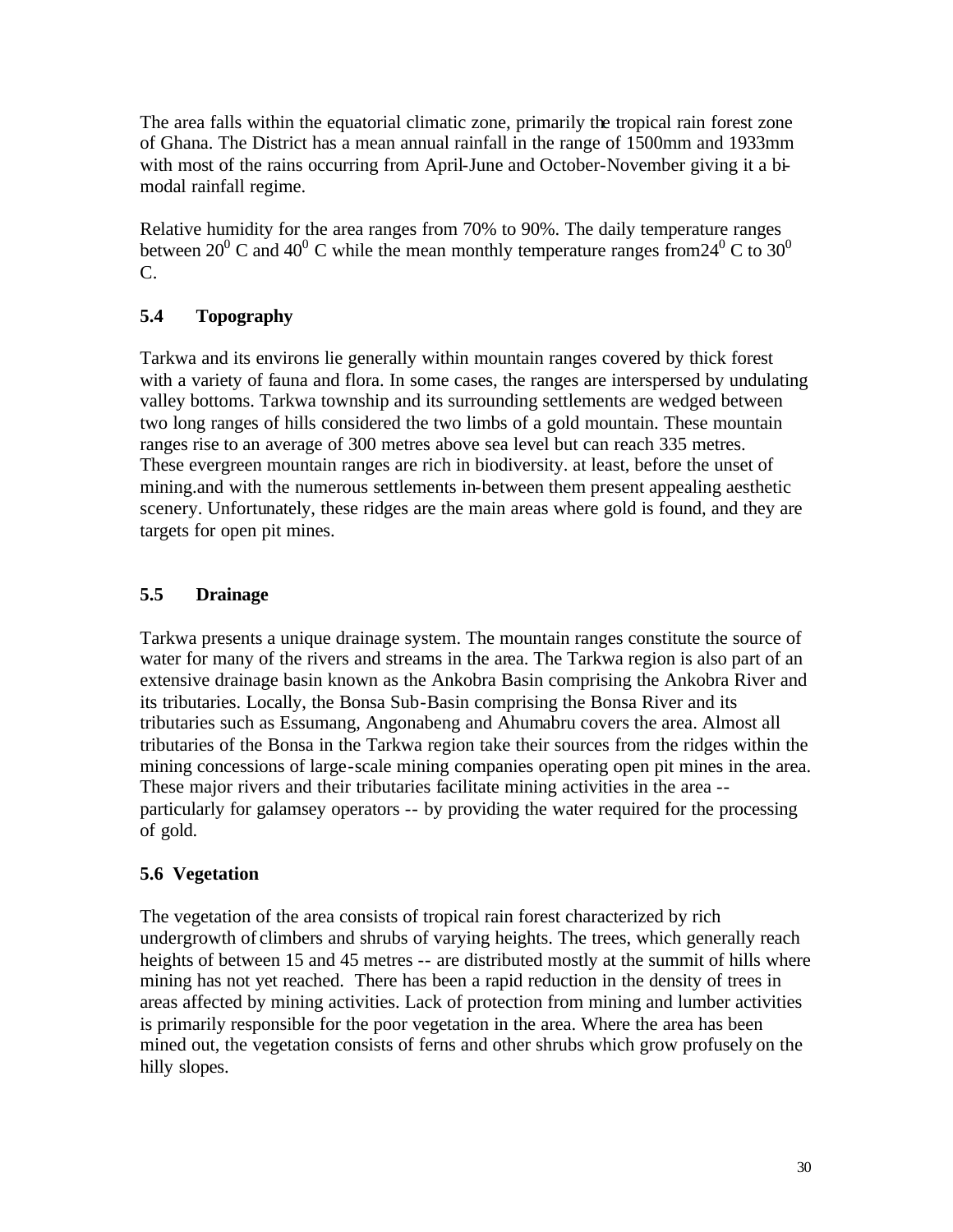## **5.7 Demographics**

According to the 1994 census, the population of the Wassa West District is 260,000 with an estimated growth rate of 3.0%. The spatial distribution of the population is skewed, with a heavy concentration in the mining areas. About 70% of the total population resides in the Tarkwa mining region, where population growth is also said to be above the national average of 3.1%. This is due mainly to migration of people to the area in search of jobs in the mining sector.

The indigenous ethnic group is the Wassa people but the ethnic mix is highly varied due to mining activities. The growing influx of people in search of jobs in the mines and the drift of unemployed youth from other regions in the country to the area for galamsey mining are major contributory factors to the growing population.

The total population distribution by sex is higher for females than males and the economically active age group constitutes the largest portion of the population of the area. The male-female ratio for the area is estimated at 1:9 while 70% of the population is of working age (15-64 years) . Children up to 10 years old constitute 24.8% of the population, compared to a national average of 45%, and old people (65 years and above) make up 4.6% of the population. This unusual population structure is due to the generally high rate of labour migration in search of jobs in the mining sector and various trades around the mines.

# **5.8 Economic Activity**

The Wassa West District is said to contain 44% of Ghana's closed forest, accounts for 30% of the country's gold production, about 39% of cocoa, 50% of the country's standing commercial timber and 100% of manganese and bauxite production<sup>1</sup>. This natural resource potential provides the basis for varied economic activities in the area. Outside Tarkwa township and in the rural settlements, subsistence and commercial farming have been the main economic activity among the people. Currently, however, mining has overtaken farming as the single largest economic activity in the area (Table 5.1).

| Company    | <b>Total Labour</b> | Expatriate | Expt/total |
|------------|---------------------|------------|------------|
| <b>TGL</b> | 941                 | 29         | 0.0308     |
| GAG        | 536                 | 26         | 0.491      |
| <b>BBG</b> | 1058                | 32         | 0.0302     |
| GGL        | 1459                | 21         | 0.0121     |

# **Table 5.1: Employment Statistics for Mines in Study Area (1995)22**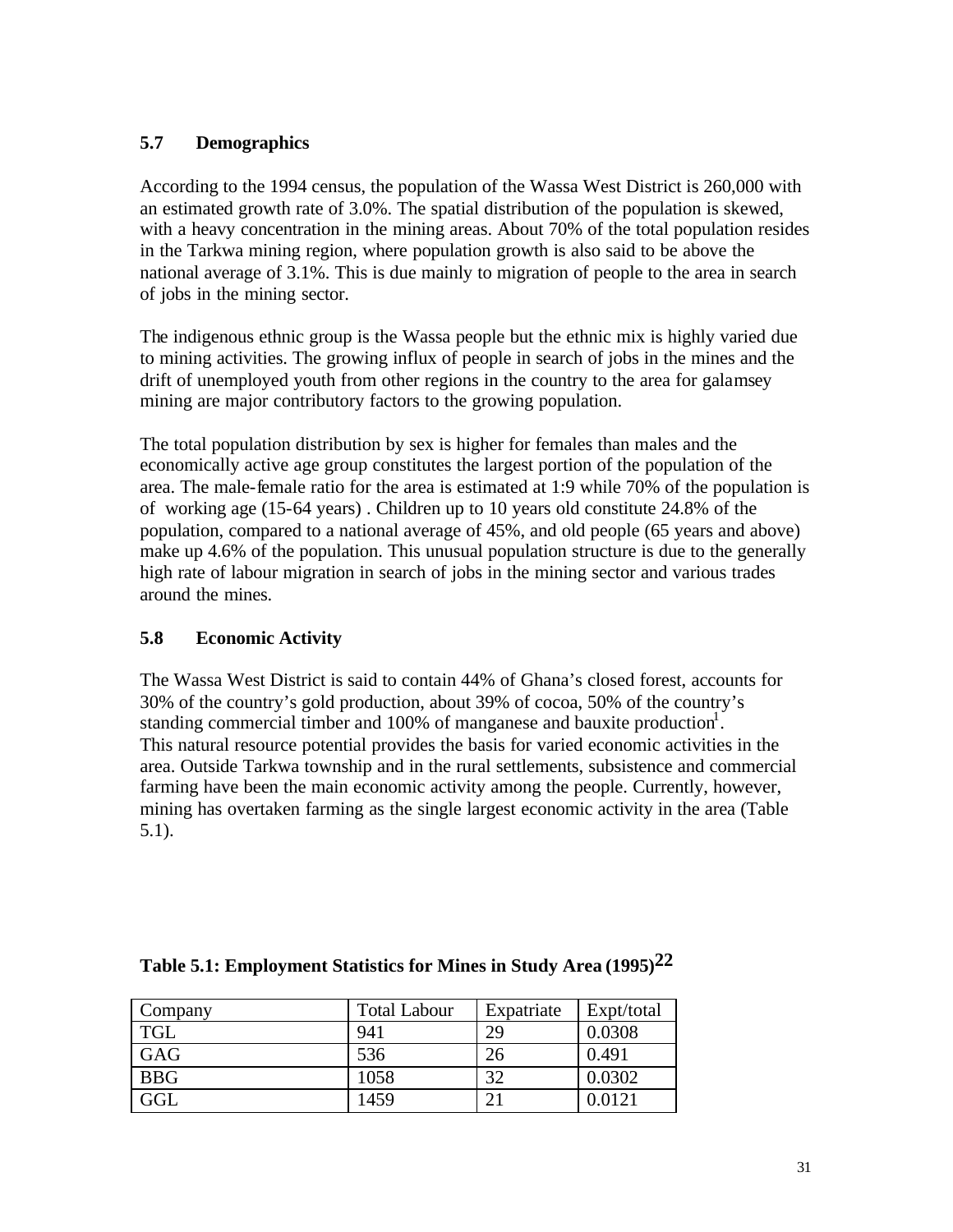| Barnex                   | 1580          |     |           |
|--------------------------|---------------|-----|-----------|
| Sankofa                  | 143           |     | 0:0163    |
| <b>GMC</b>               | 732           |     | 0.0066    |
| <b>AGL</b>               | <b>XXXXXX</b> | 560 | <b>NA</b> |
| Small-scale and galamsey | 6000          |     |           |

Source: Data from Minerals Commission

The only large-scale industry apart from mining is a glass factory located at Abosso with a workforce of 300<sup>2</sup>. There is also a tyre factory at Bonsa, which was out of production for some time but resumed production around mid-1998.

Other economic activities in the area include wood processing, textile manufacture and metal processing. There are also small-scale industries in areas like milling, gari processing, carving, craft, carpentry, black-smithing, tailoring and petty trade.

### **5.9 The Mining Industry**

Tarkwa has the highest concentration of mining companies in the country and the West African sub-region and possibly the Africa. Out of the 16 large-scale mines in Ghana eight of them are located in the Tarkwa area, producing a significant proportion of the country's gold output. The only manganese mine in the country is also located in this area. In addition, there are over 100 registered, small-scale gold and diamond mining companies in the area together with more than 600 unregistered miners popularly known as galamsey operators. There are also about 30 local and foreign companies exploring for gold and diamonds in the area.

| <b>COMPANY</b>       | <b>LOCATION</b>    | <b>START</b> | PROCESSING METHOD                |
|----------------------|--------------------|--------------|----------------------------------|
| <b>GFL</b>           | Tarkwa             | 1993         | Underground/open cast/heap leach |
| <b>TGL</b>           | Teberebie (Tarkwa) | 1990         | Open cast/heap leach             |
| <b>BGL</b>           | Tarkwa             | 1990         | Open cast/CIL                    |
| GAG                  | Iduapriem (Tarkwa) | 1992         | Open cast/CIL/heap leach         |
| Barnex (Prestea) Ltd | Prestea            | 1997         | Underground/Open pit/CIL         |
| Sankofa Gold Ltd     | Prestea            | 1995         | Tailings treatment/CIL           |
| Abosso Goldfields    | Abosso             | 1997         | Open pit/CIL                     |
| SGL                  | Tarkwa             | 1999         | Open pit/CIL                     |

**Table (5.2): Mining Companies Operating in Tarkwa Mining District**

*Source: Boom and Dislocation*

All eight companies employ the open-pit method of mining. Also, all the companies use cyanide heap leach operations as shown by the table. These methods have far-reaching consequences for human health and environmental safety. The use of heavy machinery to exploit low-grade ore has a destructive effect on the vegetation of the area and generates both dust and noise pollution.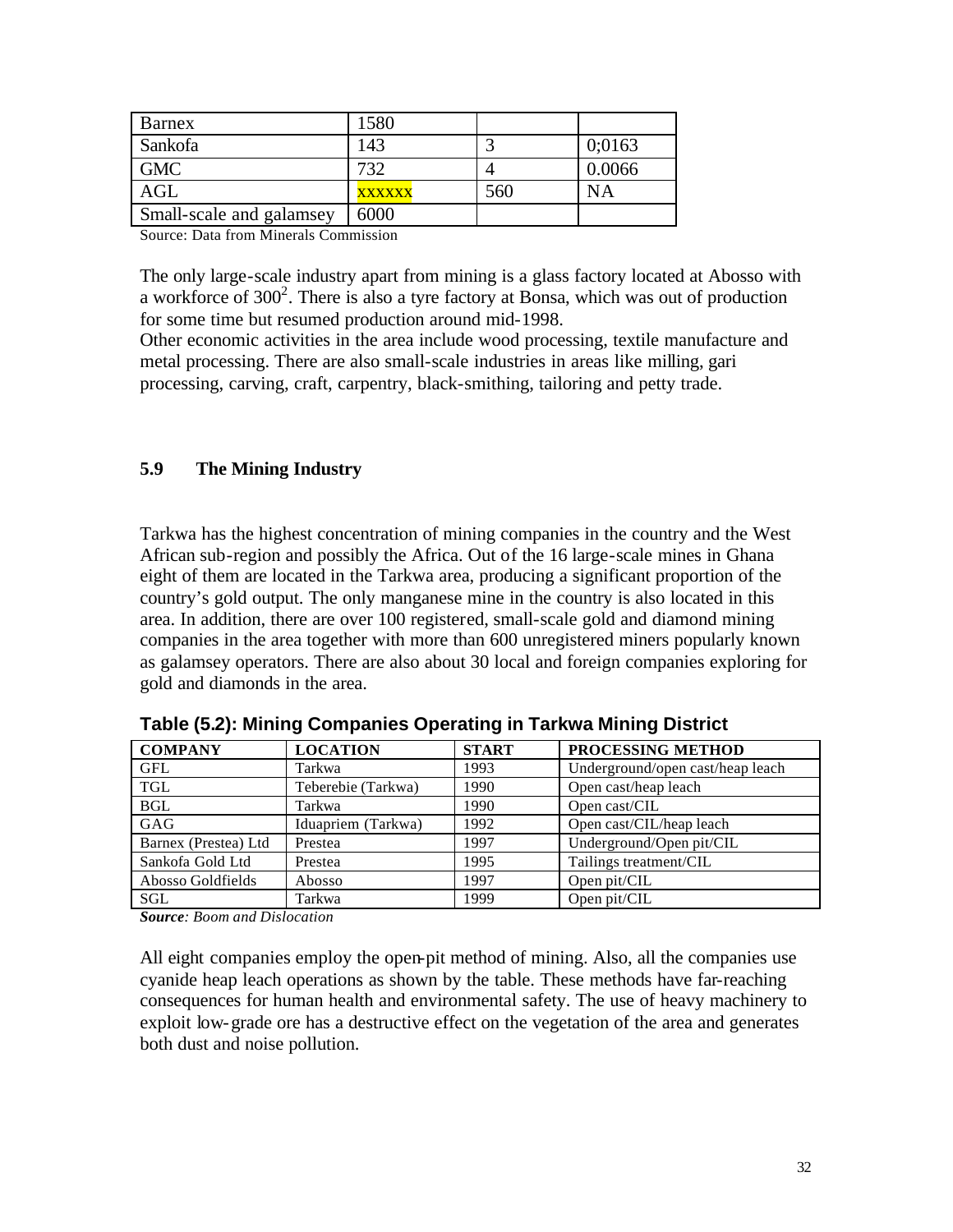| Company                        | 1991   | 1992   | 1993   | 1994   | 1995   | 1996   |
|--------------------------------|--------|--------|--------|--------|--------|--------|
| Gold fields (Gh) Ltd           | 27595  | 26550  | 39265  | 39394  | 44442  |        |
| Teberebie Goldfields           | 79111  | 128594 | 164885 | 177290 | 235471 |        |
| GAG                            |        | 37893  | 123302 | 118602 | 124279 |        |
| Abosso Goldfields              |        |        |        |        |        |        |
| <b>Barnex Ltd</b>              | 22773  | 16878  | 21024  | 19673  | 22033  |        |
| Sankofa                        |        |        |        |        | 5255   |        |
| <b>Billinton Bogosu</b>        | 61678  | 78076  | 94536  | 109050 | 107677 |        |
| GMC (in tonnes)                | 311824 | 276019 | 295296 | 138420 | 179359 |        |
| <b>Small-scale Gold Miners</b> | 463.6  |        | 503.88 | 791.27 | 805.99 | 537.34 |

# **Table 5.3: Mineral production in the Tarkwa Region (1991-1996) (Gold is in ounces )**

Source: Minerals Commission.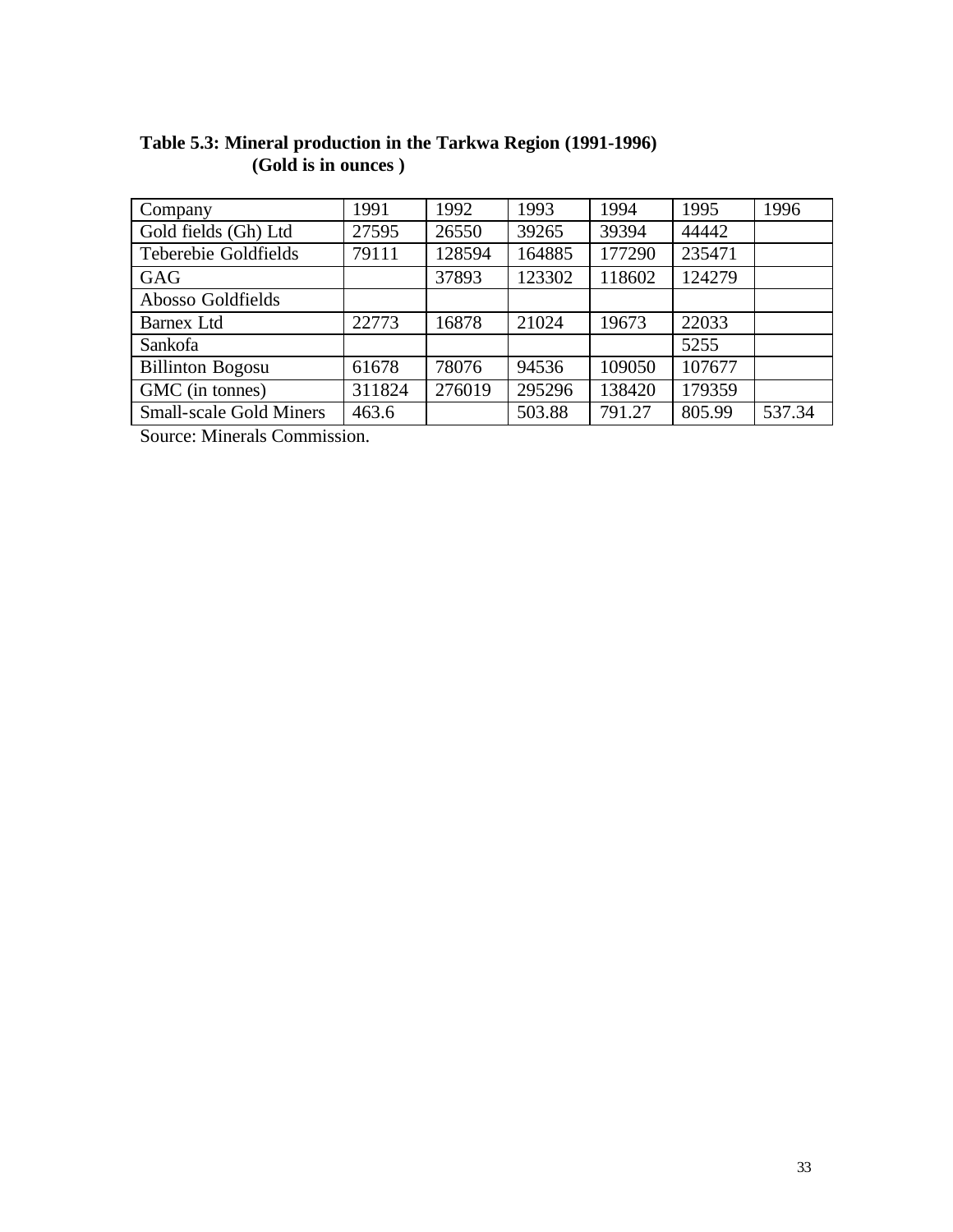# **6.0 IMPACT OF MINING ON THE AREA**

# **6.1 INTRODUCTION**

Since mining projects are usually located in remote sites, mining companies have had to invest in considerable physical and social infrastructure such as roads, schools, hospitals, electricity and water supplies. Communities within mine locations have generally been beneficiaries of some of these facilities. At the same time, these communities have been victims of air and water pollution as well as other forms of environmental degradation resulting from mining operations. Mining also often requires a considerable degree of land alienation. Thus, while mining projects generally have weak links with the rest of a host national economy, they can have a decisive impact on the communities in which or near which the mines are located. (Kwesi Anyemedu,  $1992$ )<sup>1</sup>.

The structural adjustment policy pursued by the government of Ghana had a significant influence on the mining boom in Ghana and within the Tarkwa area especially. The boom in fact induced the flight of resources and the livelihood of the people into the hands of transnational mining companies operating in Tarkwa and its environs. And in the face of the boom, national environmental policies have not been able to adequately guard and protect local communities from the adverse impact of mining operations. This has led to a deepening of poverty levels of the people.

This section contains a brief discussion of the evolution of Ghana's environmental policies for the pre-SAP (1972-1982) and post-SAP (1983-1999) periods. It then assesses the environmental impact of mining on the livelihood of the people of Tarkwa area.

### **6.1.1 The Evolution of Environmental Policies in Ghana --1972 to 1982**

In 1972, the United Nations General Assembly held a conference on the Human Environment in Stockholm, Sweden. Ghana participated in the conference, which agreed to give a human face to all type of development. As a commitment to the global efforts towards environmental protection and to give meaning to national efforts at environmental management, the Environmental Protection Council (EPC) was created in 1974 by NRCD 239. This was the beginning of national recognition of the need to bring environmental issues into the development main stream. However, this recognition and the creation of the EPC were propelled more by changes in the international scene towards environmental stewardship than by decisive national action to regulate its environmental resources especially mining activities. Decree 239 was primarily aimed at controlling the use of chemicals in the country. This is evidenced by the conspicuous absence from an 18-member Toxic Chemicals Committee appointed by the EPC to advise on such matters, of any of the institutions that deal with mineral exploration<sup>2</sup>. Even though the EPC was created in 1974, it remained an advisory body until 1994 when it became an agency with regulatory powers. It took a considerable period of time to place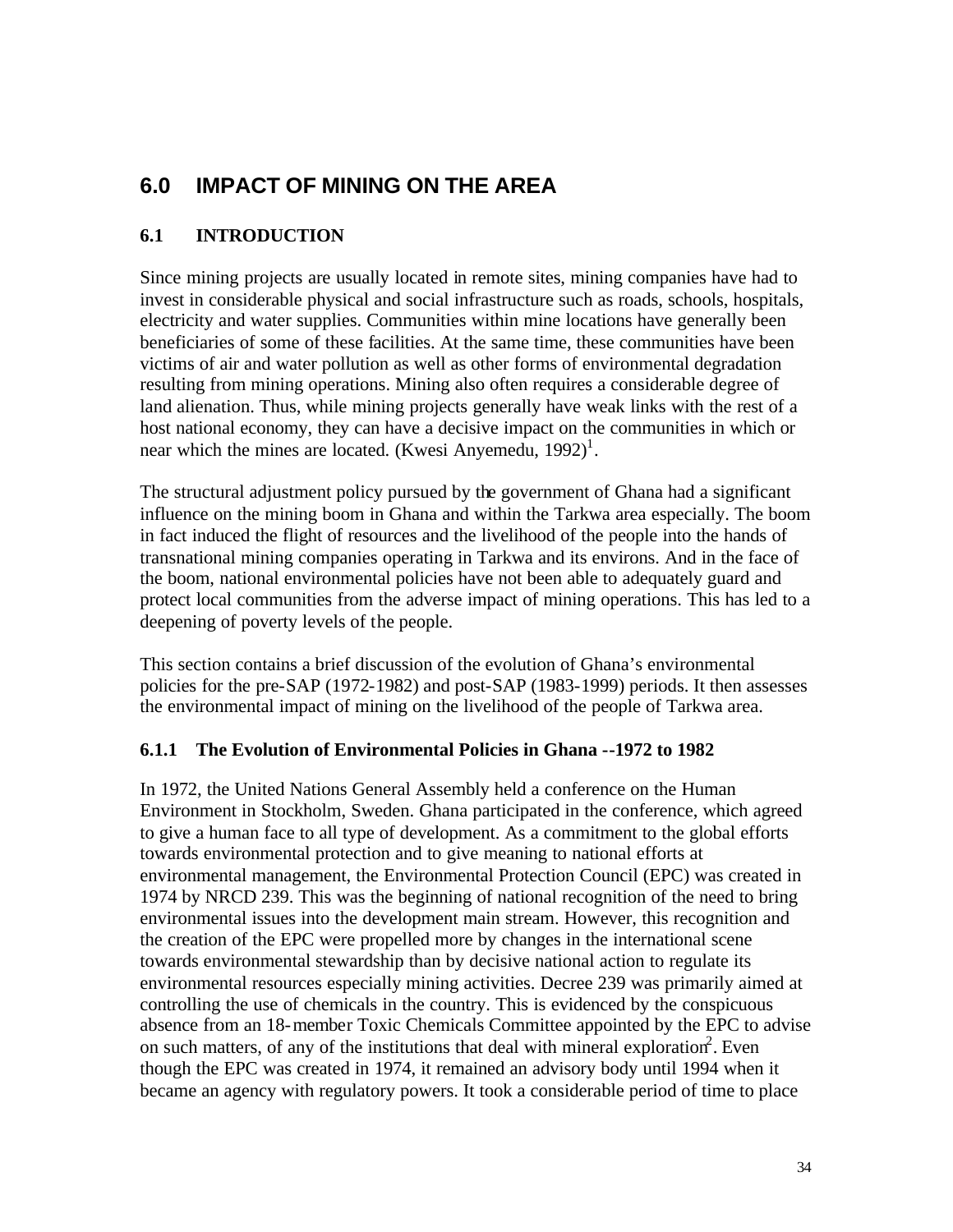the Council under the appropriate ministry. The EPC began as a department under the Ministry of Finance and at one time, it was moved to the Ministry of Health and then to the Ministry of Food and Agriculture. The reshuffling continued until a full Ministry of the Environment was created in 1992.This was later turned into the new Ministry of Environment, Science and Technology.

These changes did not reflect on the strength and capacity of the Environmental Protection Council to protect the country's environmental resources from destruction by the mining industry in particular. There were also no provisions in the existing mineral laws to protect the environment from mining operations.

#### **6.1.2 The Evolution of Environmental Regulations --1983 to 1999**

The ERP/SAP was launched in 1983 with the main objective of restructuring sectors of the economy to achieve an accelerated annual growth rate of at least 5%. This led to a number of economic and mineral policy reformsHowever, while the mining sector reforms were going on, very little was done to reform existing environmental laws to accommodate the destruction that would arise from accelerated growth in the mining sector. In 1988, an attempt was made to quantify annual losses to the economy through environmental degradation. Conservative estimates amounted to 41.7 billion cedis, the equivalent of 4 per cent of total  $GDP<sup>3</sup>$ . The following year, the EPC began to apply the environmental impact assessment (EIA) as an environmental management tool and a prerequisite to all development projects, especially of an industrial kind. However, the Council lacked the necessary legal backing to effectively enforce this requirement on industry, including mining.

This process was given impetus by the preparation and adoption in 1991 of a National Environmental Action Plan (NEAP) and a National Environmental Policy (NEP). The NEP, which provided the broad framework for the implementation of the NEAP, sought to assess all undertakings including mining that might have a potentially adverse impact on the environment and to set and implement appropriate quality standards and guidelines for acceptable levels of public health and environmental safety. As observed by Thomas Akabzaa, one major product of the NEP that addresses the environmental impact of the mining sector is the Mining and Environmental Guidelines, published in 1994 with the objective of assisting the mining industry to operate in an environmentally sustainable manner<sup>4</sup>. The NEAP and NEP were given legal backing in December 1994 when the EPC was transformed into the Environmental Protection Agency (EPA) by an Act of Parliament (EPA Act, 1994 (Act 490). Act 490 made EIA a mandatory requirement for all development projects and programmes, including mining. With the passage of Act 490, it became mandatory for all new mining projects to prepare EIA, while existing mines were required to prepare and submit Environmental Management Plans (EMP).

Procedures for the application of EIA to development projects and mining have been well developed and documented. Once in operation, the mines are obliged to prepare and submit their environmental action plans, annual environmental reports and environmental audit reports to EPA. This is to ensure periodic assessment of environmental performance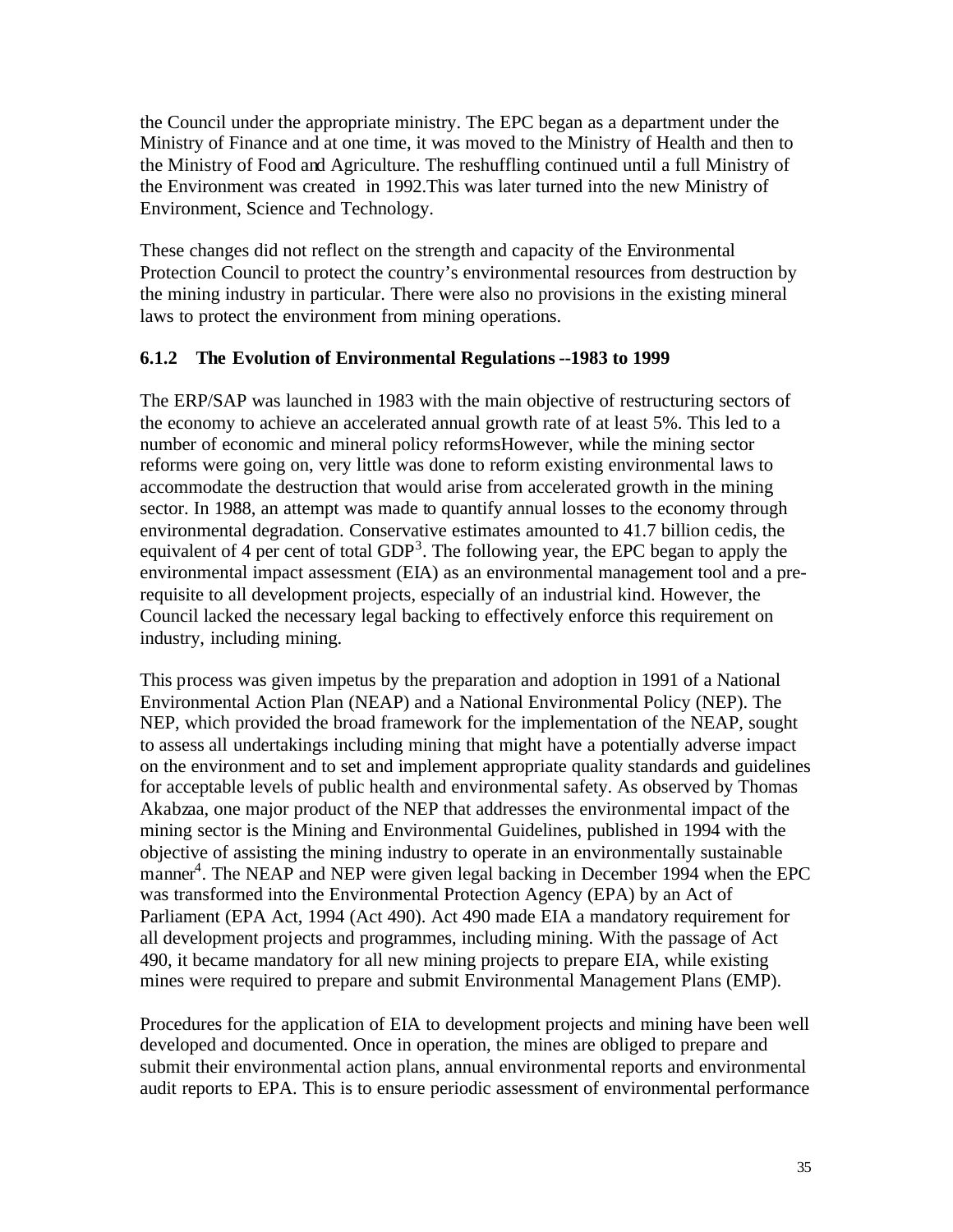by all existing mines and to issue such directives as may be necessary for the timely intervention by the mines to address any environmental problems that might result from their operations.

Act 490 also gave rise to the passage of an Executive Instrument 9, 1999 and regulations to support issue specific areas under the Act and the NEP. One of the regulations is Legislative Instrument 1652, Environmental Assessment Regulations, 1999. The Executive Instrument 9, 1999 made provision for the appointment of certain categories of staff of EPA as public prosecutors in respect of offences committed under Act 490 and the Pesticides Control and Management Act 528, 1996 while the legislative instrument provided standards for granting permits and licenses.

The evolution of these policies was intended to redefine the functions of EPA as a regulatory institution with the legal powers to ensure compliance and enforcement of environmental quality standards. Unfortunately, this has not been practicable for most mining operations for a very long time due to the inadequate institutional capacity of the Agency, the lack of coordination among mining sector institutions and the weaknesses of the EIA process.

# **6.1.3 Inadequate Capacity of EPA**

The Environmental Protection Agency lacks the required capacity in terms of personnel and finance to ensure compliance and enforcement of environmental quality standards. The operational environment defined by the law is quite extensive, applying to all types of industry including mining and agriculture. Unfortunately, the appropriate staffing levels, especially of professional staff, are woefully inadequate to meet the extensive demand imposed by Act 490. By the close of 1999, the total staff of the Agency was around 200. Between late 1999 and the first half of 2000, the Agency had only one Legal Officer. The Tarkwa District office, the only district in the country to host an EPA office, has only one officer to cover a total of nine mining companies. Inadequate funding compounds the staffing situation of the Agency.

The penalties provided for under Act 490 and its legislative instruments are so low as to have little if any deterrent effect on mining companies. For instance, the public prosecutors provided for under Executive Instrument 9, 1999, are limited to the lower courts where the maximum fine for an offence does not exceed 200,000 cedis. Therefore, the only effective tool available to the Agency is the threat of mining license forfeiture or cancellation.

# **6.1.4 Lack of Coordination among Mining Sector Institutions**

Mining activities affect the multiple use of the environment, especially land and water. It does require cross-sectoral efforts from all mining sector regulatory institutions to promote the ecological and social objectives of mining. This has not been the case in Ghana, particularly for the mining industry in Tarkwa. A number of the mining sector public institutions take unilateral action regarding mining investment. For instance, until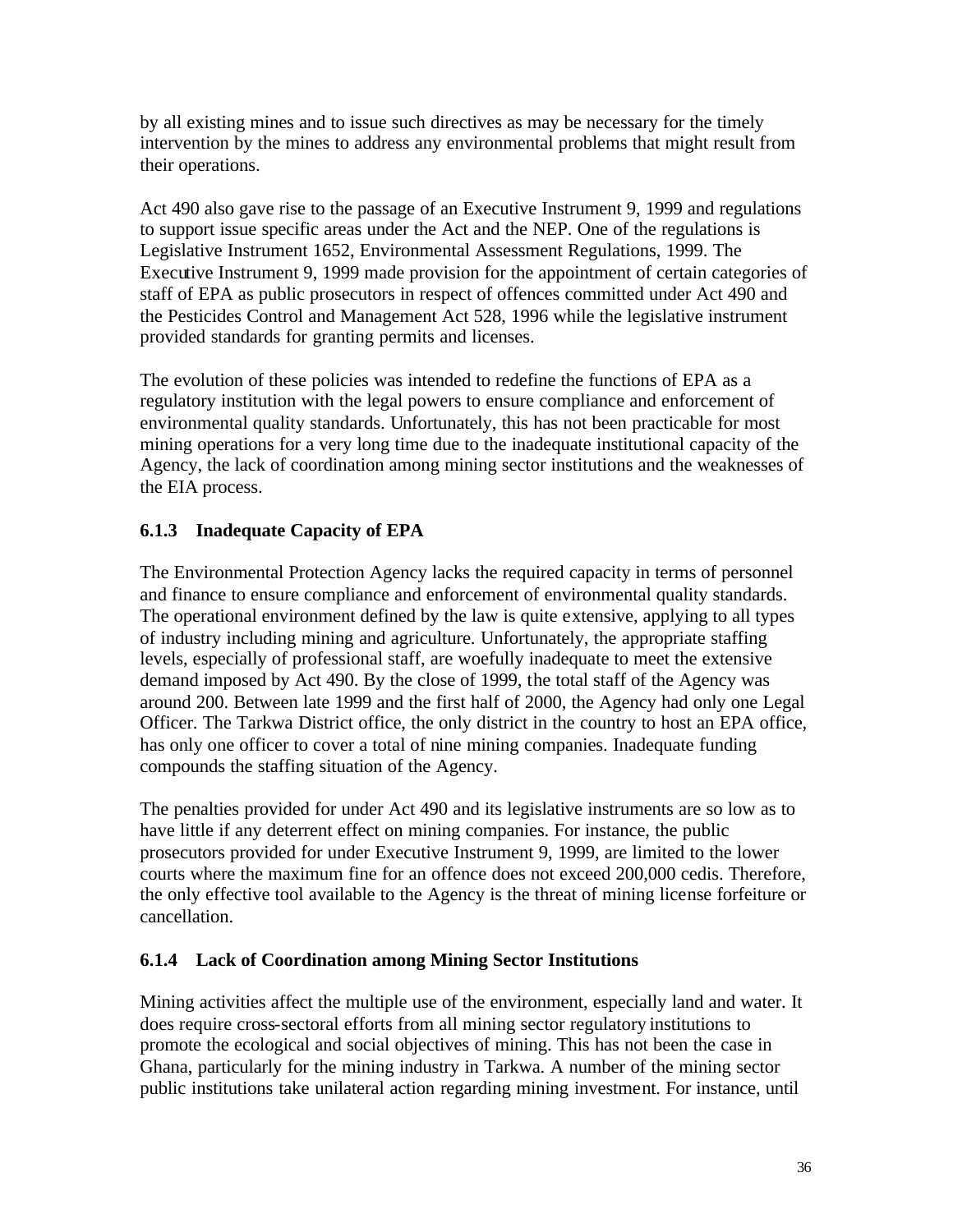recently, the Minerals Commission could grant a license to a mining company without reference to the Forestry Service, the EPA or the Land Commission.

The chiefs, who by tradition are the custodians of land, have little input in the granting of mining concessions. The chiefs are used by the state as the local clearinghouse for the establishment of mining projects in their respective communities. One of the chiefs at Iduaprem lamented that in most cases, the mining companies call on them when all investment decisions have been reached with the state. The companies come to announce these decisions to the chief. In fact, most of the mining and environmental laws at the inception of SAP were passed at a time when the primary concern of the state was to grant investors mining title, offering them technical rules and security to facilitate accelerated investment and growth. To tie up mining investment to strict environmental compliance could cause delays in establishing mining projects and thus serve as a disincentive to the rapid growth of investment.

### **6.1.5 Weaknesses of the Environmental Impact Assessment (EIA)**

The guidelines developed to protect the mining environment through the application of EIA are well laid out. The EIA procedure is properly documented as an environmental management tool. Nonetheless, the guidelines are associated with practical weaknesses which deny some stakeholders of mining investment, especially affected local communities, the opportunity to participate fully in the EIA process.

A major principle of the EIA process is that the proponent is required to give notice and advertise the proposal in the national press to enable the public to express its interest or concerns or to comment on the project. On receipt of a draft EIA report, EPA publishes it for people with specific interest or concerns to study the report and raise such concerns within a period of 21 days from the first day of publication<sup>5</sup>. The channel for notifying and soliciting information from interested and affected people does not provide a level playing field for the communities who are directly impacted by such mining projects. First, the sources of information, which are primarily the national press or the premises of District Assemblies, are inaccessible for these communities. Worse still, EIA reports are presented in technical language and these communities do not have the capacity to study and understand the issues raised in the reports. The input of the affected communities is thus lost in the process.

Related to this is the confidentiality clause for Environmental Audit Reports which limits public access to the information required for promoting and ensuring environmental compliance by mining companies. Generally, Environmental Audit Reports are treated as confidential documents and therefore are out of the reach of the public. The confidentiality issue is complicated by the fact that a company is not obliged to accept recommendations made by an audit report. When an audit has made recommendations to minimise the negative impact of mining activities on the environment, a company can refuse to accept these recommendations. This is possible because there is a proviso in the guidelines that a company is not obliged to accept all the recommendations of an audit, especially if it considers some of them impractical, too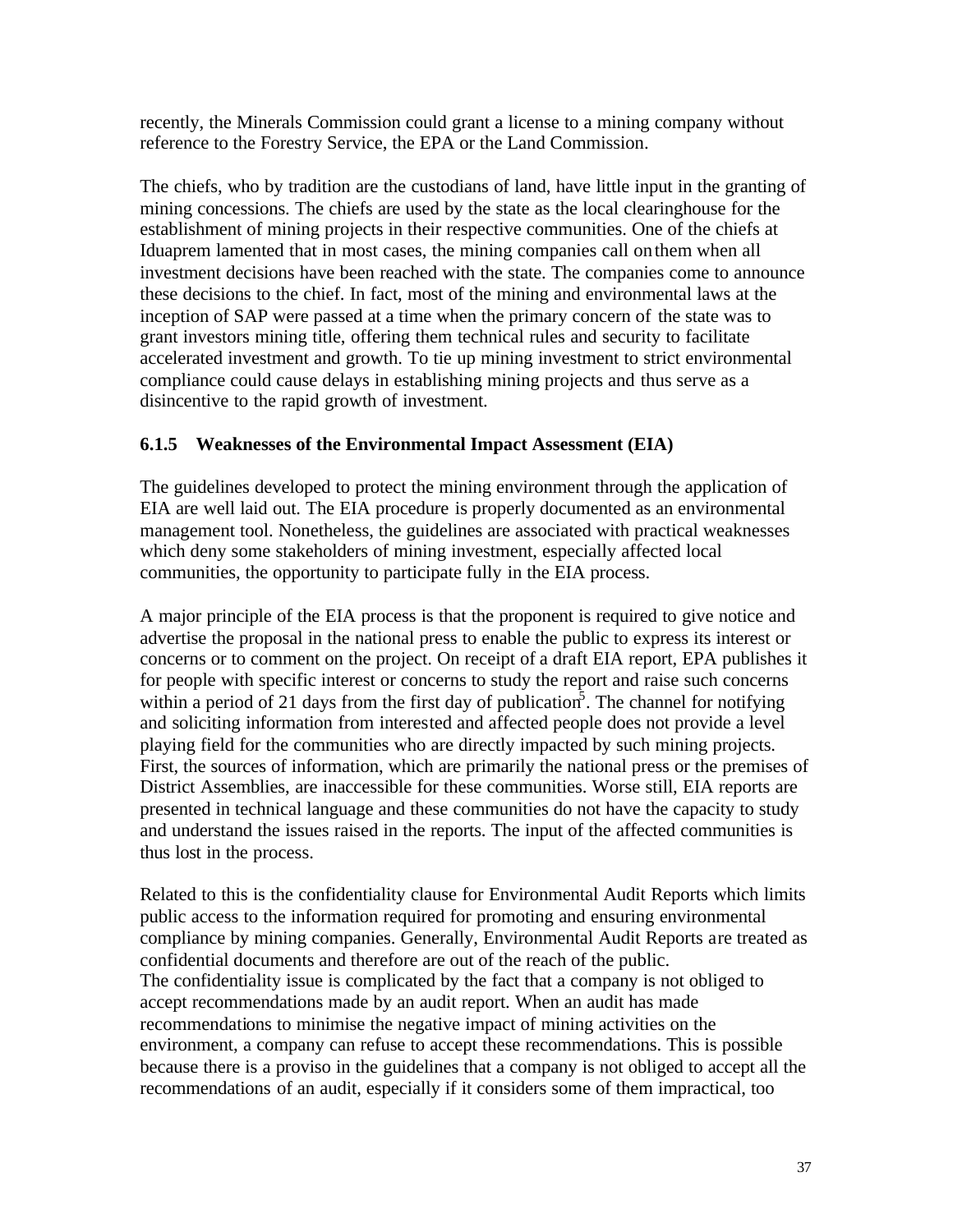costly or that the recommendations do not fit in the operating or management structure of the company<sup>6</sup>. This makes EIA appears to be restricted to the submission of a report.

Another problem is that effective community participation is not guaranteed in the EIA process. This is the case because the proponent or their consultant conducts the study and by so doing, establishes the desirable content of the report after consultation with selected individuals, particularly chiefs who might not be directly impacted by the project but enjoy the benefits of the project in the form of royalty payments as a result of the existing, complex land tenure system.

Mining companies and their sympathisers argue that community concerns are addressed adequately during environmental impact hearings, which are usually organised to hear the concerns of the community regarding the project. However, experience has shown that such public hearings are nothing more than public relations forums where companies largely dwell on the expected positive economic benefits of the project to both the state and the local population while downplaying the negative impacts of the project<sup>7</sup>.

Also there is no follow up in Ghana where such hearings have raised serious objections to an EIA. For example, in one mining community Mempeasem, when the C4 Mining Company presented its EIA, it could not convince the inhabitants about how it was going to deal with the expected environmental and social impact of the project. Despite this, the Minerals Commission went ahead and issued it with a mining lease. Again, while the Kyekyewere community was still waiting for some feedback on a public hearing held in September 2000, the Abosso Goldfields began to take action to resettle the community. Another shortcoming of the EIA is that they do not adequately deal with the social impact of mining projects. Generally, when social issues have been addressed, they tended to cover payments of compensation and royalties. So far only two projects, Goldfields (GH) Ltd and Abosso Goldfields Ltd, have carried out social impact studies<sup>8</sup>.

These weaknesses prevent the regulations from supporting the population of the affected communities in Tarkwa. The weaknesses have providedthe leeway for mining operations to have a severe impact on the environment, deepening the plight and poverty of the people and affecting their overall livelihood.

# **6.2 ECONOMIC AND SOCIAL IMPACT**

### **6.2.1 Introduction**

It would be extremely difficult to perform a thorough cost–benefit analysis of mining in view of time constraints and the weak culture of information disclosure in the country in general and in the mining sector in particular. What this chapter seeks to do is to discuss the perceived benefits of mining investment on local communities, as ascertained through the participatory study and to see why some of these perceptions do not conform to reality on the ground. Thus, these cursory cost-benefit analyses of the impact of mining sector investment on local communities have been done looking at economic and social effects. the environmental and health impact will be considered in the next chapter. The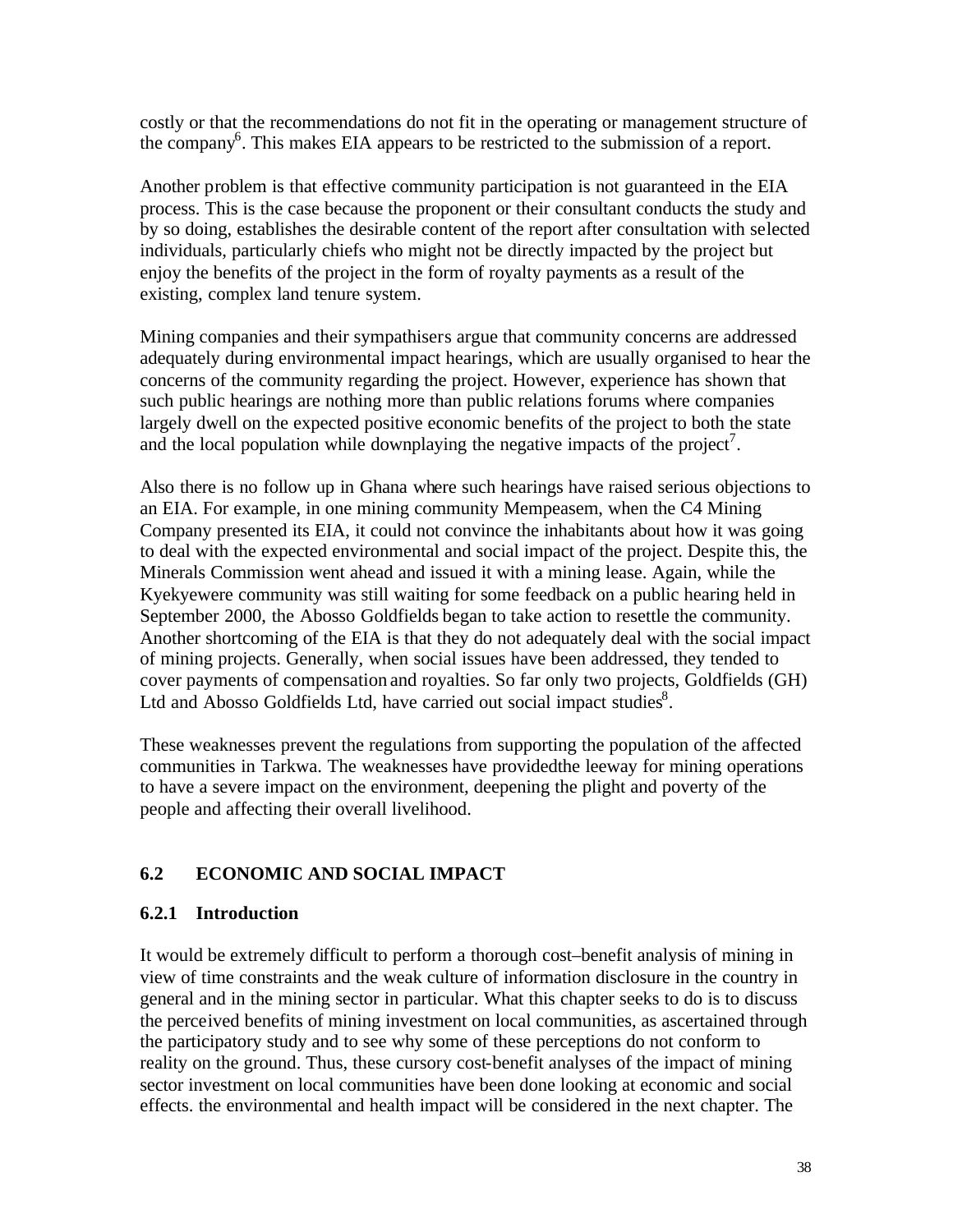analysis compares the level of foreign direct investment inflows to the sector since the reforms to the level of employment, net foreign exchange earned, extent of linkages with other sectors, and the negative social and cultural impact of mining investment in the area.

## **6.2 2. Economic Impact**

### **6.2.2.1 Perceived Economic Benefits**

The mining sector has been the leading recipient of foreign direct investment capital. Between 1986 and 1997, the sector attracted about US\$3 billion of foreign direct investment, representing more than 60% of all such investment in the country. Most of these funds went into mine rehabilitation and expansion of existing mines, new exploration projects, development of new mines and establishment of mining support companies such as equipment supply companies, assay laboratories etc.

The most publicised benefits of the increased mining sector investments resulting from Ghana's economic reforms include the following:

- Mining is the leading earner of foreign exchange in the country
- Provides substantial government revenue
- Provides capital and social infrastructure to the public
- Generates direct and indirect employment
- Develops communities in mining areas

### **6.2.2.1.1 Foreign Exchange Generation**

Increased investment in the mining sector as a response to economic reforms has resulted in monumental increase in output in all major minerals, with gold enjoying the most phenomenal growth (Table). Total value of minerals produced has equally been ballooning. The sector has become the leading gross foreign exchange earner since 1992. The sector's contribution to the nation's gross foreign exchange earnings grew progressively from 15.60% in 19986 to 27% in 1990, 45.5% in 1995 and to 46% in 1998. In absolute terms, the sector generated US\$ 124.4 million in 1986, US\$242.3 million in 1990, US\$682.2 million in 1995 and US\$793 million in 1998 (Table 6.1). Gold export earnings increased from 14.5% of total exports in 1986 to 43.3%, in 1995 but decreased to 37.6% in 1998 due to depressed gold prices.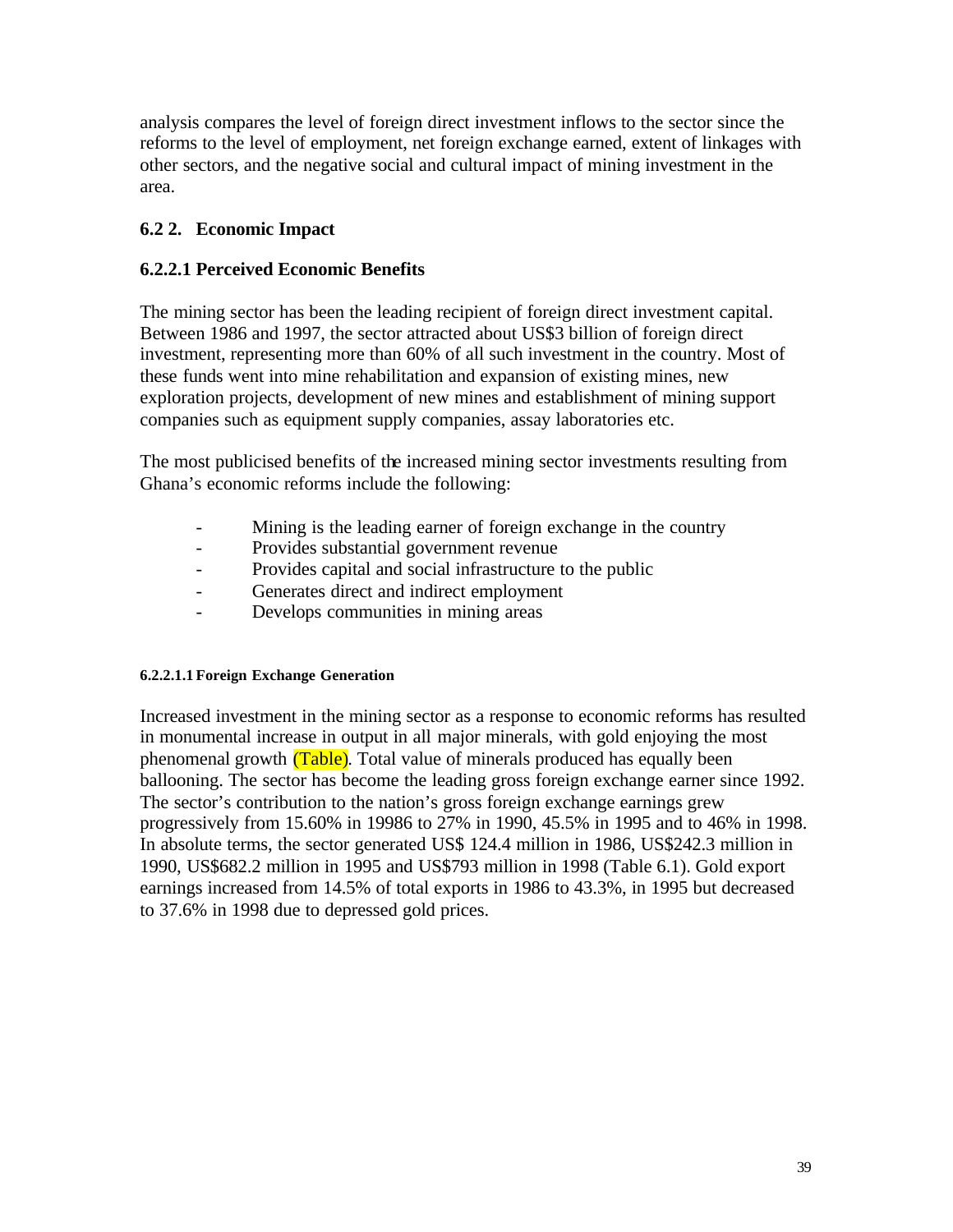| <b>EXPORTS</b>                      | UNITS  1983  1984  1985  1986  1987  1988  1989  1990  1991                     |       |       |      |      |                                                             |      |      |      |      | 1992 | 1993  | 1994  | 1995 199          |     |
|-------------------------------------|---------------------------------------------------------------------------------|-------|-------|------|------|-------------------------------------------------------------|------|------|------|------|------|-------|-------|-------------------|-----|
| Gold                                | Mil. \$                                                                         | 114.1 | 103.3 |      |      | 90.6106.4142.5168.5159.9201.6304.4343.4                     |      |      |      |      |      | 415.7 | 548.7 | 651.1612          |     |
| <b>Diamonds</b>                     | Mil. \$                                                                         | 2.8   | 2.8   | 5.5  | 4.8  | 4.0                                                         | 3.5  | 5.2  | 16.5 | 19.2 | 19.3 | 14.0  | 20.4  | 13.8              | 13  |
| Manganese                           | Mil. \$                                                                         | 3.1   | 8.3   | 9.1  | 8.2  | 7.8                                                         | 8.9  | 11.7 | 14   | 20.2 | 16.4 | 13.5  | 9.6   | 6.8               |     |
| Bauxite                             | Mil. \$                                                                         | 1.7   | 0.9   | 2.7  | 5.0  | 5.2                                                         | 6.9  | 9.1  | 10.0 | 8.6  | 9.5  | 10.4  | 9.6   | 10.5              |     |
| <b>Total Minerals</b>               |                                                                                 |       |       |      |      |                                                             |      |      |      |      |      |       |       |                   |     |
| <b>Exports</b>                      | Mil. \$   121.7 115.3 107.9 124.4 159.5 187.8 185.9 242.3 352.4 388.6           |       |       |      |      |                                                             |      |      |      |      |      | 453.6 | 588.3 | 682.2641          |     |
| Total Merchandise<br><b>Exports</b> | Mil. \$ 439.0567.0632.0749.0874.0880.7808.2896.7997.0986.3 1020.3 1214.8 1500.0 |       |       |      |      |                                                             |      |      |      |      |      |       |       |                   |     |
| (Minerals/All                       |                                                                                 |       |       |      |      |                                                             |      |      |      |      |      |       |       |                   |     |
| Merchandise<br>Exports)             | %                                                                               |       |       |      |      | 27.72 20.34 17.07 16.61 18.25 21.32 23.00 27.02 35.32 39.40 |      |      |      |      |      | 44.46 | 48.43 | 45.48             |     |
| Gold/Minerals                       | $\%$                                                                            |       |       |      |      | 93.76 89.59 83.97 85.53 89.34 89.72 86.01 83.20 86.38 88.37 |      |      |      |      |      | 91.64 | 93.27 | 95.4495.4         |     |
| Diamonds/Minerals                   | $\%$                                                                            | 2.30  | 2.43  | 5.10 | 3.86 | 2.51                                                        | 1.86 | 2.80 | 6.81 | 5.45 | 4.97 | 3.09  | 3.47  | 2.02              | 2.0 |
| Manganese/Minerals                  | $\%$                                                                            | 2.55  | 7.20  | 8.43 | 6.59 | 4.89                                                        | 4.74 | 6.29 | 5.86 | 5.73 | 4.22 | 2.98  | 1.63  | $\overline{1.00}$ |     |
| <b>Bauxite/Minerals</b>             | $\%$                                                                            | 1.40  | 0.78  | 2.50 | 4.02 | 3.26                                                        | 3.67 | 4.90 | 4.13 | 2.44 | 2.44 | 2.29  | 1.63  | 1.54              | 1.3 |

#### **TABLE 6.1: SHARE OF MINERALS IN TOTAL EXPORTS (1983-1995)**

Sources: Minerals Commission and Ghana's annual Budget Statements

#### **6.2.2.1.2 GENERATION OF GOVERNMENT REVENUES**

The industry generates revenue for the internal economy through the following sources:

- Salaries, wages and other payments made to employees and contractors
- Corporate income taxes, royalties, concession rents, services, customs and harbour duties
- Taxes on salaries of employees, and social security contributions from employees and their employers
- Dividends to shareholders
- Equipment and consumables purchased locally
- Import duty and purchase tax on vehicles
- Electricity and water charges
- Divestiture of state mining companies and sale of government shares

#### **Table 6.2: Contribution of the Mining Sector to Government Revenue.**

| Year | <b>Income Tax</b><br>(Mining) | <b>Mineral</b><br><b>Royalties</b> | <b>Total</b><br><b>Revenue</b><br>(Mining) | <b>Total Revenue</b><br>(IRS) | $\frac{0}{0}$<br>from<br><b>Mining</b> |
|------|-------------------------------|------------------------------------|--------------------------------------------|-------------------------------|----------------------------------------|
| 1990 | 2,825,941,158                 | 1,893,436,000                      | 4,719,377,158                              | 52,818,068,300                | 8.94                                   |
| 1991 | 821,844,979                   | 3,021,277,000                      | 3,843,121,979                              | 61,485,625,496                | 6.25                                   |
| 1992 | 4,555,051,883                 | 4,545,804,000                      | 9,100,855,883                              | 74,731,531,366                | 12.18                                  |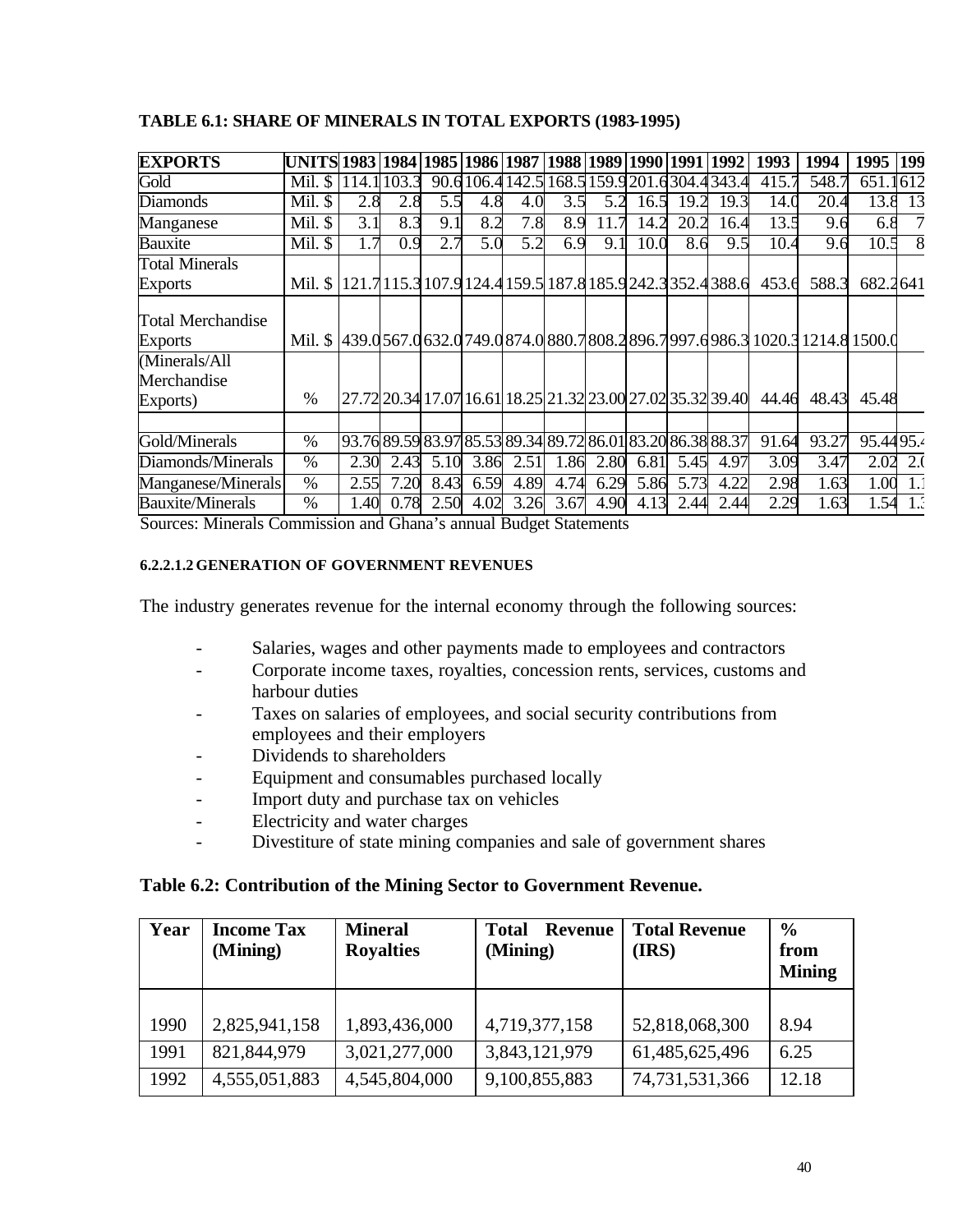| 1993 | 4,310,958,293 | 7,485,121,000  | 11,796,079,293 | 113,236,997,000 | 10.42 |
|------|---------------|----------------|----------------|-----------------|-------|
| 1994 | 6,942,264,873 | 12,783,689,000 | 19,725,953,873 | 166,595,941,000 | 11.84 |
| 1995 | 19,713,191.18 | 20,911,926,000 | 40,625,117,185 | 275,513,201,000 | 14.75 |

Source: Adadey 1997: The role of the mining industry in the economy of Ghana.

| Company                         | Purchase price | Amount paid | Balance | Investors           |
|---------------------------------|----------------|-------------|---------|---------------------|
| Tarkwa Goldfields               | 3.0            | 3.0         | Nil     | Goldfields $(SA)$ & |
|                                 |                |             |         | <b>SSNIT</b>        |
| Prestea Goldfields              | 2.0            | 2.0         | Nil     | <b>JCI</b>          |
| <b>Ghana National Manganese</b> | 4.0            | 2.0         | 2.0     | Elkem               |
| Corp.                           |                |             |         |                     |

Source: Divesture Implementation Committee.

#### **6.2.2.1.3 GENERATION OF EMPLOYMENT**

The mining sector is said to be a significant contributor to formal and informal employment in the country. Up to 1995, the sector accounted for an estimated 20% of formal sector employment, with large-scale mining companies employing about 20,000 people, (Table 5.5) and the small-scale and artisanal mining sectors accounted for more than twice that number. In addition, mining sector support companies such as assay laboratories, equipment leasing and sales agencies, security and catering agencies also contribute to formal sector employment.

| Company    | 1985 | 1990 | 1995 | 1996 | 1999 |
|------------|------|------|------|------|------|
| <b>TGL</b> |      |      | 941  | 1194 | 1413 |
| <b>GAG</b> |      |      | 536  | 586  | 680  |
| <b>BBG</b> |      |      | 1058 | 1025 |      |
| GGL        |      |      | 1459 |      | 1138 |
| Barnex     |      |      | 1580 |      | 1496 |
| Sankofa    |      |      | 143  | 227  |      |
| AGL        |      |      |      |      | 309  |
| SGL        |      |      | -    |      | 523  |
| <b>GMC</b> |      |      | 732  | 920  | 693  |

#### **Table 5.5 Employment Statistics for Mines in Study Area**

Source: Minerals Commission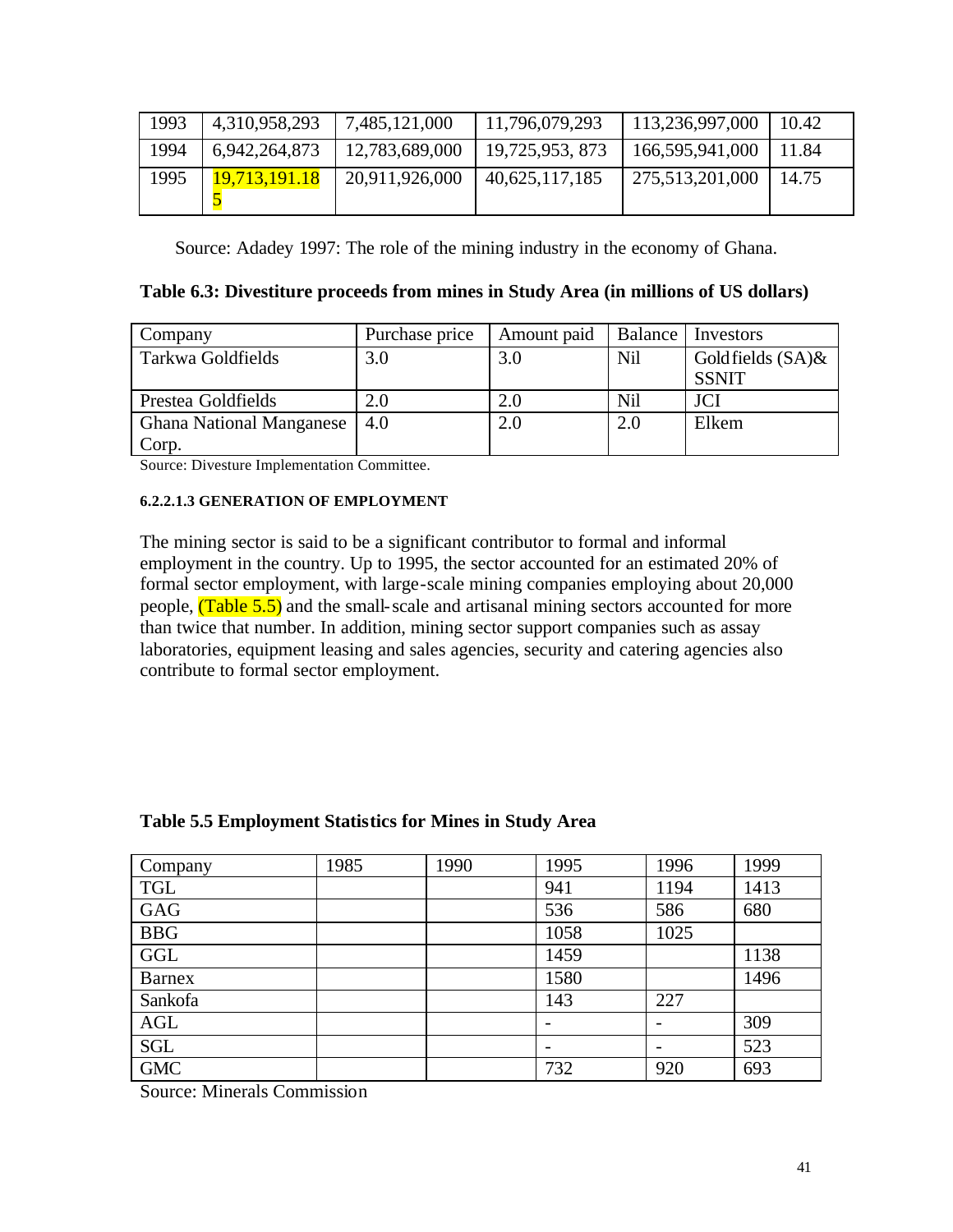#### **6.2.2.2 REALITIES ON THE GROUND**

#### **6.2.2.2.1 FOREIGN EXCHANGE AND GOVERNMENT REVENUE GENERATION**

While in gross terms, mining is the leading foreign exchange earner, its net foreign exchange contribution to the national economy has been minimal. Generous incentives and tax breaks given to investors and the fact that mining companies retain on the average about 75% of their export earnings in off-shore accounts for various purposes helps explain the sector's minimal contribution to net foreign exchange receipts.

Similarly, the sector's contribution to government revenue has been minimal in light of the fact that mining attracted over 70 per cent of total FDI during the ERP. The mining sector contribution to revenue mobilised by the Internal Revenue Service (IRS) increased from 8.4% in 1990 to 14.4% in 1995. The bulk of mining sector revenue emanates from royalties and income taxes of local employees. Most of the companies in the country and the study area in particular do not pay corporate income taxes due to the virtual tax holiday enjoyed by these companies as a result of the generous capital allowances that they enjoy.

#### **6.2.2.2.2 GENERATION OF EMPLOYMENT**

The sector has a relatively limited capacity to generate employment. This is because surface mining operations are capital-intensive with relatively low labour requirements. All post-SAP mining ventures have being surface operations. Goldfields (Gh.) Limited was one of just three mines operating labour-intensive underground mines but it closed its underground operations in 1999, sending home about 1,000 workers. The divestiture of formerly state-owned mines resulted in significant restructuring and cost-cutting by their new owners to ensure efficiency. In addition, the persistent decline in commodity prices -- especially gold -- has resulted in radical restructuring to reduce costs. Many mines have reduced their labour force substantially, in the last three years especially.

Similarly, increased unemployment due to massive lay offs at some mines has widened the income gap. Between 1992 and 1998, there was a net loss of more than 1,000 mine jobs in the area. The first round of job reduction came when the Tarkwa, Prestea and Nsuta mines were privatised. Then second came in 1998 and 1999, in the wake of sliding gold prices and a major reduction of the workforce at the Nsuta manganese mine.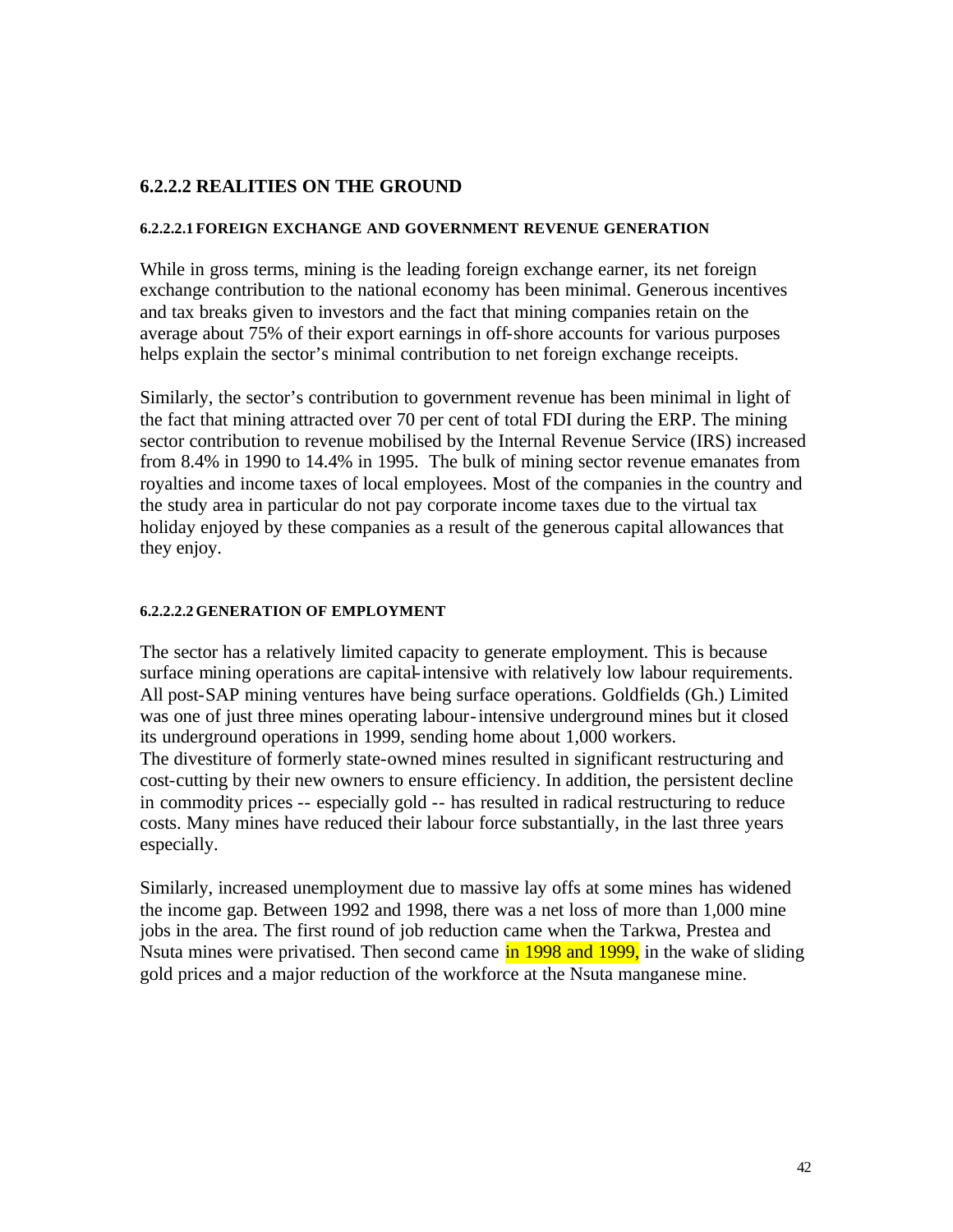| <b>YEAR</b> | $\frac{0}{0}$       | <b>YEAR</b> | $\frac{0}{0}$       |
|-------------|---------------------|-------------|---------------------|
|             | <b>CONTRIBUTION</b> |             | <b>CONTRIBUTION</b> |
| 1970        | 2.4                 | 1983        | 1.1                 |
| 1971        | 2.4                 | 1984        | 1.1                 |
| 1972        | 2.5                 | 1985        | 1.2                 |
| 1973        | 2.3                 | 1986        | 1.1                 |
| 1974        | 1.8                 | 1987        | 1.1                 |
| 1975        | 2.0                 | 1988        | 1.2                 |
| 1976        | 2.0                 | 1989        | 1.3                 |
| 1977        |                     | 1990        | 1.3                 |
| 1978        | 1.7                 | 1991        | 1.3                 |
| 1979        | 1.5                 | 1992        | 1.4                 |
| 1980        | 1.3                 | 1993        | 1.5                 |
| 1981        | 1.0                 | 1994        | 1.5                 |
| 1982        | 1.2                 | 1995        | 1.5                 |
|             |                     | 1996        | 1.5                 |

**Table 6.6: Percentage Contribution of Mining and Quarrying to total GDP**

### **6.2.3 SOCIAL IMPACT 6.2.3.1 Introduction**

The social organisation of every community is guided and directed by certain principles. The concentration of mining operations in Tarkwa has had a seriously adverse impact on the social organisation and cultural values of the people. Concerns have been expressed about inadequate housing, youth unemployment, family disorganisation, school drop out rates, prostitution and drug abuse. If these problems are not new to the Tarkwa area, they have risen to a level that the population perceives to be threatening and the main cause has been the concentration of mining activities in the area. According to the Wassa West District Planning Officer, the concentration of mining activities has triggered massive migration of all kinds of people to the area. The population growth rate is above the national average and might even be double it.

He added that apart from the mining and exploration companies, there has been a recent influx of other mining support companies such as contract miners, security organisations, catering and restaurant services, transport, explosives, equipment leasing groups, and road and building contractors(See Table 5.7 ).

| .                           |                   |
|-----------------------------|-------------------|
| <b>COMPANY</b>              | <b>ACTIVITY</b>   |
| <b>Base Water</b>           | Contract mining   |
| <b>Continental Security</b> | Security          |
| ΚI                          | <b>Explosives</b> |
| Kingdom Transport           | Transportation    |

Table 5.7: Mining Support Companies in Tarkwa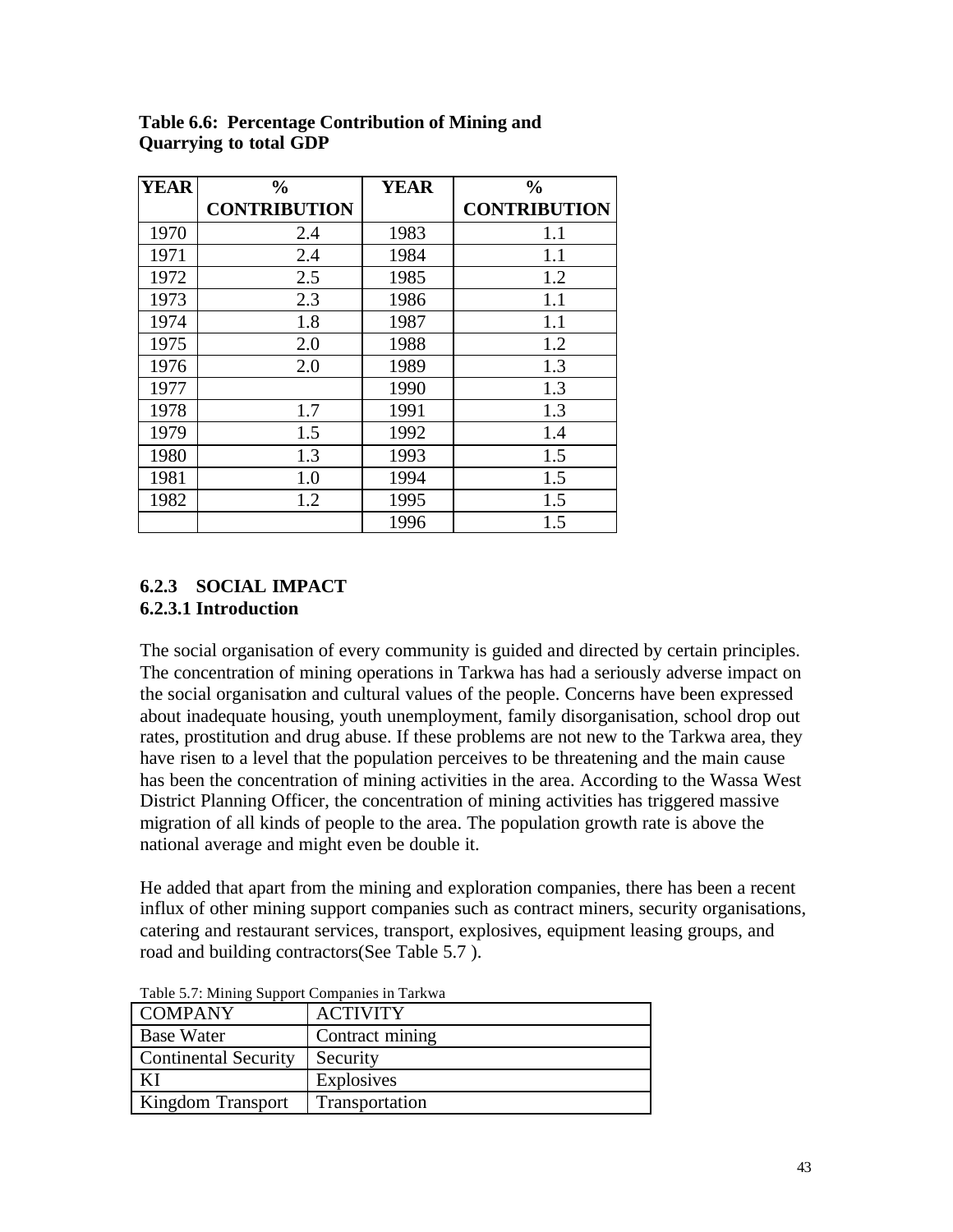| <b>MINPROC</b> | Plant Construction and others                |
|----------------|----------------------------------------------|
| <b>SGS</b>     | <b>Assay Laboratory</b>                      |
| <b>SSI</b>     | Catering and Restaurant                      |
| Tallywoodro    | Contract Mining and Road construction        |
| Transworld     | <b>Assay Laboratory</b>                      |
| <b>UEE</b>     | Explosives                                   |
| <b>WAMS</b>    | <b>Equipment Leasing and Contract Mining</b> |

#### **6.2.3.2 Inadequate Housing**

Between 1990 and 1998, mining investment in Tarkwa has led to the displacement of a total of 14 communities with a population of over 30,000. Some people had to migrate in search of farmland while others were relocated or resettled by the mining companies., The EIAs of four mining companies operating in the study area gave the total number of people to be displaced as 22, 267 from 20 communities (see Table 5.8 for a breakdown of the population displaced and the company responsible.

| <b>COMPANY</b> | <b>NO. OF COMMUNITIES</b><br><b>RESETTLED</b> | NO. OF COMMUNITIES   TOTAL POPULATION<br><b>RELOCATED</b> | <b>DISPLACED</b> |
|----------------|-----------------------------------------------|-----------------------------------------------------------|------------------|
| <b>TGL</b>     |                                               |                                                           | 522              |
| GAG            |                                               |                                                           |                  |
| GFG            |                                               |                                                           | 20,000           |
| AGF            |                                               |                                                           | 3.700            |

The growing displacement of communities and people has resulted in increased migration of the youth —who were not considered for compensation -- to the towns, especially Tarkwa, in search of jobs. The sudden flow of people into the township has created a major problem of housing. Rents have risen so much that the migrant unemployed youth cannot afford available rooms in the townships and Tarkwa residents in rented houses have also been affected. Besides those forced to live in severely overcrowded conditions, many of the migrant youth turned the Tarkwa Railway station and lorry parks into places of abode. A majority of those interviewed reported having lived in make-shift structures in the forest or in hired rooms in villages such as Atuabo, Teberebie, Old Damang, Mandekrom, Old Iduaprem, settlements that have been displaced by large-scale mining activities. A situation of this nature also has the potential of generating other social problems.

### **6.2.3.3 Prostitution**

One of the major social issues that have emerged from the concentration of mining activities in Tarkwa is prostitution. Over 70% of the communities contacted complained of the increase in prostitution and cited it as one of the factors responsible for the erosion of social values in the area. This has been validated by a study conducted by CARE International, an NGO working in the area.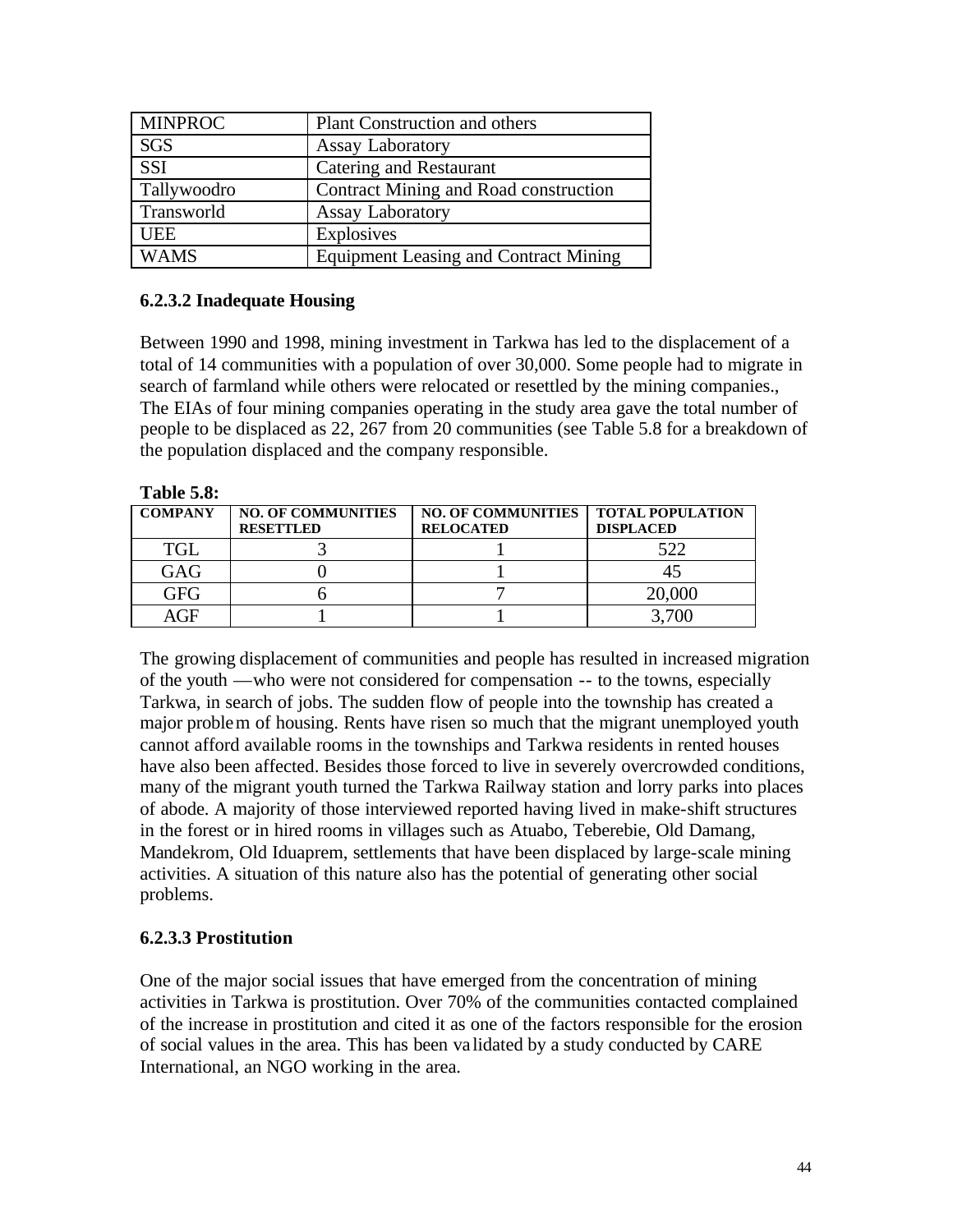According to CARE there are both mobile and resident sex workers in the area. The mobile sex workers -- who come mainly from Takoradi, Cape Coast, Kumasi, Accra and Obuasi -- target expatriate staff of the mining companies and some prosperous galamsey operators. The resident sex workers service mostly local workers of the large mines and the galamsey communities.

It was observed that some of these sex workers had migrated into Tarkwa with the intention of trading or getting other jobs. Failure to attain their stated objectives compels them to resort to prostitution as the last option for survival. The trend for reported cases of HIV in the Wassa West has been on the increase since 1992. Table 5.7 shows the trend for the period 1992 to 1996.

**Table 6.9: Reported Cases of HIV in the Wassa West District, 1992-1996**

| YEAR                       | 1992 | 1993           | '994        | 1995 | 1996 |
|----------------------------|------|----------------|-------------|------|------|
| <b>REPORTED</b>            |      | $\Omega$<br>رے | $\sim$<br>ັ | 68   | 100  |
| <b>CASES</b><br><b>HIV</b> |      |                |             |      |      |

It is believed that the growing incidence of HIV cases in the Wassa West District, the highest in the Western Region, is due to the increased incidence of sex trade in the area.

## **6.2.3.4 Family Disorganisation**

The relocation and compensation measures implemented by various mining companies in the Tarkwa area have had serious consequences for the family as a close-knit social unit. New housing arrangements for resettled communities have also disrupted longestablished family networks in the area. In many instances, the housing units provided by the mining companies have not conformed to the size of households . For instance, a family that had a house with five rooms and large space was resettled in a house with three rooms in a crowded space. Many of the residents of the resettled communities complained of inadequate internal space (number of rooms, size of rooms) and open external space for other domestic activities.

Also, the compensation scheme has helped disorganise some families. In the Tarkwa area, irresponsible, male family heads opted for relocation instead of resettlement. This enabled them to collect cash compensation and they subsequently abandoned their families. This deepened the plight of affected rural women and children.

### **6.2.3.5 Unemployment**

in direct and indirect ways, mining accounts for the high rate of unemployment in the study area. Large-scale surface mining has taken up large tracts of land, from farmers at the same time as mining activities do not provide enough jobs to match the total number of people laid off from agriculture because of the impact of mining. In most of the communities contacted, people expressed concern that the influx and concentration of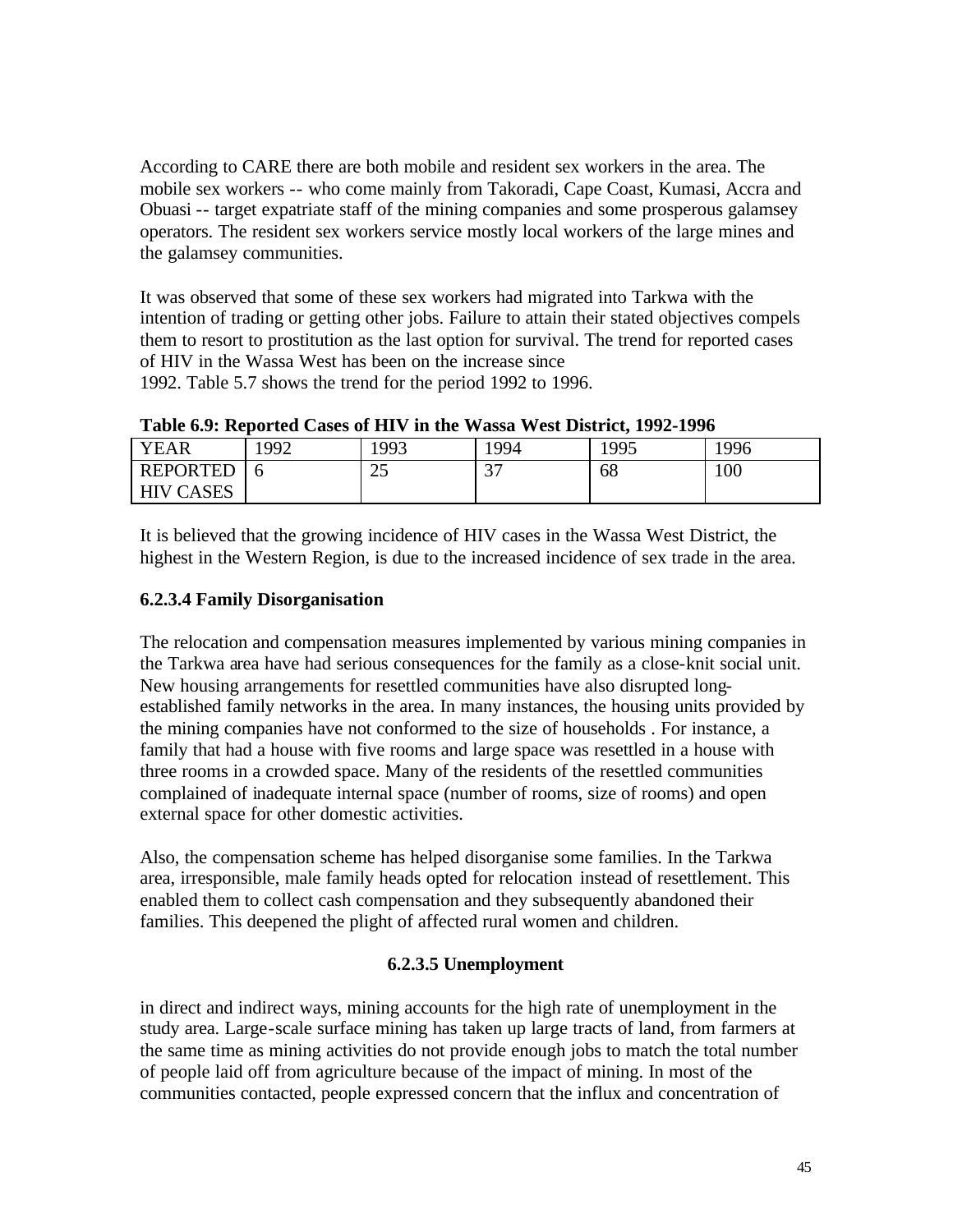mining in the area initially promised alternative and more rewarding jobs for the youth. The chief of Abekoase near Tarkwa, one of the scattered communities in the concession of Goldfields Ghana Limited (GGL), lamented the refusal of GGL in particular to offer jobs to residents of Abekoase despite a promise by the company. The chief recounted that in an attempt to secure jobs in GGL, residents of Abekoase decided to help apprehend thieves who used the village as a route to steal from company. The community was successful on a number of occasions yet GGL failed to offer any job to the residents. The frustrations associated with unemployment have pushed some of the youth towards drug abuse.

#### **6.2.3.6 Drug Abuse**

An addictive drug sub-culture is taking root in Tarkwa Township. According to the District Planning Officer, it is particularly common among clusters of galamsey operators and prostitutes who are mainly migrant youth. The drugs -- marijuana and other addictive drugs like cocaine -- are consumed in the belief that they stimulate the miners to work very hard. .

#### **6.2.3.6 High Cost of Living**

One of the known, negative effects of mining is the high cost of living within communities near mine locations. All the indices -- food, accommodation, health, water, etc -- that make a decent life have a price tag beyond the reach of the average person. At the same time, the traditional sources of recreation and livelihood of the people are seriously impaired by mining activities, a situation that sparks off or aggravates other social problems.

Two main factors are responsible for the high cost of living in Tarkwa. First, there is the disparity in incomes in favour of mining company staff. For example, the salaries of the Ghanaian staff in the mines are indexed to the US dollar, which raises their income far above their counterparts in the public sector. In addition, the expatriate staff of the mines is paid internationally competitive salaries, which further widens the income disparities in Tarkwa. This group of high-income earners has thus influenced the pricing of goods and services such as housing, food and other amenities.

Secondly, the mining industry has withdrawn a significant percentage of the labour force from agriculture and other income-generating activities by taking farmland away and holding out the false promise of employment. The fall in food production in an area that is already densely populated, with high unemployment, accounts for high food prices. The average price for a plate of food is 10,000 cedis. As of October 2000, a bag of rice that was selling 215,000 cedis in Accra, was being sold for 260,000 cedis in Tarkwa.

The harsh economic conditions have also pushed children of school-going age into menial jobs at the expense of their education. Child labour and high, school dropout rates is notable in communities in the study area. During the latter part of 2000, the Wassa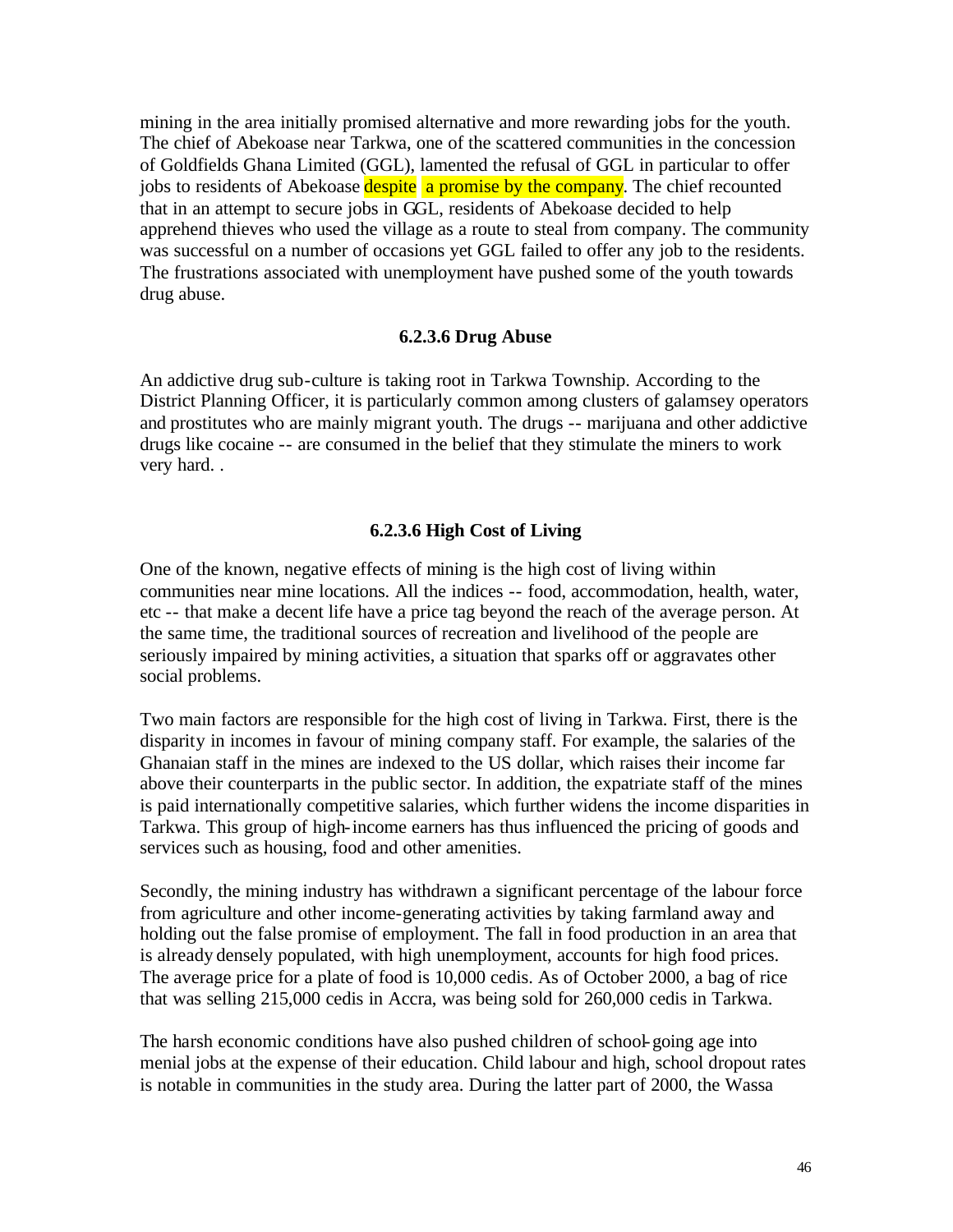Association of Communities Affected by Mining (WACAM) proposed to assist a number of such children to go back to school**.** 

# **6.3 ENVIRONMENTAL AND HEALTH IMPACT**

### **6.3.1 Introduction**

In most parts of Tarkwa, the environment is undergoing rapid degradation and its immense economic value is diminishing from year to year, due mainly to the heavy concentration of mining activities in the area. Agricultural lands are not only generally degraded, but the decrease in land for agricultural production has also led to a shortening of the fallow period from 10-15 years to 2-3 years.. The traditional bush fallow system, which adequately recycled substantial amounts of nutrients and made the next cycle productive, can no longer be practiced due to inadequacy of land. Large-scale mining activities generally continue to reduce the vegetation of the area to levels that are destructive to biological diversity.

The principal elements of the environment land, water and air have been severely impacted by mining operations. The continued viability of these elements to support the well-being and development of the rural populations in the Tarkwa area is currently in doubt. The next section considers the impact of mining on the physical environment - land and vegetation, air and water pollution -- as well as the health situation of Tarkwa and its environs.

# **6.3.2 Degradation of Land and Vegetation**

Considerable areas of land and vegetation in Tarkwa have been cleared to accommodate surface mining activities. Currently, surface mining concessions have taken over 70% of the total land area of Tarkwa. It is estimated that at the close of mining a company would use 40-60% of its total concession space for activities such as siting of mines, heap leach facilities, tailings dump and open pits, mine camps, roads, and resettlement for displaced communities. This has significant adverse impact on the land and vegetation, the main sources of livelihood of the people. There is already a scramble for farmlands in Atuabo and Dumasi.

The tailings dam of one mine has taken a total of 6.3ha of land. Given an estimated per acre yield of cassava of 108,000 bags, This means the tailings dam has denied the farmer a minimum of 275,351 bags of cassava per annum. The tailings dam, plant site and feed stockpile of Ghana Australia Goldfields Ltd. alone will affect a total of about 315 farmers currently cultivating around the area. This has significant implications for the farmers' income and food security of the family.

The deforestation that has resulted from surface mining has long-term effects even when the soil is replaced and trees are planted after mine decommissioning. The new species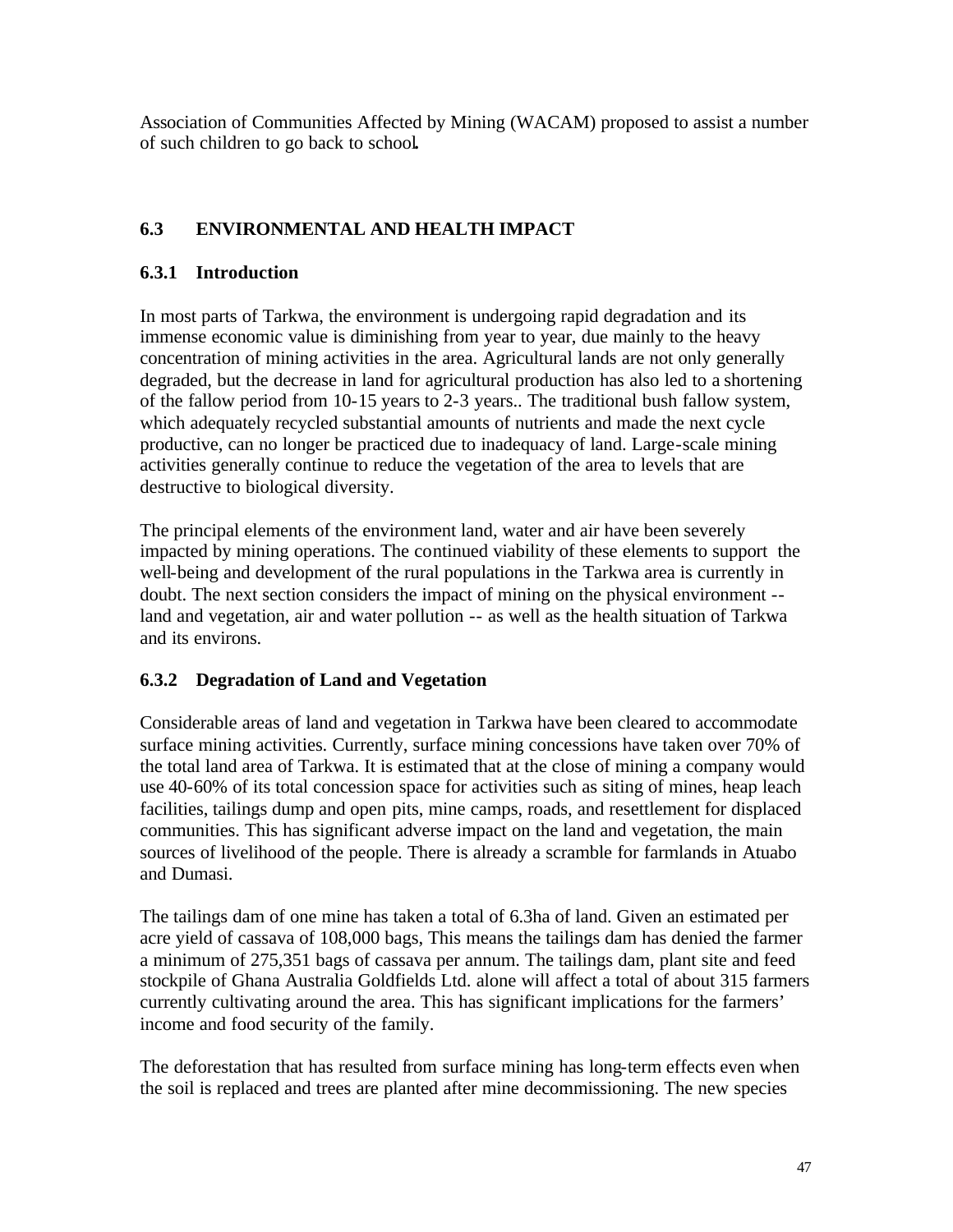that might be introduced have the potential to influence the composition of the topsoil and subsequently determine soil fertility and fallow duration for certain crops. In addition to erosion when surface vegetation is destroyed, there is deterioration in the viability of the land for agricultural purposes and loss of habitat for birds and other animals. This has culminated in the destruction of the luxuriant vegetation, biodiversity, cultural sites and water bodies.

Some large- and small-scale miners and illegal chainsaw operators are already threatening the three major forest reserves -- Bonsa, Ekumfi and Neung -- in the Tarkwa area. These reserves occupy a total area of  $435.15 \text{km}^2$ . The breakdown for each of the reserves is as follows: Bonsa Reserve 209.79 $km^2$ , Ekumfi Reserve 72.52 $km^2$  and Neung Reserve  $157.84 \text{km}^2$ .

It is expected that by the time the four mines -- GAG, TGL, GGL, and AGL -- would have mined out all their concessions, a total of 16 ridges ranging between 120m and 340m high would have been turned into huge craters.

GGL is expected to mine out three ridges at Rape, Akontase East and Akontase West during the estimated, 25-year lifetime of an open pit mine. TGL would mine out three ridges and GAG five ridges. AGL also has three ridges on its concession. The companies have admitted in their EIAs that such pits cannot be rehabilitated.

### **6.3.3 Water Pollution**

Many mines have an active programme to lower the water table or divert major watercourses away from the mines. This exercise has disruptive consequences for the quality and availability of surface and ground water. The concentration of mining operations in Tarkwa has been a major source of both surface and groundwater pollution. Four main problems of water pollution have been noticed in Tarkwa mining areas. These are chemical pollution of ground water and streams, siltation through increased sediment load, increased faecal matter and dewatering effects.

### **6.3.3.1 Chemical Pollution**

Various chemicals such as cyanide and mercury are used during ore processing. These chemicals constitute the major pollutants of surface and ground water. Chemical pollution could also occur through the misuse, mishandling and poor storage of explosives. Sulphur dioxide fumes from mining companies could also generate extensive chemical pollution. In addition to chemical pollution, heavy metals from mining operations contribute to water pollution. The presence of such heavy metals above a certain threshold can be injurious to human health and the environment, particularly aquatic life.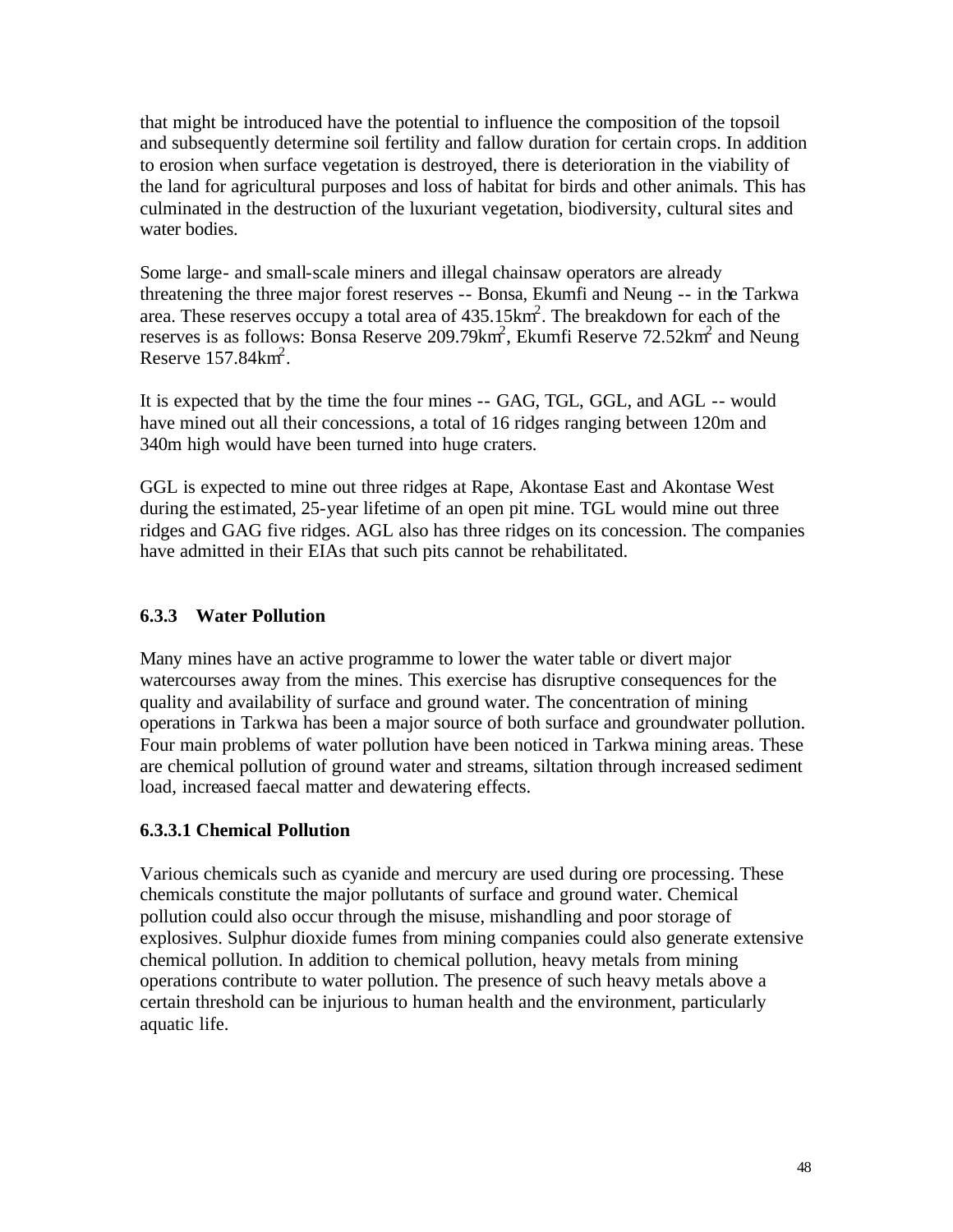The main concern of the communities has been potential cyanide pollution of surface and ground water resources by large-scale surface mining operations and mercury contamination from small-scale and illegal (galamsay) mining activities.

Samples taken from a stream in the Teberebie village resettled by TGL confirmed the community's concern about water pollution. The stream draws its water within the concessions of TGL. Analysis of the sample showed augmented levels of faecal matter (126 counts/100ml), suspended solids (16mg/l), and low pH (5.11).

Water samples obtained from boreholes, wells and streams within Tarkwa area produced startling results of very high abnormal content of faecal chloroform, suspended solids, chloride, colour and manganese content, particularly in the Angbenabe River at Nkwantakrom.

Table 6.1 shows the results of

**Table 6.1: W**ater samples obtained from selected communities around Tarkwa.

| <b>PARAMETER</b>         |                  | Guide Value for          |             | <b>SAMPLING STATIONS</b>                  |                                                 |                                            |                                     |
|--------------------------|------------------|--------------------------|-------------|-------------------------------------------|-------------------------------------------------|--------------------------------------------|-------------------------------------|
|                          |                  | <b>Maximum Allowable</b> |             |                                           |                                                 |                                            |                                     |
|                          | Concentration in |                          |             |                                           |                                                 |                                            |                                     |
|                          |                  | Drinking Water           |             |                                           |                                                 |                                            |                                     |
|                          | EU               | <b>WHO</b>               | <b>USA</b>  | <b>NKWANTA</b><br><b>KROM</b><br>(STREAM) | <b>DAMANG</b><br><b>NKRAKR</b><br>A<br>(STREAM) | <b>DAMANG</b><br><b>TAMANG</b><br>(STREAM) | <b>DAMAN</b><br>G<br>(BOREH<br>OLE) |
| <b>PH</b>                | $6.5 - 8.5$      | $6.5 - 8.5$              | $6.5 - 8.5$ | 6.46                                      | 6.70                                            | 6.52                                       | 6.33                                |
| Colour (Hu)              | 20               | 15                       | 15          | 700                                       | 150                                             | 150                                        | $<$ 5                               |
| Suspended solids (Ss)    | $\overline{4}$   | 5                        | $1 - 5$     | 138                                       | 17                                              | 37                                         | 19                                  |
| $\text{Zinc}(\text{Zn})$ | 0.1              | 3.0                      | 5.0         | 0.05                                      | 0.04                                            | 0.02                                       | 0.05                                |
| Lead (Pb)                | 0.05             | 0.01                     | 0.05        | 0.04                                      | 0.2                                             | 0.13                                       | 0.05                                |
| Cadmium (Cd)             | 0.005            | 0.005                    | 0.005       | < 0.01                                    | < 0.01                                          | 0.02                                       | 0.01                                |
| Manganese (Mn)           | 0.02             | 0.5                      | 0.05        | 8.89                                      | 0.05                                            | 2.4                                        | 0.1                                 |
| Iron $(Fe)$              | 0.05             | 0.3                      | 0.3         | 0.4                                       | 1.8                                             | 2.4                                        | 0.1                                 |
| Chloride (Cl)            | 25               | 250                      |             | 7.4                                       | 7.8                                             | 6.1                                        | 8.1                                 |
| Sulphate $(SO4)$         | 25               | 250                      | 250         | 34.1                                      | 0.1                                             | 0.6                                        | 0.2                                 |
| Chromium (Cr)            | 0.005            | 0.05                     | 0.05        | 0.08                                      | 0.09                                            | 0.12                                       | 0.11                                |
| Nickel (Ni)              | 0.05             | 0.02                     |             | 0.04                                      | < 0.01                                          | 0.11                                       | 0.04                                |
| Cobalt (Co)              |                  |                          |             | 0.11                                      | 0.08                                            | 0.16                                       | 0.09                                |
| <b>Faecal Coliforms</b>  | $\theta$         | $0 - 3$                  | 1           | 146                                       | 64                                              | 68                                         | 1                                   |
| (Counts/100m)            |                  |                          |             |                                           |                                                 |                                            |                                     |
| Silica (Si02)            |                  |                          |             | 10.1                                      | 15.1                                            | 15.7                                       | 68.1                                |

Results are in mg/l except pH and where otherwise stated.

*Samples analysed by the Environmental Chemistry Division of the Water Research Institute of the Council for Scientific and Industrial Research (CSIR), December 1998*.)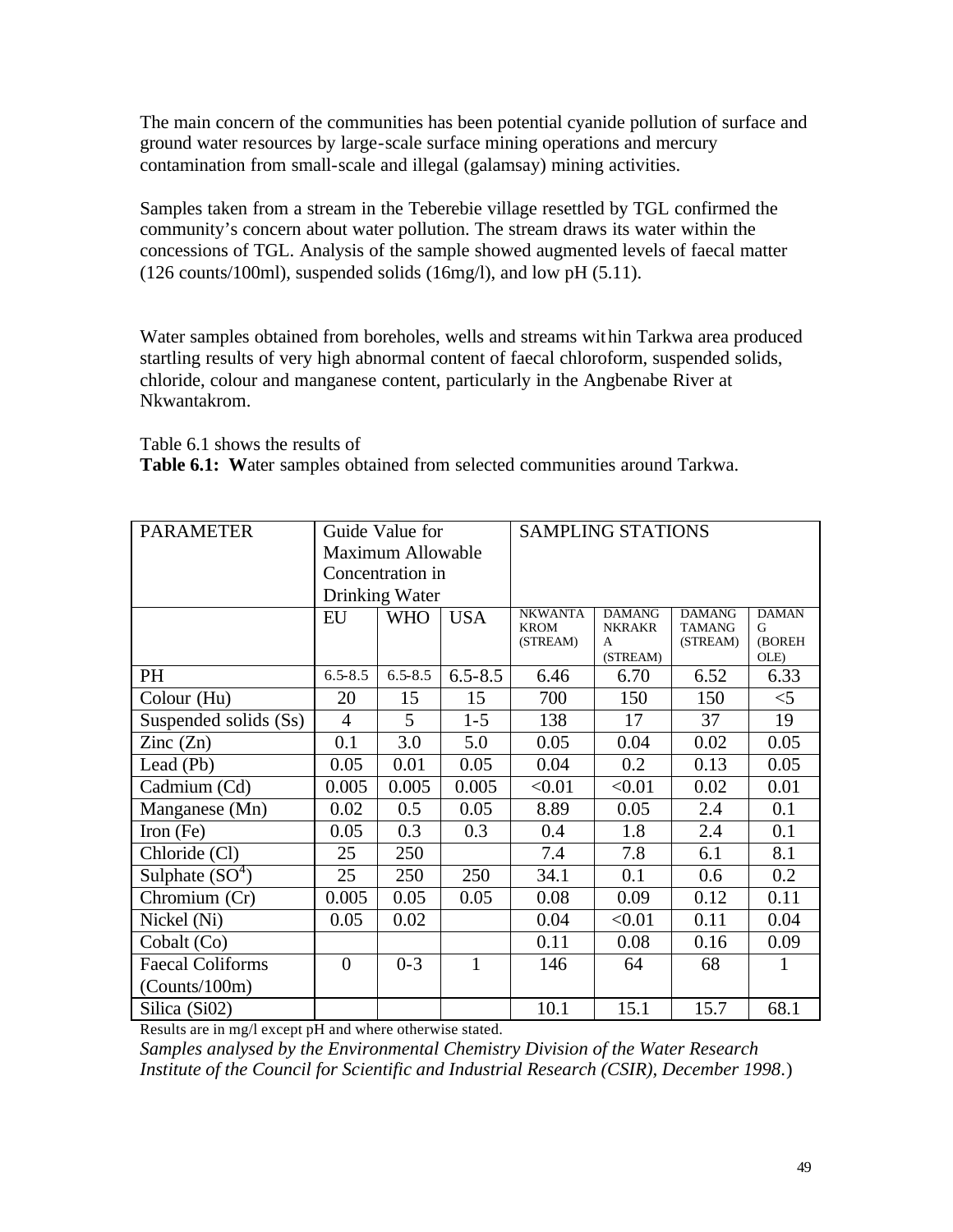# **Table 6.1 continued**

| <b>PARAMETER</b>                         | <b>Guide Value for Maximum</b><br><b>Allowable Concentration in</b><br><b>Drinking Water</b> |             |             | <b>SAMPLING STATIONS</b>    |                                 |                                  |                                                     |
|------------------------------------------|----------------------------------------------------------------------------------------------|-------------|-------------|-----------------------------|---------------------------------|----------------------------------|-----------------------------------------------------|
|                                          | EU                                                                                           | <b>WHO</b>  | <b>USA</b>  | MILE <sub>7</sub><br>(Well) | MILE <sub>8</sub><br>(Borehole) | YAW<br><b>MANUKROM</b><br>(Well) | <b>ATEKYENSU</b><br><b>TECHIMANVILL</b><br>(Stream) |
| PH                                       | $6.5 - 8.5$                                                                                  | $6.5 - 8.5$ | $6.5 - 8.5$ | 6.38                        | 5.79                            | 6.67                             | 5.94                                                |
| Colour (Hu)                              | 20                                                                                           | 15          | 15          | 5.0                         | 5.0                             | 350                              | 250                                                 |
| Suspended solids<br>(Ss)                 | $\overline{4}$                                                                               | 5           | $1 - 5$     | 12.0                        | 10.0                            | 36.0                             | 22.0                                                |
| $\text{Zinc}(\text{Zn})$                 | 0.1                                                                                          | 3.0         | 5.0         | 0.03                        | 0.09                            | 0.07                             | 0.06                                                |
| Lead (Pb)                                | 0.05                                                                                         | 0.01        | 0.05        | < 0.01                      | 0.01                            | < 0.01                           | 0.03                                                |
| Cadmium (Cd)                             | 0.005                                                                                        | 0.005       | 0.005       | < 0.01                      | < 0.01                          | < 0.01                           | < 0.01                                              |
| Manganese (Mn)                           | 0.02                                                                                         | 0.5         | 0.05        | 0.05                        | 0.25                            | 0.87                             | 0.01                                                |
| Iron $(Fe)$                              | 0.05                                                                                         | 0.3         | 0.3         | 0.2                         | 0.1                             | 2.6                              | 1.4                                                 |
| Chloride (Cl)                            | 25                                                                                           | 250         |             | 17.4                        | 9.0                             | 7.4                              | 7.0                                                 |
| Sulphate $(SO4)$                         | 25                                                                                           | 250         | 250         | 6.5                         | < 0.01                          | 5.0                              | 3.0                                                 |
| Chromium (Cr)                            | 0.005                                                                                        | 0.05        | 0.05        | 0.07                        | 0.06                            | 0.05                             | 0.08                                                |
| Nickel (Ni)                              | 0.05                                                                                         | 0.02        |             | 0.04                        | 0.05                            | 0.09                             | 0.03                                                |
| Cobalt (Co)                              |                                                                                              |             |             | 0.14                        | 0.06                            | 0.07                             | 0.05                                                |
| <b>Faecal Coliforms</b><br>(Counts/100m) | $\Omega$                                                                                     | $0 - 3$     | 1           | 108                         | Nil                             | 89                               | 186                                                 |
| Silica (Si02)                            |                                                                                              |             |             | 35.1                        | 17.5                            | 20.2                             | 15.9                                                |

*Results are in mg/l except pH and where otherwise stated*.

# **Table 6.1 continued**

| <b>PARAMETER</b>         | <b>Guide Value for Maximum</b><br><b>Allowable Concentration in</b><br><b>Drinking Water</b> |             |             |                                                           | SAMPLING STATIONS          |                               |                             |  |
|--------------------------|----------------------------------------------------------------------------------------------|-------------|-------------|-----------------------------------------------------------|----------------------------|-------------------------------|-----------------------------|--|
|                          | EU                                                                                           | <b>WHO</b>  | <b>USA</b>  | <b>DISTRICT</b><br><b>ASSEMBL</b><br>Y HALL<br>(Borehole) | <b>BONSANO</b><br>(Stream) | <b>TEBEREBE</b><br>(Borehole) | <b>TEBEREBE</b><br>(Stream) |  |
| pH                       | $6.5 - 8.5$                                                                                  | $6.5 - 8.5$ | $6.5 - 8.5$ | 5.62                                                      | 6.75                       | 5.37                          | 5.11                        |  |
| Colour (Hu)              | 20                                                                                           | 15          | 15          | < 5.0                                                     | 150.0                      | < 5.0                         | < 5.0                       |  |
| Suspended Solids<br>(Ss) | $\overline{4}$                                                                               | 5           | $1-5$       | 176.0                                                     | 26.0                       | 14                            | 16.0                        |  |
| $\text{Zinc}(\text{Zn})$ | 0.1                                                                                          | 3.0         | 5.0         | 0.07                                                      | 0.04                       | 0.08                          | 0.09                        |  |
| Lead (Pb)                | 0.05                                                                                         | 0.01        | 0.05        | 0.10                                                      | 0.11                       | < 0.01                        | 0.06                        |  |
| Cadmium (Cd)             | 0.005                                                                                        | 0.005       | 0.005       | 0.01                                                      | < 0.1                      | 0.02                          | 0.01                        |  |
| Manganese (Mn)           | 0.02                                                                                         | 0.5         | 0.05        | 0.15                                                      | 0.06                       | 0.08                          | 0.11                        |  |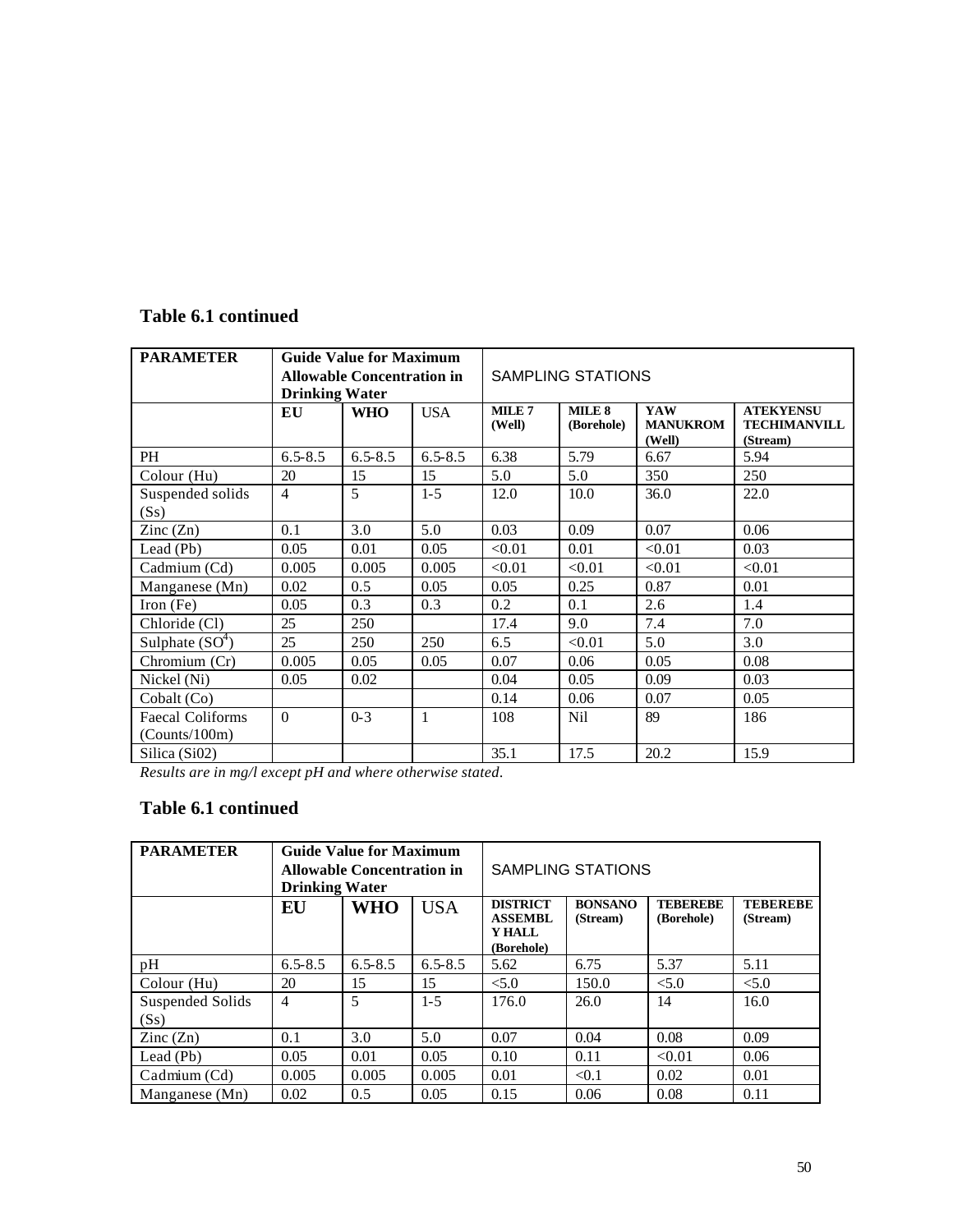| Iron (Fe)        | 0.05     | 0.3     | 0.3  | < 0.03 | 1.2    | < 0.01 | < 0.01 |
|------------------|----------|---------|------|--------|--------|--------|--------|
| Chloride (Cl)    | 25       | 250     |      | 18.9   | 7.9    | 8.0    | 14.8   |
| Sulphate $(SO4)$ | 25       | 250     | 250  | 0.1    | 3.0    | < 0.1  | 0.6    |
| Chromium (Cr)    | 0.005    | 0.05    | 0.05 | 0.13   | 0.09   | 0.13   | 0.13   |
| Nickel (Ni)      | 0.05     | 0.02    |      | 0.01   | < 0.01 | 0.07   | 0.15   |
| Cobalt (Co)      |          |         |      | 0.10   | 0.04   | 0.11   | 0.13   |
| Faecal Coliforms | $\Omega$ | $0 - 3$ |      | 15     | 142    | 28     | 126    |
| (Counts/100m)    |          |         |      |        |        |        |        |
|                  |          |         |      |        |        |        |        |
| Silica (Si02)    |          |         |      | 11.4   | 20.7   | 26.5   | 13.3   |

Results are in mg/l except pH and where otherwise stated.

#### **Table 6.1 continued**

| <b>PARAMETER</b>                         | <b>Drinking Water</b> | Guide Value for Maximum Allowable Concentration in | <b>SAMPLING STATIONS</b> |                       |
|------------------------------------------|-----------------------|----------------------------------------------------|--------------------------|-----------------------|
|                                          | EU                    | <b>WHO</b>                                         | <b>USA</b>               | <b>TAMSO</b> (Stream) |
| PH                                       | $6.5 - 8.5$           | $6.5 - 8.5$                                        | $6.5 - 8.5$              | 6.81                  |
| Colour (Hu)                              | 20                    | 15                                                 | 15                       | 175.0                 |
| <b>Suspended Solids</b><br>(Ss)          | $\overline{4}$        | 5                                                  | $1 - 5$                  | 24.0                  |
| $\text{Zinc}(\text{Zn})$                 | 0.1                   | 3.0                                                | 5.0                      | 0.09                  |
| Lead (Pb)                                | 0.05                  | 0.01                                               | 0.05                     | 0.09                  |
| Cadmium (Cd)                             | 0.005                 | 0.005                                              | 0.005                    | 0.01                  |
| Manganese (Mn)                           | 0.02                  | 0.5                                                | 0.05                     | 0.80                  |
| Iron $(Fe)$                              | 0.05                  | 0.3                                                | 0.3                      | 2.8                   |
| Chloride (Cl)                            | 25                    | 250                                                |                          | 2800.0                |
| Sulphate $(SO4)$                         | 25                    | 250                                                | 250                      | 2.0                   |
| Chromium (Cr)                            | 0.005                 | 0.05                                               | 0.05                     | 0.17                  |
| Nickel (Ni)                              | 0.05                  | 0.02                                               |                          | 0.12                  |
| Cobalt (Co)                              |                       |                                                    |                          | 0.12                  |
| <b>Faecal Coliforms</b><br>(Counts/100m) | $\mathbf{0}$          | $0 - 3$                                            |                          | 264                   |
| Silica (Si02)                            |                       |                                                    |                          | 13.4                  |

The results are in mg/l except pH and where otherwise stated.

The Angbenabe stream is the main source of drinking water for the communities living along it. At one time, this river was polluted by effluent believed to be an overflow of water closet cesspits and other domestic wastewater from the mine camp of Ghana Australia Goldfields (GAG). The communities made a complaint about the pollution to the mines and the District Environmental Management Committee.

The company responded to the complaints of the communities by providing them with hand-dug wells. Sadly, however most of the wells are in deplorable condition and are as heavily polluted as the stream. For instance, none of the six wells at Mile-8 and Mile-5 are in satisfactory condition. Similarly, wells at Nyame Bekyere and New Iduaprem are sited closed to pollutant sources-- a polluted stream at Nyame Bekyere and a KVIP at New Iduaprem. Another well provided by GAG at Diwobrekrom (Mile-5) is considered too close to the blasting site. Frightened by the potential dangers of blasting and the noise, the community does not patronise the well.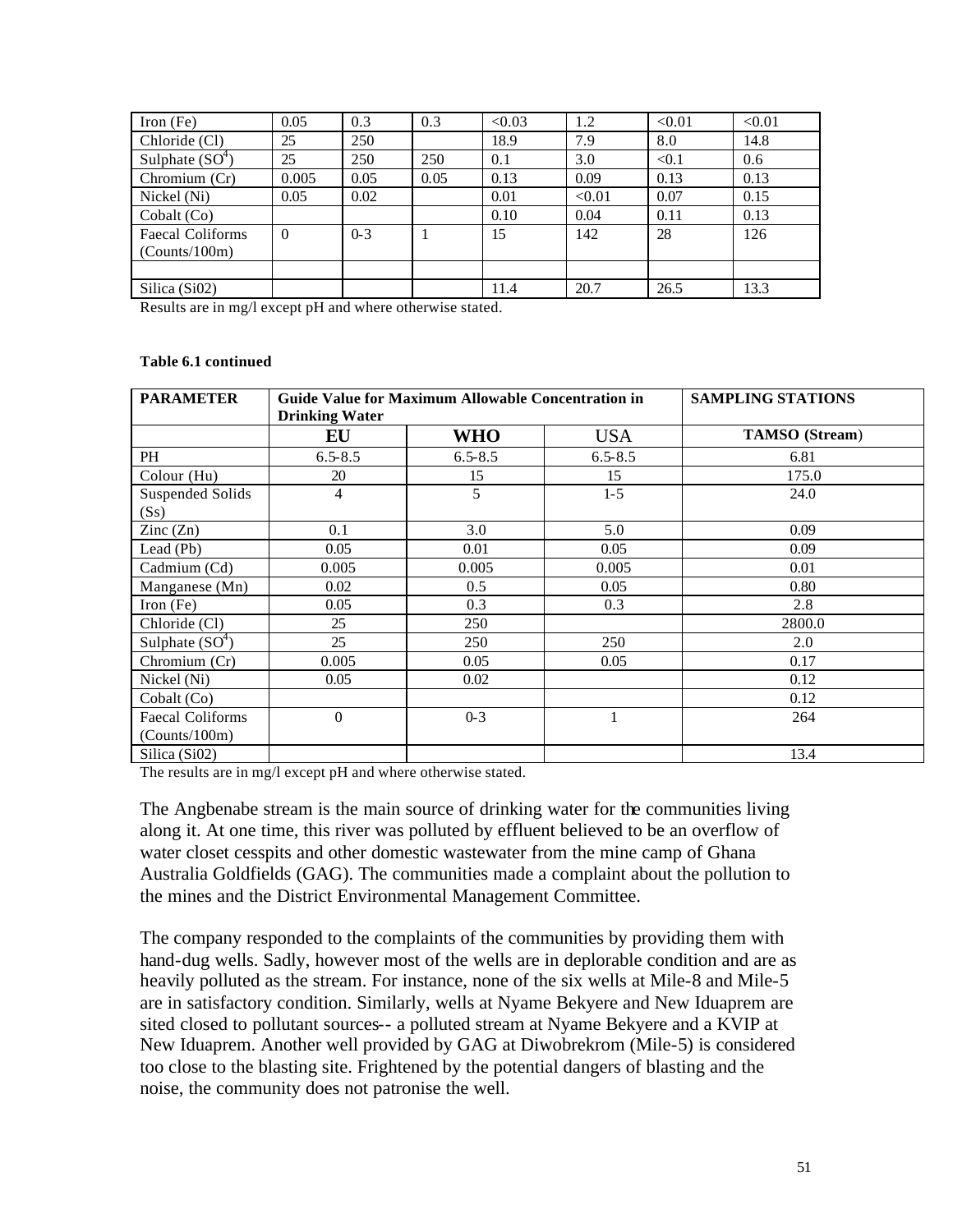Communities without alternative sources of drinking water continue to depend on the polluted Angbenabe stream. One such community is Nkwantakrom. Analysis of water samples from the stream around the community gave very high pollutant levels as follows; faecal content 146 counts/100ml, manganese 8.89mg/l, suspended solids 138Ss and colour 700Hu. The communities believe strongly that GAG and galamsey operators upstream cause the pollution.

The levels of pollution and the poor water yield from the new water sources, coupled with the complaints from the communities, are ample demonstration that the affected communities had marginal input in the decisions on where to site these water facilities. It also suggests that the concentration of mining activities in the area has worsened the living conditions of the people. The pollution also weakens the ability of the stream to support aquatic life and has denied the people access to clean water. The situation has become unbearable to the extent that many of the communities within the concession area of GAG are reluctantly requesting relocation or resettlement.

Similar cases of pollution and complaints are reported within the operational area of Ashanti Goldfields Limited (AGL). The people of New Damang and Kyekyewere complained of pollution of the Nkrakra stream at Damang and the Tamang stream at Kyekyewere. Water samples taken from these streams indicated a level of pollution to high for domestic use. The study discovered that the level of pollution of these streams was so serious at one time that AGL had to place security personnel along the banks of these streams to prevent the communities from using them.

The activities of galamsey in the affected mining communities also contribute immensely to pollution in the streams by increasing the mercury content. Although no test was conducted on mercury content, levels are expected to be quite high because galamsey operators combine significant volumes of water from these streams with mercury for gold processing.

Another water pollutant noted in the Tarkwa mining area is cyanide. Cyanide tests were not conducted for two main reasons. First, cyanide is easily degraded by sunlight. Secondly, all the samples were collected during a period of high rainfall in the area. These two factors would mar the results due to heavy dilution. Nonetheless, cyanide levels are expected to be high because the Nkrakra and Tamang streams are fed by smaller streams with catchment areas that include the cyanide contaminant facilities of GAG and TGL.

Communities have reported sporadic cyanide contamination of streams. For instance, the Kyekyewere community within the concession of AGL complained of occasional cyanide leakage from pipes close to the community.

The singular event that best illustrates cyanide pollution in the area is the 1996 cyanide spillage at TGL cyanide contaminant pond. This is what Thomas Akabzaa has named "the Teberebie Cyanide Spillage Saga"<sup>9</sup>.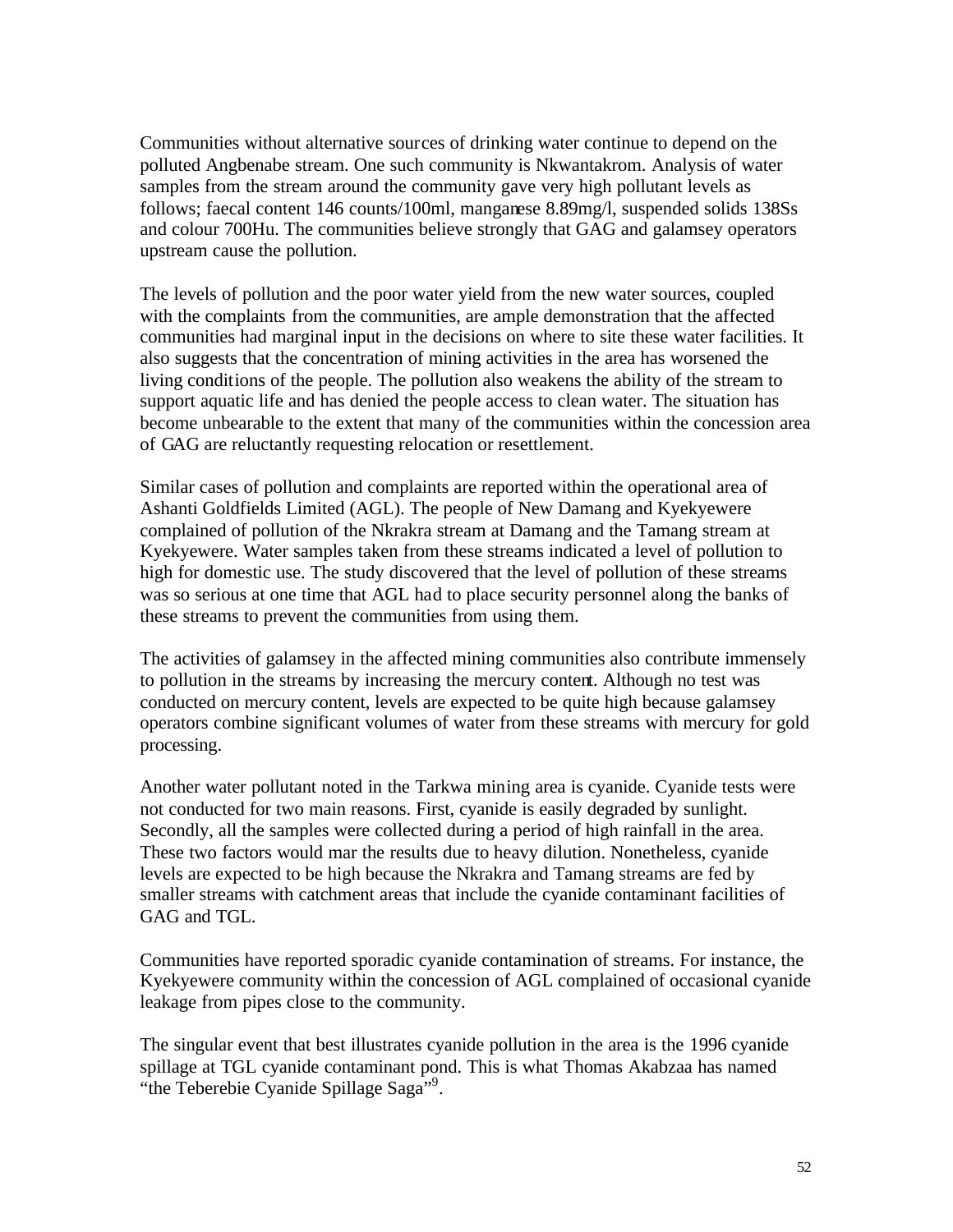On Tuesday, June  $18<sup>th</sup>$ , 1996, between 2 and 3:00 pm, there was a cyanide spillage into the Angonaben stream, a main tributary of the Bonsa River. Following a heavy downpour, an enormous amount  $(36,000m^3)$  of gold pregnant cyanide solution with a cyanide concentration of 8-100 ppm was accidentally discharged from the contaminant facility within the premises of the TGL's operation. The spillage is reported to have affected up to nine villages along the banks of the river.

The reaction of the company to the spillage was seen as an attempt to clear the physical mess and evidence of the pollution rather than to protect the communities from using the contaminated water. It concentrated on detoxification of the river but failed to warn the communities or make a report to the Assembly. The company alerted the communities only the next day (June  $19<sup>th</sup>$ , 1996) during which time people and their livestock would have already used water from the stream. The company again failed to report the spillage to the Wassa West District Assembly even weeks after the incident. The spillage caused considerable losses of trees, crops and animals, especially in Teberebie and the health impact on human beings was enormous.

There were conflicting reports of the spillage, one simply doing public relations for the company and the other confirming the adverse impact of the spillage.

The report of SGS -- the firm that prepared TGL's EIA for its expansion work -- claimed there was no visible damage due to the spillage<sup>10</sup>. SGS outrageously praised TGL for its quick response to the spillage and argued that the spillage was caused by an excessive floodstorm never experienced in the last 100 years and not as a result of any design deficiency.

There are three significant dimensions to the SGS report. The first dimension confirms the company's commitment to clearing the physical evidence of the spillage. The second is an attempt to exonerate SGS from criticism of design deficiency since they prepared the EIA for the company. The third dimension is a clear demonstration of the kind of partnership that exists between the mining companies and the consulting firms/intellectual communities. This partnership largely and further deepens the already vulnerable position of the affected mining communities in their attempt to resist problems engendered by mining.

In contrast, the report of the District Environmental Management Team (DEMT), following a visit to the affected communities, $\frac{11}{11}$  confirms that there was considerable damage to fish, crops and farms due to the spillage. The report recommended that TGL should compensate the affected people for loss of fish stocks in fishponds and crops on farms. According to the DEMT report, all fishponds in the affected area lost their fish stocksand cocoa farms were also severely. Cocoa pods submerged in the floodwater became rotten and young trees were scorched. Other crops affected by the spillage included cassava, maize, plantain, cocoyam, pineapples, pepper, tomato, okro, beans, cowpea, banana trees and yam. .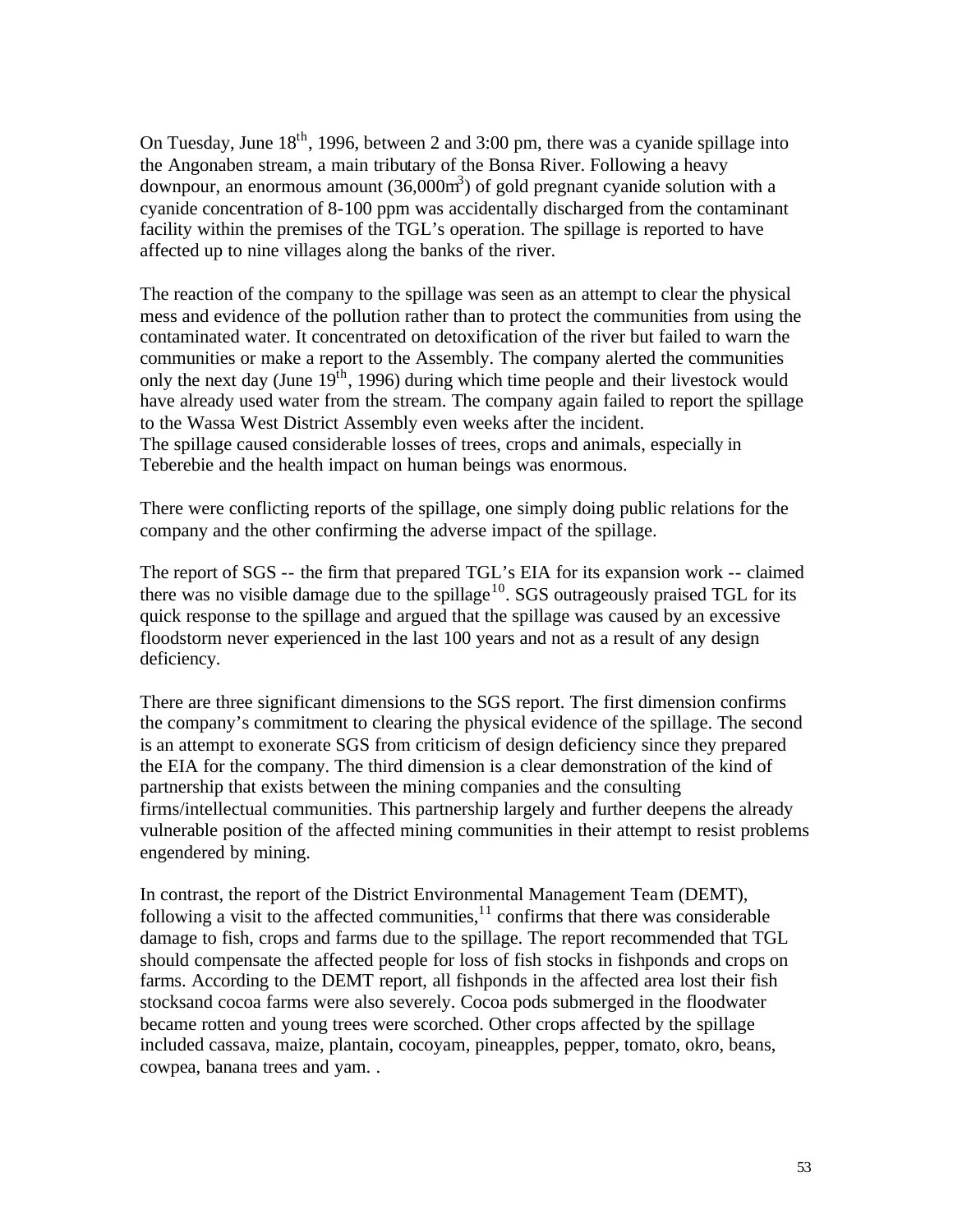The health of local people was adversely affected by the spillage. During a visit to the affected communities, the study team observed that a lot of people were suffering from skin rashes. Local people attributed the skin condition to cyanide pollution. Although there was no medical evidence to support their claim, the communities were not far from the truth. An informal discussion with a member of a team of researchers commissioned by the company to assess the extent of damage admitted that the confidential report submitted to the company linked the rashes to the pollution.

Following the insistence of the DEMT, the company agreed to compensate affected farmers with 46,000 cedis each as a goodwill gesture rather than the salvage value of damage. This was because the company asserted that no visible damage was caused to farms. Many of the farmers rejected the offer as unfair. These farmers, together with those who were not considered at all for the so-called "goodwill gesture," have been in a legal battle with the company since 1997 demanding fair compensation for the loss of crops, fish and the damage suffered in terms of health.

Ironically, national mining policies have not been helpful to the communities in this disaster. Also, the incident did not receive significant media coverage. This is an indication of the powerful, mining sector lobby and the extent to which the concentration of mining operations in the Tarkwa area has deepened the plight of the people.

### **6.3.3.2 Dewatering Effects**

Mining has active dewatering effects. Apart from consuming a huge amount of water, extensive excavation of large tracts of land and the piling of large mounds of earth along watercourses remove the source of water recharge for groundwater sources and ultimately reverse the direction of flow of ground water, causing active dewatering. A number of boreholes, hand-dug wells and streams in the area have either become unproductive or now provide less water.

It was observed during the survey that many of the boreholes and hand-dug wells in the area -- including those provided by some of the mining companies for resettled communities -- have problems relating to yield. They were either not producing at all or produced very little water.

At the resettled community of Teberebie, one of the two boreholes provided by TGL was out of production while the second one gave an extremely low yield. For instance, it took the team over 10 minutes of pumping to fill a litre sample container with water from the borehole.

The same dewatering process reduces recharge to streams, especially during the dry season. Mining activities draw a huge amount of water from the Bonsa River, resulting in lower water flow levels in the Bonsa and the lower reaches of the Angonabeng River and lengthening patches of dryness during the dry season,

The concentration of mining operations in Tarkwa area has considerable, adverse impact on the accessibility and availability of both ground water and surface water resources.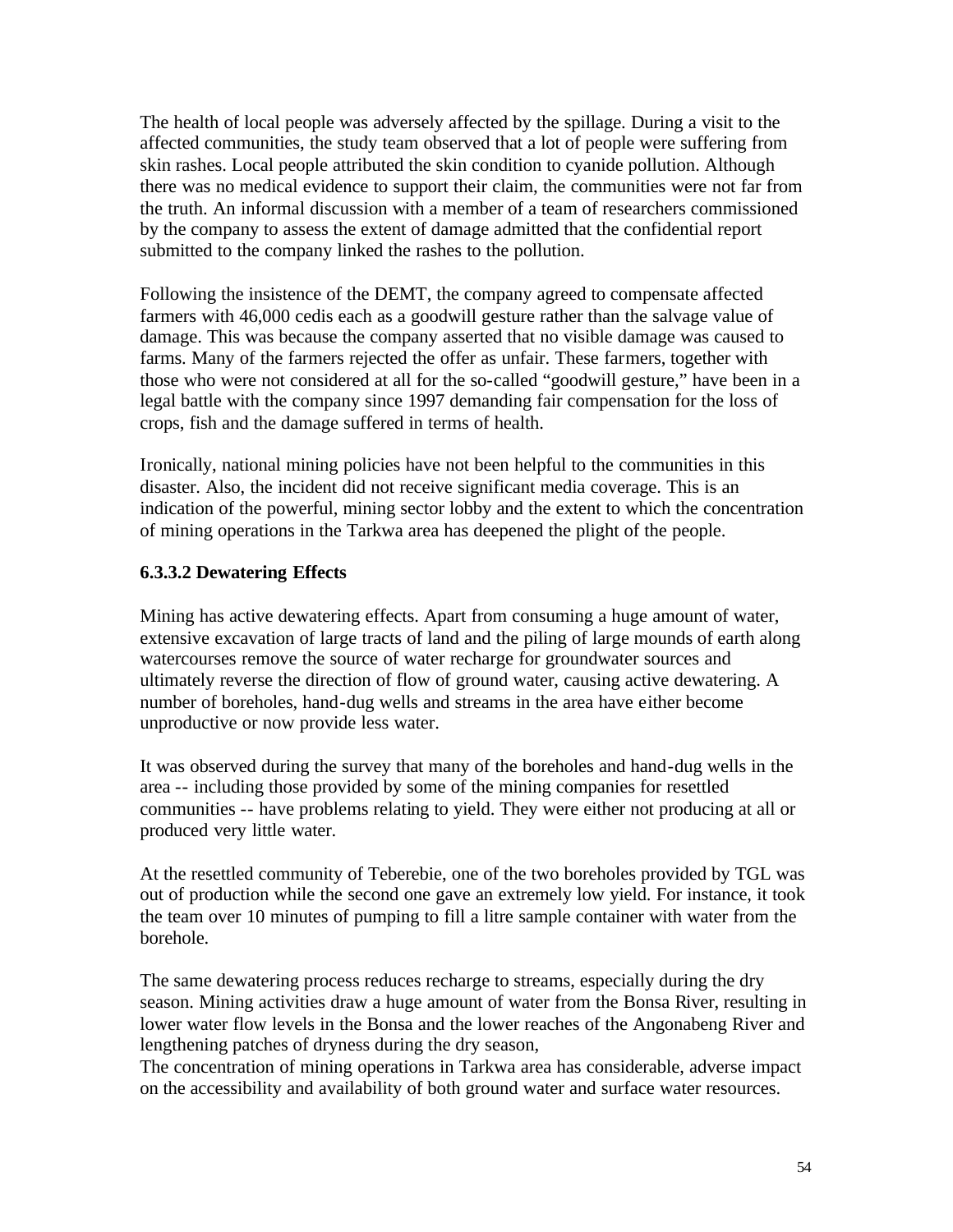| Community      | <b>Water Source</b> | Provider   | status               |
|----------------|---------------------|------------|----------------------|
| Mile-7         | One hand-dug well   |            | Not productive       |
|                | without pump        |            |                      |
|                |                     | <b>GAG</b> |                      |
|                | One hand-dug well   |            | Broke down a         |
|                | with pump           |            | month after          |
|                |                     |            | construction.        |
|                |                     |            | (Constructed)        |
|                |                     |            | $4/11/97$ , Team     |
|                |                     |            | visit:20/12/97)      |
| Mile-8         | Hand-dug well with  |            | Very low yield       |
|                | pump                |            |                      |
|                |                     | GAG        |                      |
|                | Well without pump   |            | Out of production    |
| Yaw Manu       | Hand-dug well       | <b>GAG</b> | Well water is direct |
|                | without pump        |            | seepage from         |
|                |                     |            | nearby polluted      |
|                |                     |            | stream.              |
| Kumsono        | 3 Boreholes         | <b>BGL</b> | Not functioning      |
|                |                     |            |                      |
|                | 3 Boreholes         |            | Not functioning.     |
| <b>Bekoase</b> |                     | <b>GFL</b> |                      |
|                | 1 Dam               |            | Dried-up.            |

**Table 6.2: Water Availability Survey for Selected Communities**

Source: *Field survey*

### **6.3.4 Air and Noise Pollution**

Mining activities and mining support companies release particulate matter into the ambient air. The concerns of the affected communities on air quality have been the airborne particulate matter, emissions of black smoke, noise and vibration.

#### **6.3.4.1 Airborne Particulate Matter**

Airborne particulates of major concern within the Tarkwa area include respirable dust, sulphur dioxide (SO<sup>2</sup>), nitrogen dioxide (NO<sup>2</sup>), carbon monoxide (CO) and black smoke.

The activities that generate this particulate matter include site clearance and road building, open-pit drilling and blasting, loading and haulage, vehicular movement, ore and waste rock handling as well as heap leach crushing by companies doing heap leach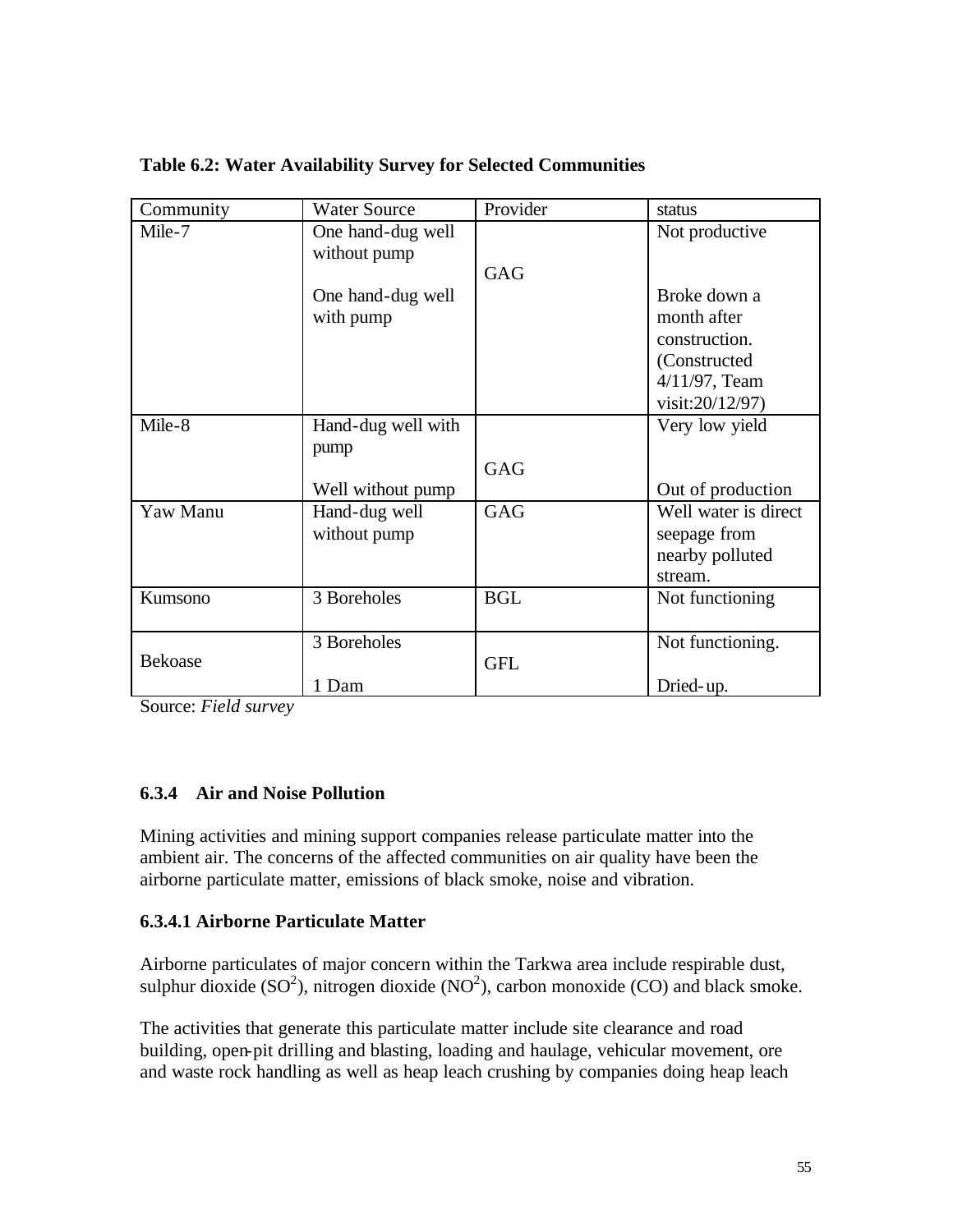processing. Others include fumes from the roasting of sulphide ores by assay laboratories and in refining processes.

The release of airborne particulate matter into the environment -- particularly minute dust particles of less than 10 microns -- poses health threats to the people of the Tarkwa area. All fine dust at a high level of exposure has the potential to cause respiratory diseases and disorders and can worsen the condition of people with asthma and arthritis. Dust arising from gold mining operations has a high silica content which has been responsible for silicosis and silico-tuberculosis in the area.

Results of air quality monitoring for dust showed values far above acceptable, detectable limits for health safety. The EC, WHO and EPA levels for the pollutant are 50 gm- $^3$ , 70 gm-3 and 70 gm- $3$  respectively. On the contrary values obtained from the EPA monitoring station at the Tarkwa Government Hospital are as high as 199 gm-<sup>3</sup>. Table 6.3 shows the results of a 12-day monitoring exercise.

| <b>DATE</b>    | PM10:gm-3 |
|----------------|-----------|
| $16 - 11 - 97$ | 77.3      |
| $21 - 11 - 97$ | 15.6      |
| $26 - 11 - 97$ | 38.9      |
| $3 - 12 - 97$  | 37.4      |
| $12 - 12 - 97$ | 48.1      |
| 24-12-97       | 36.4      |
| $31 - 12 - 97$ | 52.9      |
| $7 - 1 - 98$   | 19.9      |
| $14 - 1 - 98$  | 68        |
| $17 - 1 - 98$  | 57        |
| $24 - 1 - 98$  | 54.4      |
| $28 - 1 - 98$  | 48.5      |

**Table 6.3: Air Quality Monitoring at Tarkwa General Hospital**

Source: Environmental Protection Agency

The table shows that during the 12-day monitoring exercise, there were five days on which the level of pollutants exceeded the EC-approved limit. It must also be pointed out that the monitoring station is located about 6km from the nearest surface mining operations. This means that the level of pollutants would be much higher for communities around the fringes of the mines.

The same dust is deposited on the vegetation, making it unpalatable for both human and livestock consumption. The consumption of green leaves popularly called 'kontomire' has fallen significantly among households that have become conscious of the deleterious effects of the dust. This also has adverse consequences for the diet of the people.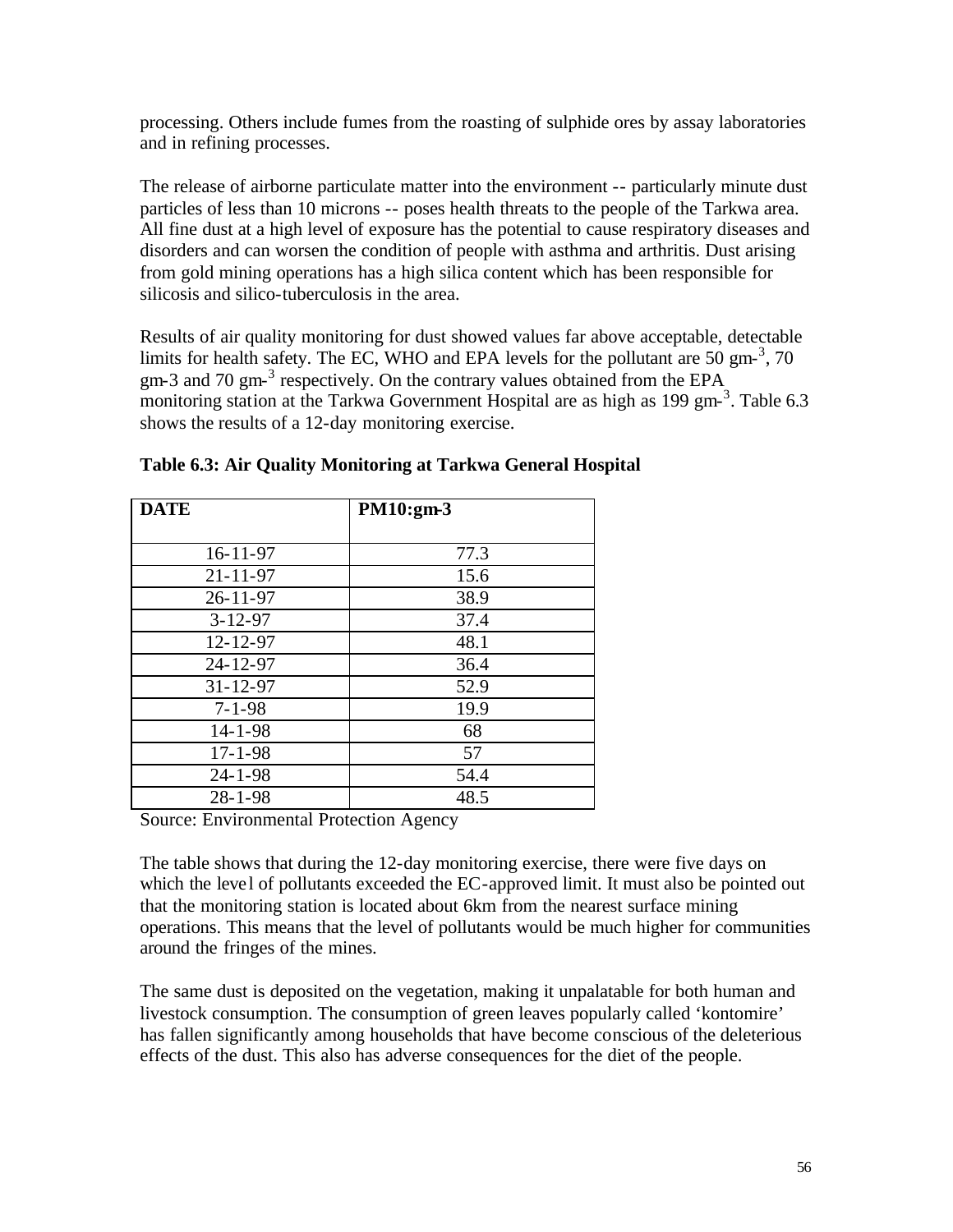Unfortunately, the mining companies have not put in place adequate measures to prevent harmful emissions of dust into the ambient air. Measures to reduce dust are limited to occasional spraying of roads within the premises of the mining concessions. This appears to be a misplaced effort because road dust does not appear to be the main source of dust pollution. Furthermore, the EPA admitted that dust suppression on the haulage roads is ineffective and the frequency of spraying inadequate, particularly in the case of  $TGL<sup>12</sup>$ .

Black smoke from fuel burning, fumes from the assay laboratories and ore roasting at Prestea constitute additional sources of airborne pollutants in the Tarkwa mining district. There were cases where the values recorded for smoke exceeded the tolerable levels of the EC, WHO and EPA. The highest value recorded was  $207 \text{ gm}^{-3}$  as against the tolerable levels of 100 gm- $^3$  for the EC,  $85$  gm- $^3$  for the WHO and 40 gm- $^3$  for EPA-Ghana.

The other particulate matter of concern in the area is sulphur dioxide  $(SO<sup>2</sup>)$ . This comes from the roasting of sulphide ore by Prestea mine and assay laboratories, vehicular emission and domestic energy sources of fuel such as liquefied petroleum gas (LPG) and kerosene. The high concentration of sulphur dioxide gives rise to acid, which subsequently produces sulphuric acid ( $H^2 SO^4$ ). Sulphuric acid can cause breathing difficulties and discomfort. According to Park  $(1987)^{13}$ , at toxicity limits of  $-0.5-1:g/l$ , there are no visible effects on health, but toxicity greater than 1.5:g/l can result in breathing difficulties and from 200:g/l and above can cause great discomfort. Some of the harmful effects of sulphuric acid include heart disorders, asthmatitis, bronchitis, lung problems andother respiratory disorders.. Indications are that an extensive amount of  $SO<sup>2</sup>$ and black smoke is being released into the air. This is a health threat to the people.

| <b>DATE</b>    | $SO_2$ $g m^3$ | Smoke $\overline{\text{gm}^3}$ | <b>DATE</b>   | $SO_2$ $gm^{-3}$ | Smoke $\overline{\text{gm}^3}$ |
|----------------|----------------|--------------------------------|---------------|------------------|--------------------------------|
| 16-12-97       | 26             | 30                             | $1 - 1 - 98$  | 26               | 80                             |
| 17-12-97       | 26             | 25                             | $2 - 1 - 98$  | 26               | 14                             |
| 18-12-97       | 26             | 46                             | $3 - 1 - 98$  | 32               | 18                             |
| 19-12-97       | 40             | 49                             | $4 - 1 - 98$  | 26               | 18                             |
| $20 - 12 - 97$ | 33             | 31                             | $5 - 1 - 98$  | 32               | 22                             |
| $21 - 12 - 97$ | 33             | 28                             | $6 - 1 - 98$  | 26               | 69                             |
| 22-12-97       | 40             | 51                             | $7 - 1 - 98$  | 39               | 134                            |
| 23-12-97       | 32             | 60                             | $8 - 1 - 98$  | 32               | 155                            |
| 24-12-97       | 32             | 32                             | $9 - 1 - 98$  | 39               | 207                            |
| $25 - 12 - 97$ | 26             | 45                             | $10 - 1 - 98$ | 26               | 171                            |
| 26-12-97       | 32             | 48                             | $11 - 1 - 98$ | 26               | 110                            |
| $27 - 12 - 97$ | 19             | 39                             | $12 - 1 - 98$ | 19               | 90                             |
| 28-12-97       | 39             | 39                             | $13 - 1 - 98$ | 26               | 118                            |
| 29-12-97       | 39             | 35                             | $14 - 1 - 98$ | 26               | 118                            |
| 30-12-97       | 32             | 61                             | $15 - 1 - 98$ | 33               | 101                            |
| $31 - 12 - 97$ | 32             | 48                             | $16 - 1 - 98$ | 33               | 118                            |

**Table 6.4: Daily Average Measurement of SO2 and Black Smoke Concentration at a Station near the General Hospital, Tarkwa**

*Source: Report of EPA Mines Monitoring Team, 1997*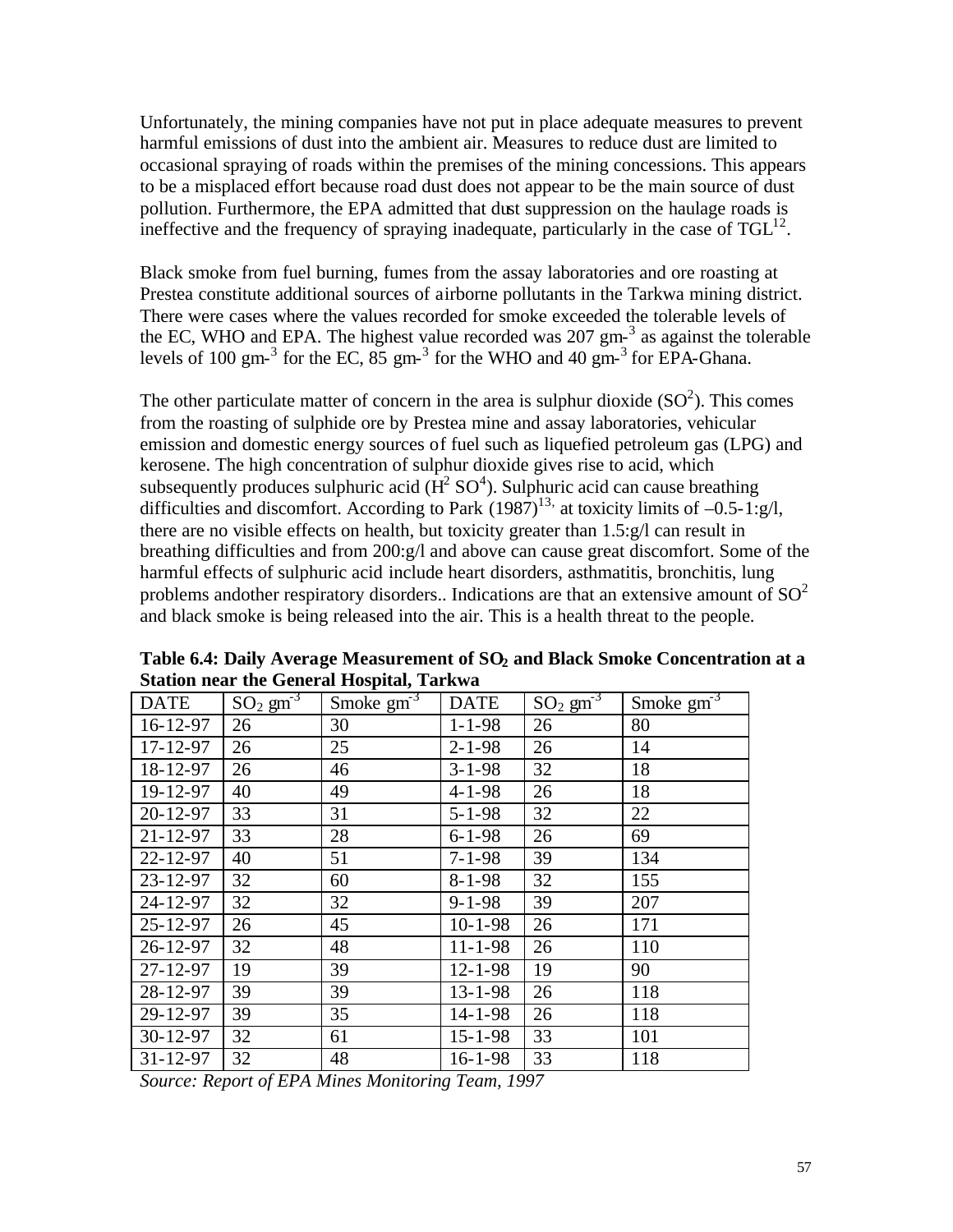SGS laboratory, which is one of the sources of fumes, is located close to residential areas. This laboratory provides a range of services to the mining companies in Tarkwa and other parts of the country. The laboratory has a roaster that processes sulphide ore samples and therefore emits fumes.

The communities complain about smog, which occurs frequently arising from the activities of the laboratory. They also complain of a foul odour from sulphur dioxide and other sulphide fumes. The communities say they have complained to the Wassa West District Assembly Sub-Committee on Environment on a number of occasions.

The toxic emissions from the laboratory have been blamed for the scorching of cocoa trees and other crops in the vicinity of the laboratory. Personnel of the Department of Agricultural Extension Services confirmed this allegation.

Interestingly, while SGS was labeled as polluter of the ambient air quality, the company until recently was responsible for analysing all particulate matter for all the mining companies in the study area. How can a polluter prescribe environmental quality standards acceptable for health and environmental safety? At best, the standards would be at par with SGS effluents, which were already above tolerable limits. The communities had no option but to continue to live with the situation.

### **6.3.4.2 Noise and Vibration**

The sources of noise and vibration in the area include mobile equipment, air blasts and vibration from blasting and other machinery. The effect of high-pitched and other noises is known to include damage to the auditory system, cracks in buildings, stress and discomfort. These noises can also frighten animals, interfere with their mating processes and also cause abortions, therefore adversely affecting the animal population.

There is widespread and deafening noise from operations of all the surface mines in the area. The peak period for noise in Tarkwa is from around 2:00 pm to late evening.

Communities within the concessions of GAG and TGL have lodged a number of complaints with the Wassa West District Assembly Environmental Management Committee on the noise nuisance.

In a discussion with the Environmental Officer of GAG, the Officer said that the mining companies are not oblivious to the plight of the people and that they are taking a number of measures to reduce the adverse impact. He said the measures include the introduction of several delays during blasting in order to reduce the vibration effects, the reduction in the frequency of major blasts and of blasting in the daytime. This is to reduce the noise level and vibration impact since most people would be busy outdoors.

These measures have not adequately addressed the problem of noise pollution in the area. Blast-related noise remains high. In fact, blasting noise levels measured at one of the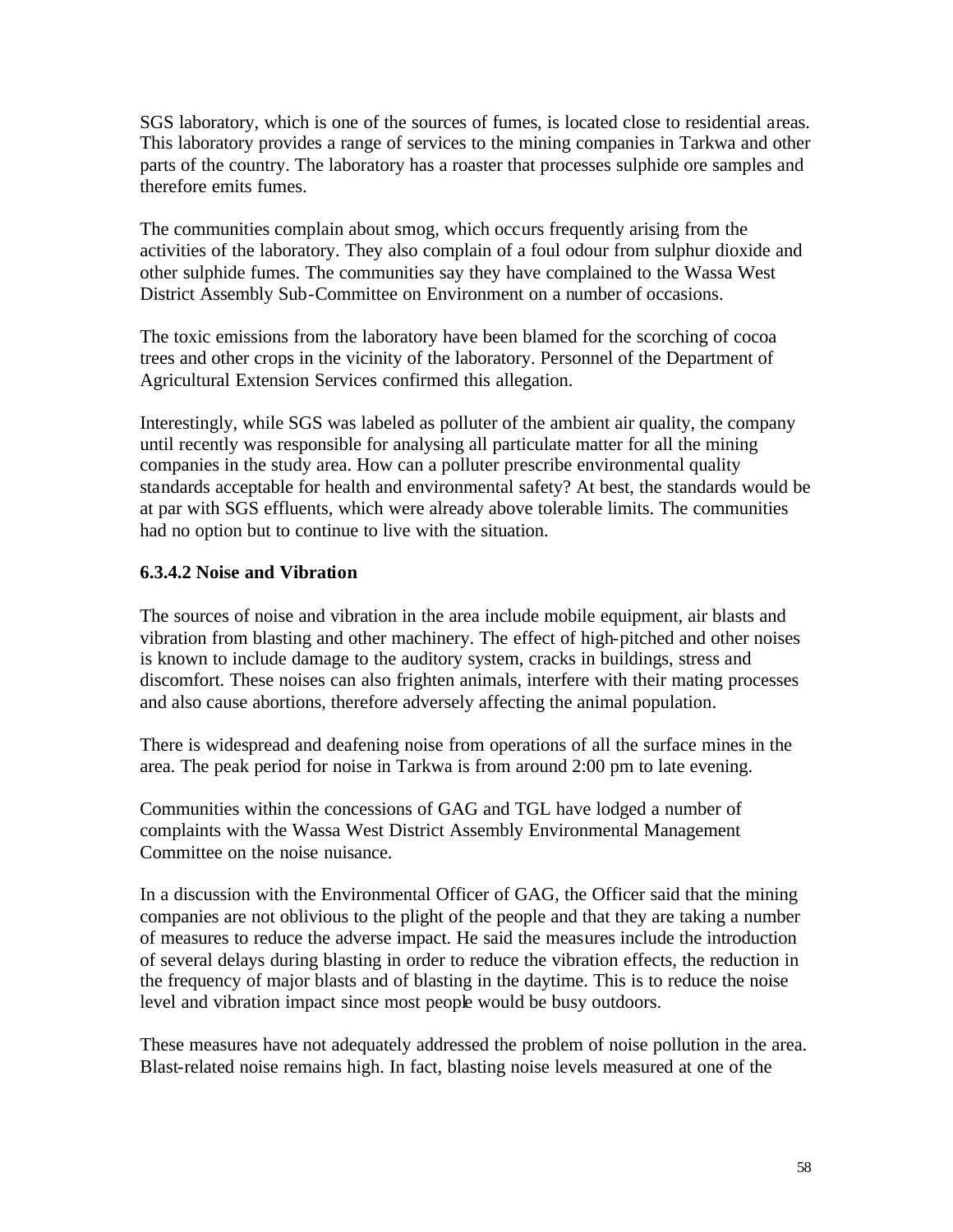mines suggest that all the values obtained far exceed the EPA's highest permissible noise level for heavy industry for both day and night (see Table 6.5)

| Table 0.5. Blasting indise Levels inteasured at 10.00 lifts On I |                          |                    |  |
|------------------------------------------------------------------|--------------------------|--------------------|--|
| <b>DATE OF BLAST</b>                                             | <b>BEFORE BLAST (dB)</b> | <b>BLAST UNITS</b> |  |
| $4 - 9 - 97$                                                     | 70 dB                    | 72                 |  |
| 12-9-97                                                          | 70dB                     | 86.2               |  |
| $15 - 9 - 97$                                                    | 70dB                     | 76                 |  |
| $20 - 9 - 97$                                                    | 70dB                     | 87                 |  |

Table 6.5: Blasting Noise Levels Measured at 10:00 hrs GMT

All the values recorded in Table 6.5 are above the highest permissible noise level for a heavy industrial area, making these levels totally unacceptable for communities close to the mines. One community located six miles away from GAG operations has complained of noise, blast and ground vibrations. This community has requested relocation or resettlement but GAG has turned down their request, arguing that there is insufficient evidence to support the community's claim.

The refusal of GAG to meet the request of the community is a clear case of companies taking advantage of the weak capacities of local communities to deny them fair treatment. However, the 1996 Environmental Audit Report on the mine acknowledged that significant levels of noise are generated in the mine site. Noise levels at the crusher, according to the report, are above 85db and protective devices were recommended for the workers.

Frequent blasting in the mines and the resulting ground vibrations have caused considerable cracks in buildings in communities in the Tarkwa area. The greatest blasts come from GAG and TGL due to their proximity to the township and the fact that they operate at much higher elevations.

One of the worst affected buildings is the Fiaseman Secondary School, situated less than a kilometre away from TGL surface mines. Many of the buildings of this school have very serious cracks. The dining hall, in particular, can best be described as death trap.

Four communities in the area -- Atuabo, Akuntasi, Nkontakrom and Dumasi -- all complained of cracks in their buildings resulting from the activities of Aboso Goldfields Limited (AGL). They said the period of intensive blasting and vibration was between 12:00pm and 5:30pm.

**Table 6.6: Period of extensive blasting and vibration by Aboso Goldfields Limited in four communities.**

| <b>NAME OF COMMUNITY</b> | <b>TIME/PERIOD</b>        |
|--------------------------|---------------------------|
| Atuabo                   | 12:15 $& 5:15 \text{pm}$  |
| Akuntasi                 | $12:15 \& 5:15 \text{pm}$ |
| Nkontakrom               | $2:30-3:00$ pm            |
| Dumasi                   | $12:15 \& 5:15 \text{pm}$ |

Source: Field interviews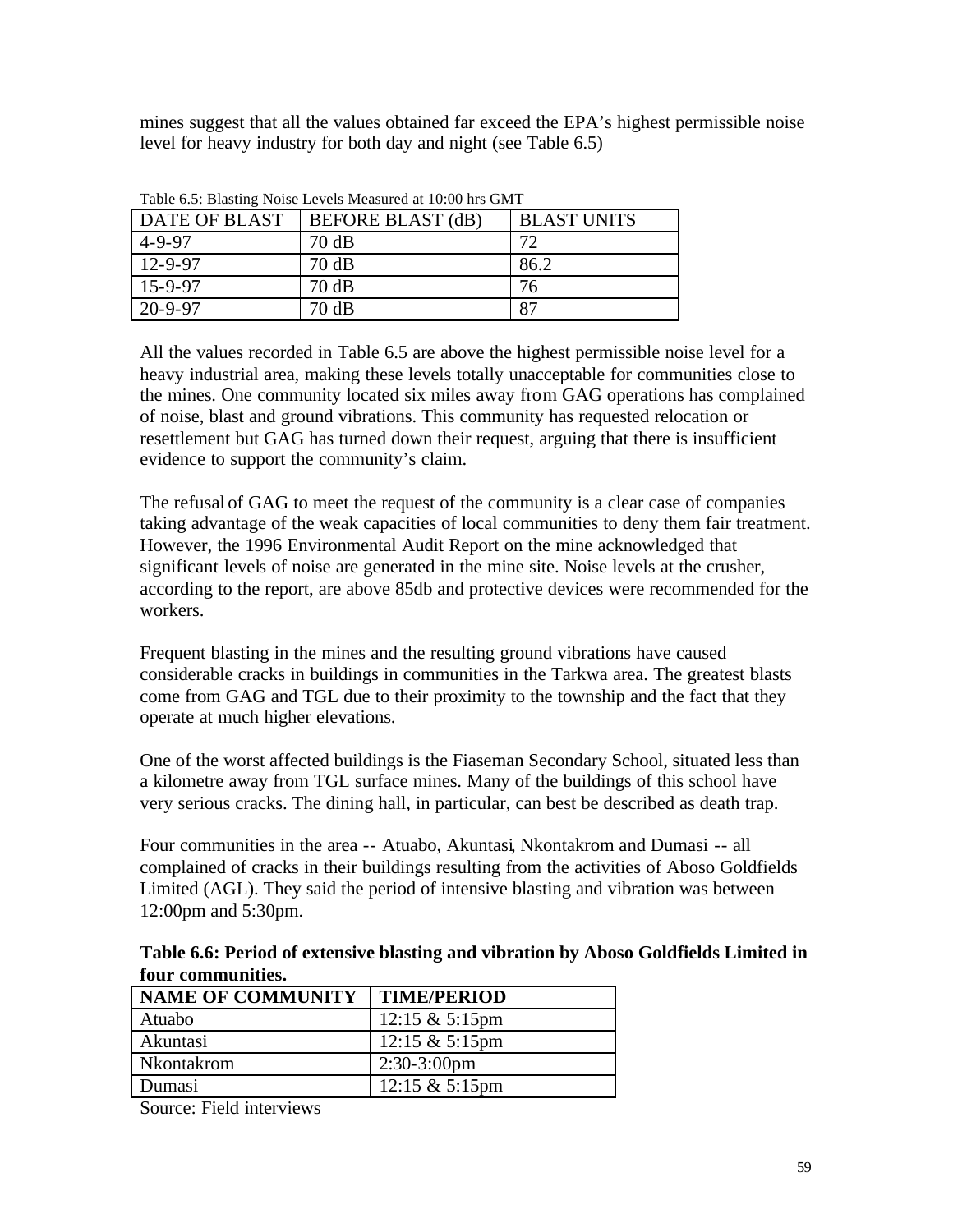These communities alleged that the company addresses the problem of cracks in buildings by giving out 200,000 cedis or, in lieu, a quantity of cement to the victims of the cracked buildings.

At GMC, while the company does not monitor the effects of its blasting on the nearby communities, it was quick to reject as baseless the complaints by the Akyem community about the noise nuisance and the effects of blasting on their buildings.

# **6.4 HEALTH IMPACT**

Part of the major adverse environmental impact of mining is the generation of diseases due to pollutants and accidents at mines. The effects of some of these pollutants manifest themselves immediately (cyanide, for example) but others (such as mercury) take a long time to show.

In Tarkwa, the extraction and processing of gold has given rise to various environmental related diseases and accidents. According to the District Medical Officer of Health Dr. Avorti, the common, mining-related diseases observed in the area over the years include, but are not limited to:

- a) Vector-borne diseases such as malaria, schistomiasis and onchocerciasis.
- b) Respiratory tract diseases, especially pulmonary tuberculosis and silicosis.
- c) Skin diseases.
- d) Eye diseases, especially acute conjunctivitis.
- e) Accidents resulting from galamsey activities, and
- f) Mental cases.

Data obtained from the District Medical Office, Tarkwa, suggest that mining impactrelated diseases such as malaria, diarrhea, upper respiratory diseases, skin diseases, acute conjunctivitis and accidents form the top ten diseases in the area.

#### Respiratory Diseases

There is an increasing trend for respiratory diseases in the area. The incidence of upper respiratory tract infections (URTI) is relatively high in the area, with an annual average of 840 reported cases. Pneumonia and pulmonary iuberculosis follow, with annual reported cases of 199 and 109 respectively.

#### **Table 6.7: Annual Reported Cases of Respiratory Diseases at Tarkwa Government Hospital, 1992-98**

| <b>YEAR</b> | <b>UPPER RESPIRATORY</b><br><b>TRACT INFECTIONS</b><br>(URTI) | <b>PNEUMONIA</b> | <b>TUBERCULOSIS</b><br>(TB) | <b>TOTAL</b> |
|-------------|---------------------------------------------------------------|------------------|-----------------------------|--------------|
| 1992        | 356                                                           | 101              | 83                          | 540          |
| 1993        | 594                                                           | 78               | 76                          | 748          |
| 1994        | 1227                                                          | 35               |                             | 1334         |
| 1995        | 692                                                           | 27               | 73                          | 792          |
| 1996        |                                                               | 93               |                             | 085          |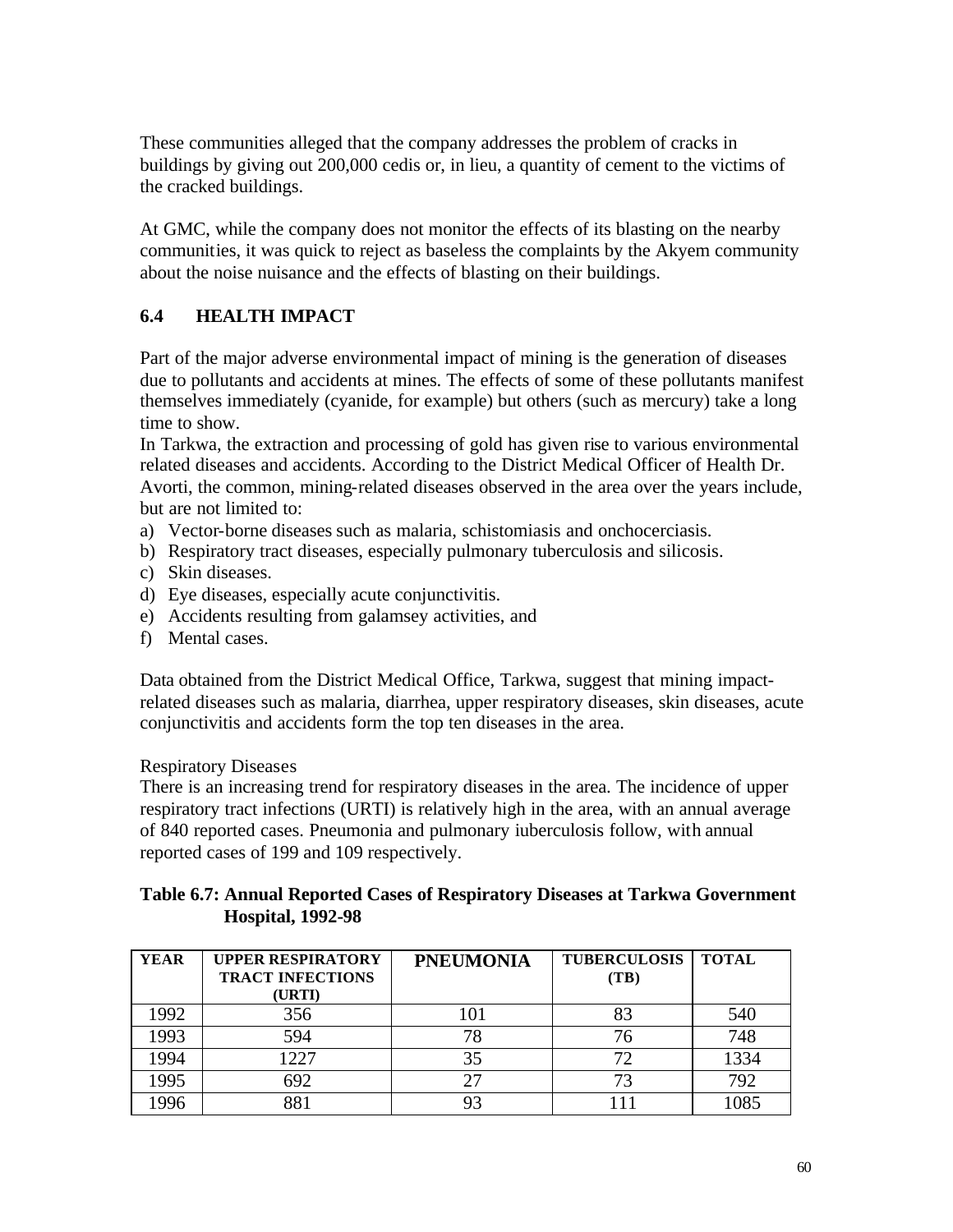| 1997 | 244    | $\overline{a}$<br>14J | $\sqrt{1}$<br>140 | $\epsilon \cap \epsilon$<br>1999 |
|------|--------|-----------------------|-------------------|----------------------------------|
| 1998 | $\sim$ | 701                   | $-1$              | 70C                              |
|      | '24    | ∠⊤                    | 1 J T             | 11/                              |

Source: Tarkwa Government Hospital

The table shows that with the exception of the decline in1995, reported cases of the three major respiratory diseases has been on the increase from 1992 to 1998.

According to the District Medical Officer of Health, TB has a strong history in the area. The rock formation in which gold is found in the Tarkwa area has very high silica content. Therefore, the dust generated by mining activities contains silica, which causes the silicosis, tuberculosis and silico-tuberculosis diseases. The miners and residents who inhale this dust are thus exposed to these diseases. This explains why there is a high level of silico-tuberculosis among miners in the area. A 1989 study of one mine in the area recorded a 1.2/1000 incidence of silico-tuberculosis while the incidence of pure silicosis was 1.9/1000. The average incidence of tuberculosis in the District is 0.5/1000 against the national average of 0.003/1000.

Again data from the District Medical Office, Tarkwa, showed a considerable increase in reported cases of acute conjunctivitis. The data indicated the incidence of conjunctivitis as 2.4/1000 in 1995 and this is blamed on the high incidence of particulate matter in the area. The communities complain of high dust content and accused the mining companies of inadequate dust-suppressing measures. The 1996 monitoring report of TGL described dust-suppressing measures by the company as ineffective, which confirms the concerns of the communities on dust pollution.

### **6.4.1 Malaria**

Malaria is a major public health problem in Tarkwa. A report by the District Medical Officer revealed that the Wassa West District has the highest incidence of malaria in the Western Region. Malaria is the primary cause of child mortality in the country and the Wassa West District is the worst affected area with an infant mortality rate as high as 85/1000 compared with the national average of 80/1000. The District also records the highest incidence of malaria in the country with an annual incidence of about 185/1000 against the national average of about 40/1000. In 1994, for example, 75% of miners surveyed at the mines were carrying the malaria parasite. Between 400 and 500 shift losses were recorded in the peak of the rainy season.

Most of the communities contacted complained that the concentration of mining operations is responsible for the high incidence of malaria in the area. The mining activities in the area promote environmental modifications that favour malaria vector development. The activities create open pits, divert watercourses and subsequently result in bodies of stagnant waterthat have been instrumental in furthering the spread of malarial vectors, notablythe anopheles mosquito egg development.

The concentration of mining companies in Tarkwa has gathered a large army of migrant workers, some of who may have been carrying the parasite before their arrival in Tarkwa.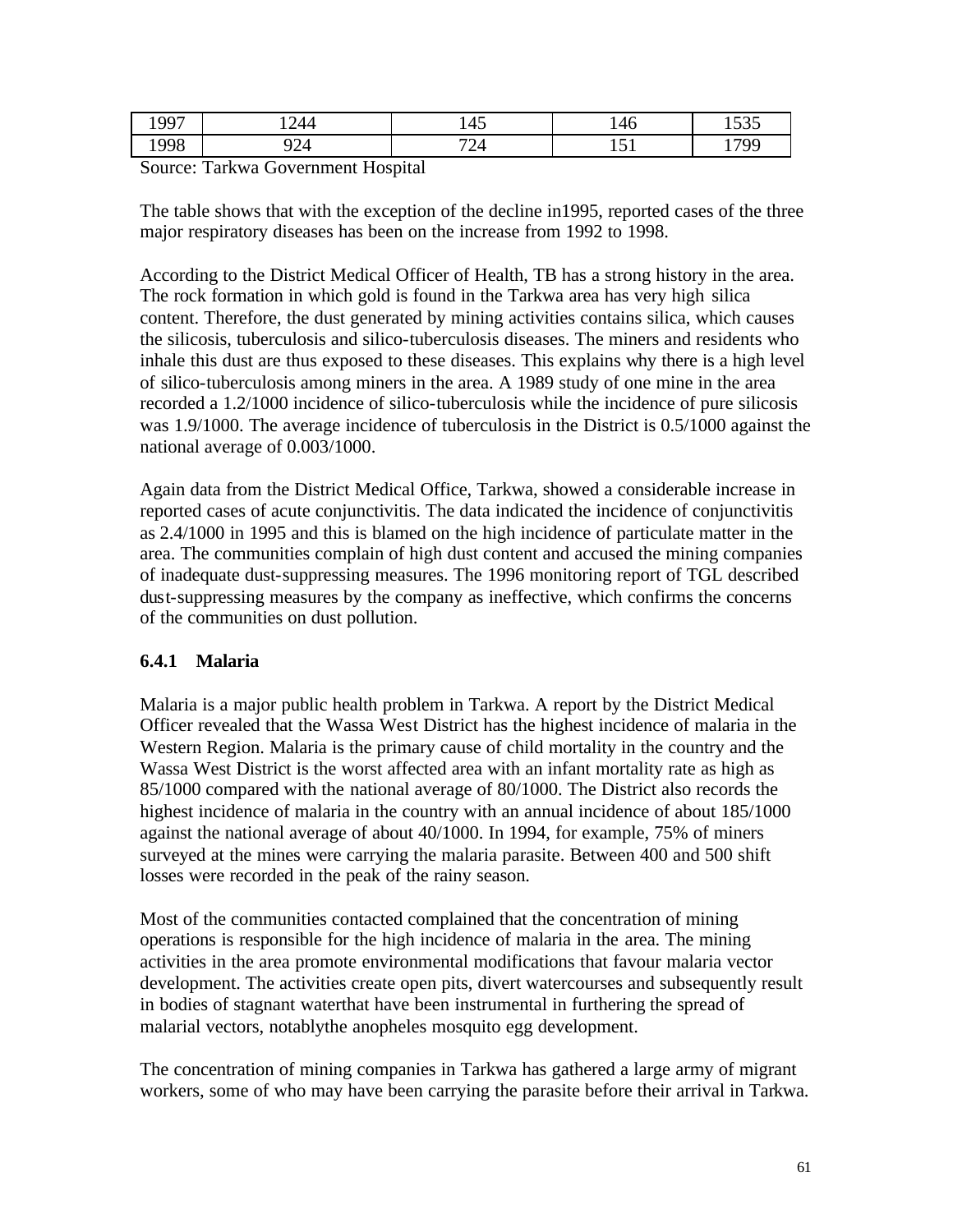Not only do such people suffer themselves, but they also increase the risk of malarial epidemics.

## **6.4.2 Skin Diseases**

Cases of skin diseases were observed to be prevalent in communities that were contacted. The worst affected areas include communities along the Bonsa River and its tributaries within the concession of TGL and GAG, particularly Mile 8, a community relocated by GAG. At Mile 8, skin rashes were very common among the population and children were hard hit by this condition. The community alleged that the rash was an allergic reaction affecting users of one of the hand-dug wells provided by GAG, which they claim is highly polluted.

This is believed to be the result of cyanide and mercury pollution from gold processing. Mercury in particular is widely used by small-scale miners in the area for the processing of gold. It is proved that mercury can cause skin cancer.

All the communities contacted blamed the high incidence of skin rashes on the activities of the mining companies, particularly TGL and GAG. They alleged that occasional increases in levels of cyanide reaching downstream from mine-run-off and leakage from cyanide ponds within the two mines upstream pollute the water of the stream that they use for bathing and drinking.

There were also documented reports that confirmed abnormal mercury levels in hairs taken from some small-scale miners and their families.

# **6.4.3 Other Diseases**

Other mining and environment related diseases are reported to be on the increase in the area. These include diarrhea and sexually transmitted diseases (STDs).

Reported cases of environment-related diarrhea are on the increase. In 1998, the monthly diarrhea incidence of 3.4/1000 in the District rose to 6.6/1000 in July, which is the peak of the rainy season, but fell to 4.8/1000 after the rains. This scenario suggests that surface water run-off could have been responsible for the wide spread of various, mining-related toxicants in the area resulting in the high incidence during the rainy season. Also, even though the incidence fell after the rains, it was still higher than the district monthly incidence of 3.4/1000.

Sexually transmitted diseases (STD) have also assumed an increasing trend in the Wassa West District. Reported cases of syphilis and HIV have been on the increase in the area since 1992. For instance, reported cases of HIV rose from six in 1992 to 100 in 1996.

Two main factors are responsible for the increasing incidence of STDs. The first is attributed to the high influx of people into the area of expatriate employees and of Ghanaians looking for jobs and trade outlets.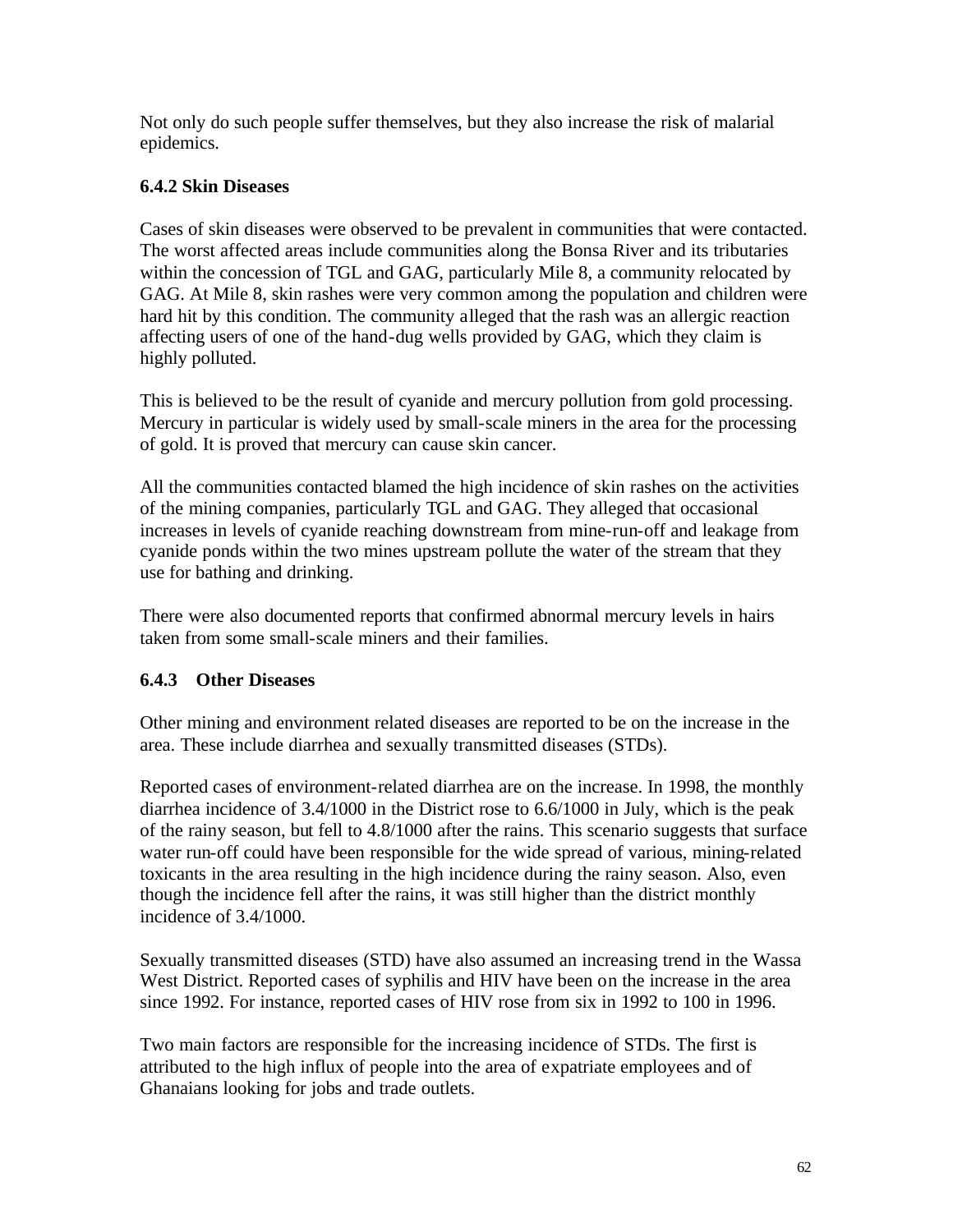The second factor is blamed on the concentration of galamsey operators in the area. According to the District Medical Officer of Health, Tarkwa, the screening of one galamsey community produced 10 cases of syphilis and one case of  $HIV^{18}$ .

# **7.0 IMPACT OF MINING SECTOR INVESTMENT ON WOMEN**

## **7.1 Introduction.**

The Terms of Reference of this study were particular about the impact of mining investment on women in the Tarkwa area. The environmental, social and health dimensions of the impact of mining have already been discussed. The concern here is to look at the involvement of women in mining and related activities and the impact of such activities on women.

The nature of the involvement of women and the nature of the impact of mining activities on them vary between large-scale and small-scale operations.

In the case of small-scale mining and quarrying, women are directly involved in some aspects of actual mining, processing, marketing and other activities.

The discussion regarding large-scale mining looks at the specific impact on women of recent relocation and resettlement schemes undertaken by some large companies. The study also looks at some of the roles women perform at small-scale mining sites and the problems they encounter in performing such tasks.

### **7.2 Large-Scale Mining and Women.**

The survey looked at the number of women directly employed in the mines, other economic activity undertaken by women as a result of the mining boom, as well as the negative impact on women of increased mining activity in the area. Particularly, the impact of resettlement and relocation programmes of such recently established large mines on women in the affected communities are considered.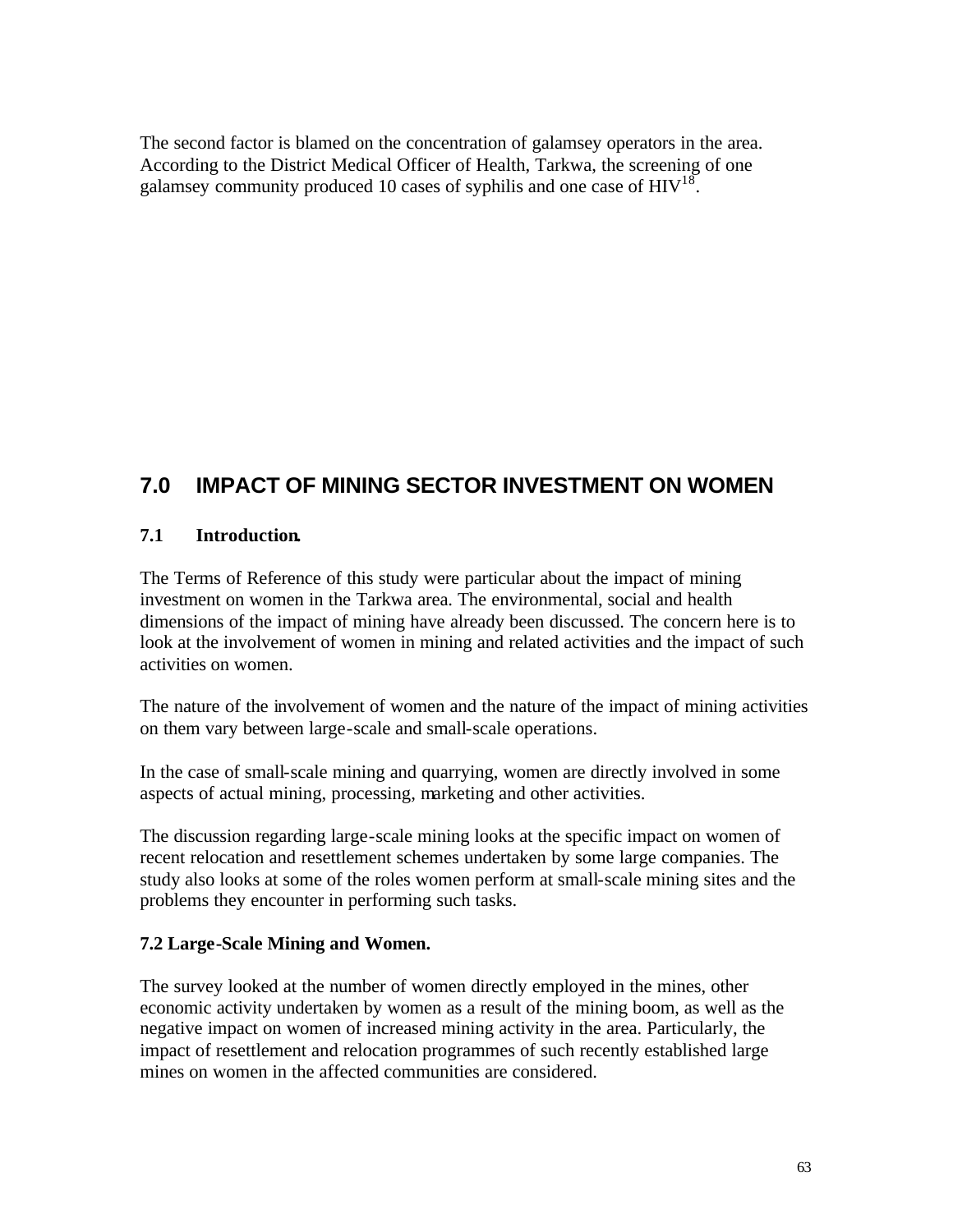#### **7.2.1 Employment and other mining-relatedeconomic activity of women**

It was established that the mining industry in general has comparatively fewer women in direct employment than other industries. Traditionally, women have had very little involvement in exploration, mining and mineral processing activities. The direct involvement of women in formal, large-scale mining is generally limited to support activities such as management, clerical, security, catering and related jobs. It was observed that in Ghana, there are about five geologists who are women out of about 120 geologists working with large-scale exploration and mining companies.

While the mining boom brought an increase in trading activities and women formed a significant part of traders in markets in the Tarkwa area, the recent spate of redundancies in nearly all the mines in the area has slowed economic activity and some women traders have gone out of business.

#### **7.2.2 Women, Relocation, Resettlement and Compensation Policies**

In the last 10 years, four large mining companies undertook to resettle and relocate some communities in their concession areas in order to make room for surface mining operations. The two biggest and most recent such exercises were studied to assess their impact on women in the affected communities.

It came to light that in the case of two companies, women were among the members of various committees from the communities that discussed the relocation scheme and the amount of compensation for affected people.

Women complained of unfair treatment when it came to compensation for people to be resettled or relocated. Traditionally, family heads are men and most compensation went to them. Some males who receive such compensation abandon their families and take to irresponsible live in the township, some only return after the money is finished.

Women in the area who mainly sell from tabletops or use wattle structures as shops were never – or were hardly -- considered in the compensation packages. In addition, many of the new settlements are quite far removed from the clientele of these women traders such that they have found it difficult to make sales substantial enough to support themselves and their families.

It was acknowledged that although Goldfields (Gh.) and Abosso Goldfields Limited have provided relatively modern market places (in terms of structures) the women traders are not getting the level of patronage they had in their former communities. "Goldfields is providing us with concessional loans, which is laudable, but people are not paying the loan back as expected, because the patronage is just not there, remarked one market queen at the new Atuabo market built for the community by Goldfields (Gh.) Limited.

Compensation policy also did not consider the tenant status of many local people. Several women who got displaced without compensation are now living in makeshift wattle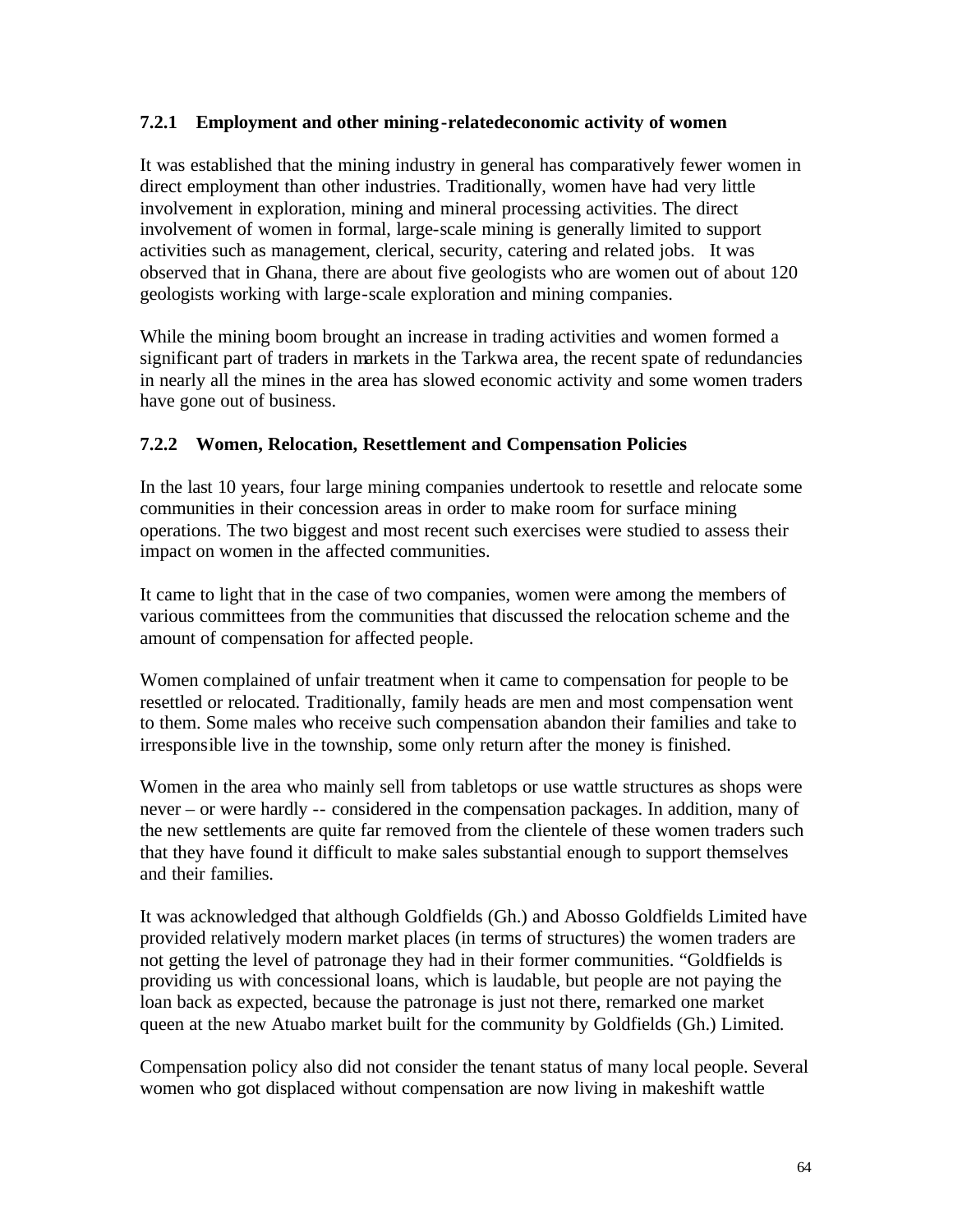structures on the fringes of Tarkwa. In interviews, many of them said they could not afford the rents in town. They make their living mainly by selling firewood from the forest or performing various jobs at galamsey sites. Those selling firewood complain that because most of the land in the area is under mineral concession, they have difficulty getting wood from this private property.

### **7.3 Women and Small-Scale Mining**

The effects of small-scale mining on women were studied using two, small gold mines registered as cooperatives, one illegal, gold mining (galamsey) camp and one stone quarry. In addition, an analysis was made of people engaged in gold marketing to establish the level of women's participation.

The registered small gold mines are the Akoon cooperative, situated on fringes of Tarkwa Township, and the Kedadwen Cooperative, located 12 kilometres down the Tarkwa-Takoradi road. The galamsey camp is 5 kilometres south west of the Abosso mine, while the stone quarry is 1 kilometre from Tarkwa Township on the Tarkwa-Takoradi road. The assessment looked at the type of jobs performed by women and the impact of all mining activity on them.

Most of the women in the survey sites use hand-held sieves to sieve the ground ore for processing. Others provide water for washing, drinking and processing of gold, some pound the work for milling while others are employed to carry the rock and ore material from remote locations to the processing centres.

There were other women not directly engaged in mining activities. These women sell cooked food, while others sell assorted goods.

Out of the three mining groups surveyed, 3.6% of the workforce is female, while there were two females among the 24 cooperative members of the two mines.

| Mine         | Total workforce | Women in  | Cooperative    | Women          |
|--------------|-----------------|-----------|----------------|----------------|
|              |                 | the       | Membership     | cooperative    |
|              |                 | workforce |                | membership     |
| Akoon        | 85              | 9         | 14             |                |
| Cooperative  |                 |           |                |                |
| Kedadwen     | 45              |           | 10             |                |
| Cooperative  |                 |           |                |                |
| Cocoase Camp | 420             | 49        | not applicable | not applicable |
|              |                 |           |                |                |

### **Table7.1: Female workforce of selected small mines and galamsey camps**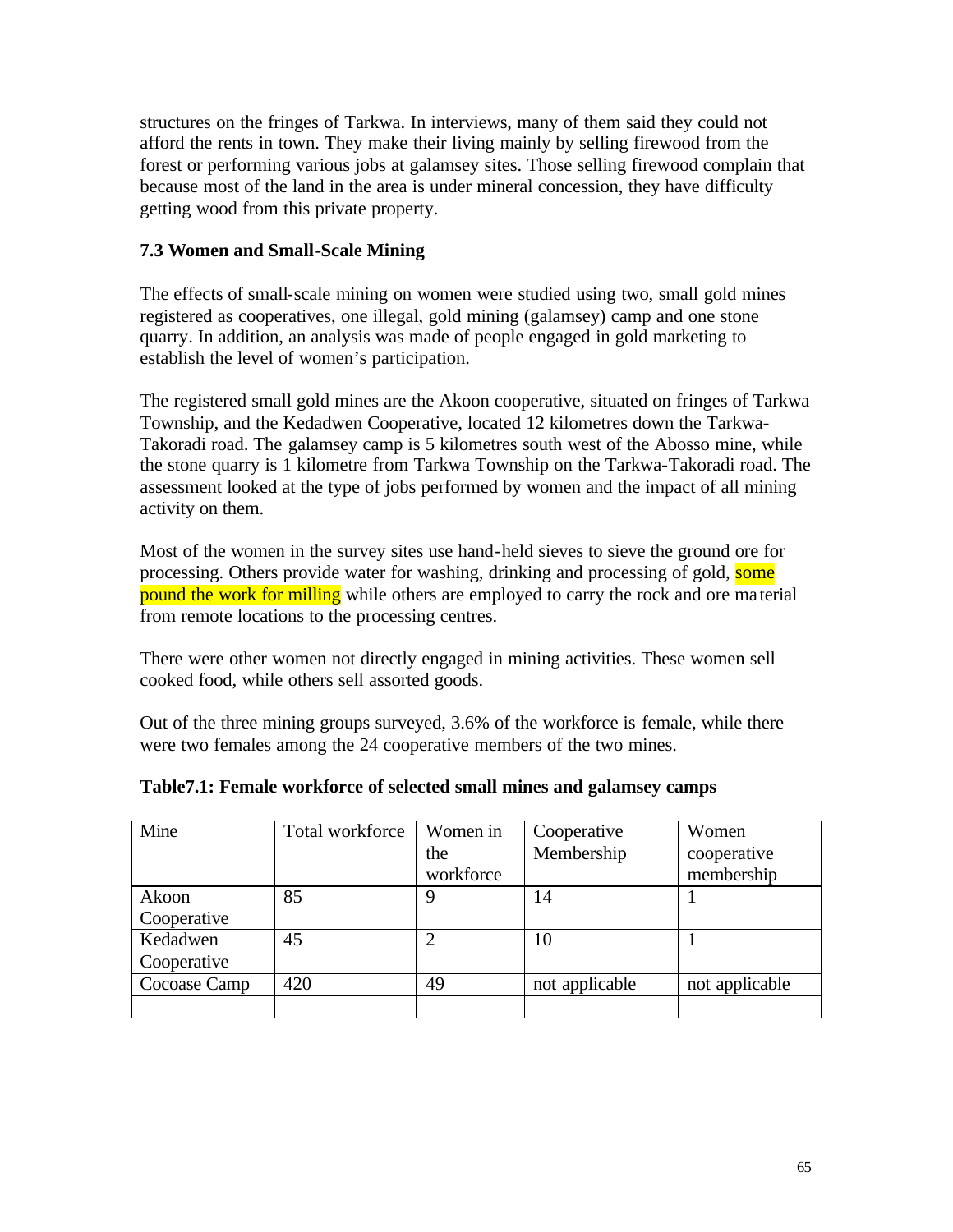At the Akoon cooperative, women are only engaged as bookkeepers and security guards. The mine has a total of 14 cooperative members including only one woman. Their concession is part of the underground mine of Goldfields (Gh.) Limited which was shut down in 1999. It employs 159 workers who perform various functions including mining and processing, security and book keeping. Mining takes place underground and appears very risky and this, according to local people, is the reason why women are not involved in the mining process.

The Kedadwen Cooperative also had no women in mining activity although this is an alluvial operation. The two women working there only cook for their male counterparts.

At the Cocoase (galamsey) Camp, although the women carried out the most tiring tasks such as pounding rock and carrying water and rocky material for long distances, they made an average of 60,000 cedis a month. Their male counterparts who dig out the ore material and washi the ore receive on the average about 150,000 cedis a month.

Both young men and women at this camp saw their jobs as a last resort. They were apparently full of hope that the New Patriotic Party (NPP) government would create jobs to relieve them of their suffering.

## **8.0 CONCLUSION AND RECOMMENDATIONS**

The report concludes that mineral policy reforms in Ghana have contributed to an enormous increase in mining investment but there has not been a corresponding review of environmental policies to take account of the damage caused to the environment and to sources of livelihood. Similarly, the increase in mining investment has resulted in a significant increase in gold production and the generation of external earnings. However, the wealth generated does not benefit either the national economy or communities located near the mines. The consequences have been a deepened crisis of health and environmental sustainability, social upheavals and economic deprivation. Our recommendations are as follows:

### **8.1 Policy Issues**

Policy reforms in Ghana's mining sector have introduced generous incentive packages for mining investors but have failed to provide solutions to community concerns. Difficulties have been encountered in harmonising mining and environmental laws and policies in order to improve the conditions for local communities.

8.1.1 The legal and policy framework relating to mining should be overhauled in order to impose stronger environmental and social responsibility and accountability on the mining companies. Incentive packages similar to those provided for by the laws for the mining companies should be designed for communities affected by mining projects. The state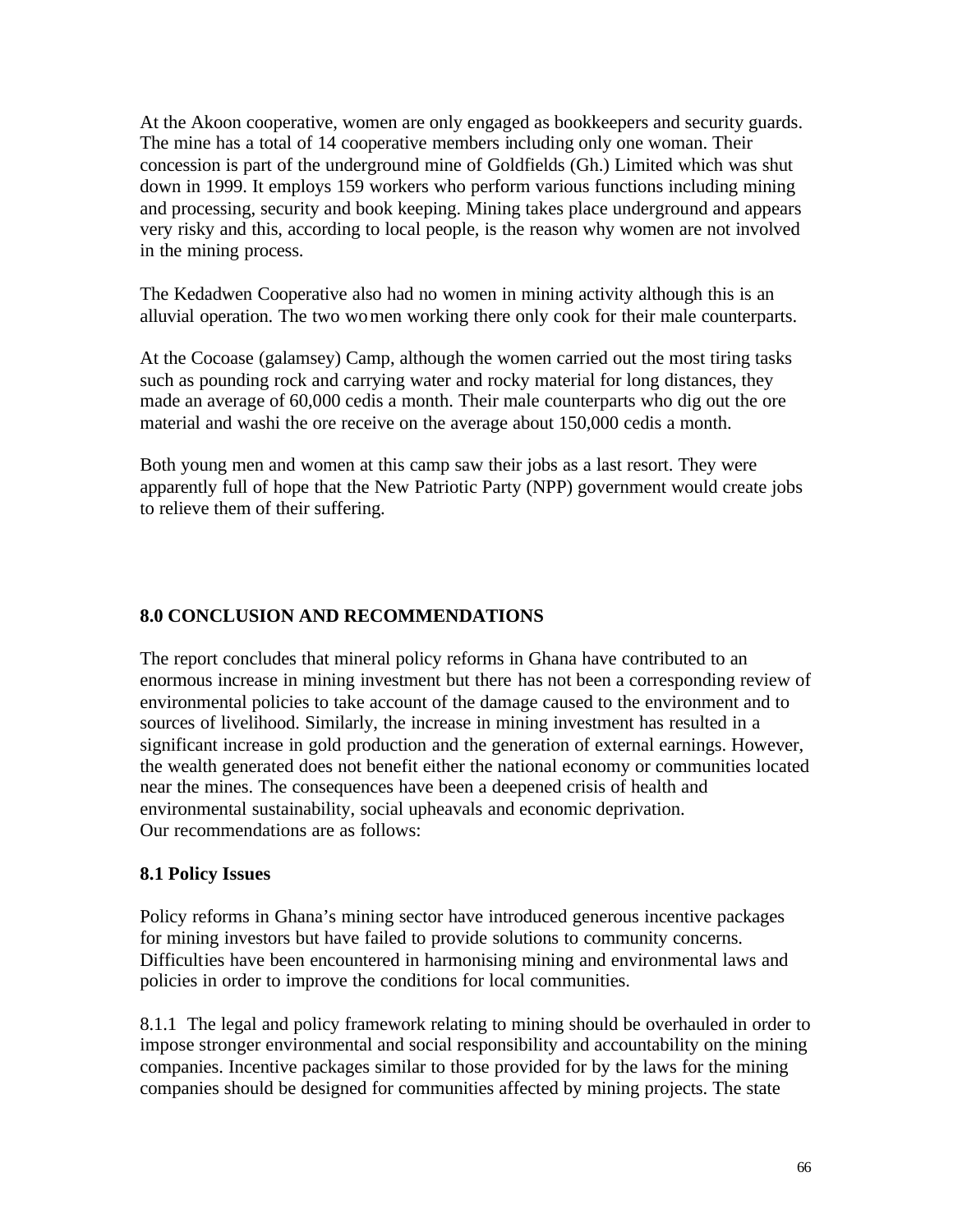and the relevant mining companies could then work out the modalities of meeting such community incentives.

8.1.2 The current mining environmental guidelines are riddled with weaknesses that enable mining companies to destroy with impunity the environment and the livelihood of local people. For instance, the confidentiality clause providing for non-disclosure of Environmental Audit Reports on mines and Annual Audit Reports makes them inaccessible to the public. Ironically, these are meant to be public documents because the audit reports are part of the EIA process that requires the participation of all stakeholders. There is, therefore, the need to review the mining environmental guidelines to make the audits public documents and to ensure environmental compliance and accountability.

8.1.3 There should be effective co-ordination among public sector mining support institutions and other stakeholders such as the Traditional Councils, opinion leaders and members of the communities affected by mining. This would promote transparency and ensure harmonious enforcement of policies governing Ghana's extractive sector

Inadequate cross-sectoral linkages among these institutions contribute greatly to some of the environmental and social problems. Currently, there is no effective co-ordination among mining sector institutions. Cross-sectoral linkages on mining issues are more administrative in nature than a policy and legal requirement. A number of the public sector mining support institutions take unilateral action on mining investment issues. Coordination between the Minerals Commission and the Environmental Protection Agency (EPA) has just begun in the area of the granting of concessions and EIA administration. It is now the practice that an environmental permit is a condition to granting mining license/lease and concessions.

8.1.4 The current environmental laws should be reviewed to strengthen their deterrent effect and also to provide for on-the-spot fines for offences such as cyanide spillage which might occur due to inappropriate technology and the management style of mining companies. The EPA should then be appropriately funded so it can recruit and retain qualified professional staff and also ensure effective monitoring of the industry.

8.1.5 The provisions of the mining laws that enable mining companies to shed a minimum of 50% of their concessions must be vigorously enforced. This is particularly important because many mining companies hold large tracts of land that would otherwise be available to farmers. The mining laws mandate all mining and exploration companies to shed at least 50% of a minerals concession as the company advances from the reconnaissance stage to detailed exploration, and then to further shed 50% of the remaining land area before it is granted a mining lease.

#### **8.2. Environmental Impact Assessment Procedures**

Procedures exist for the application of environmental impact assessments (EIA) to all mining projects beyond exploration stage. These procedures are well documented on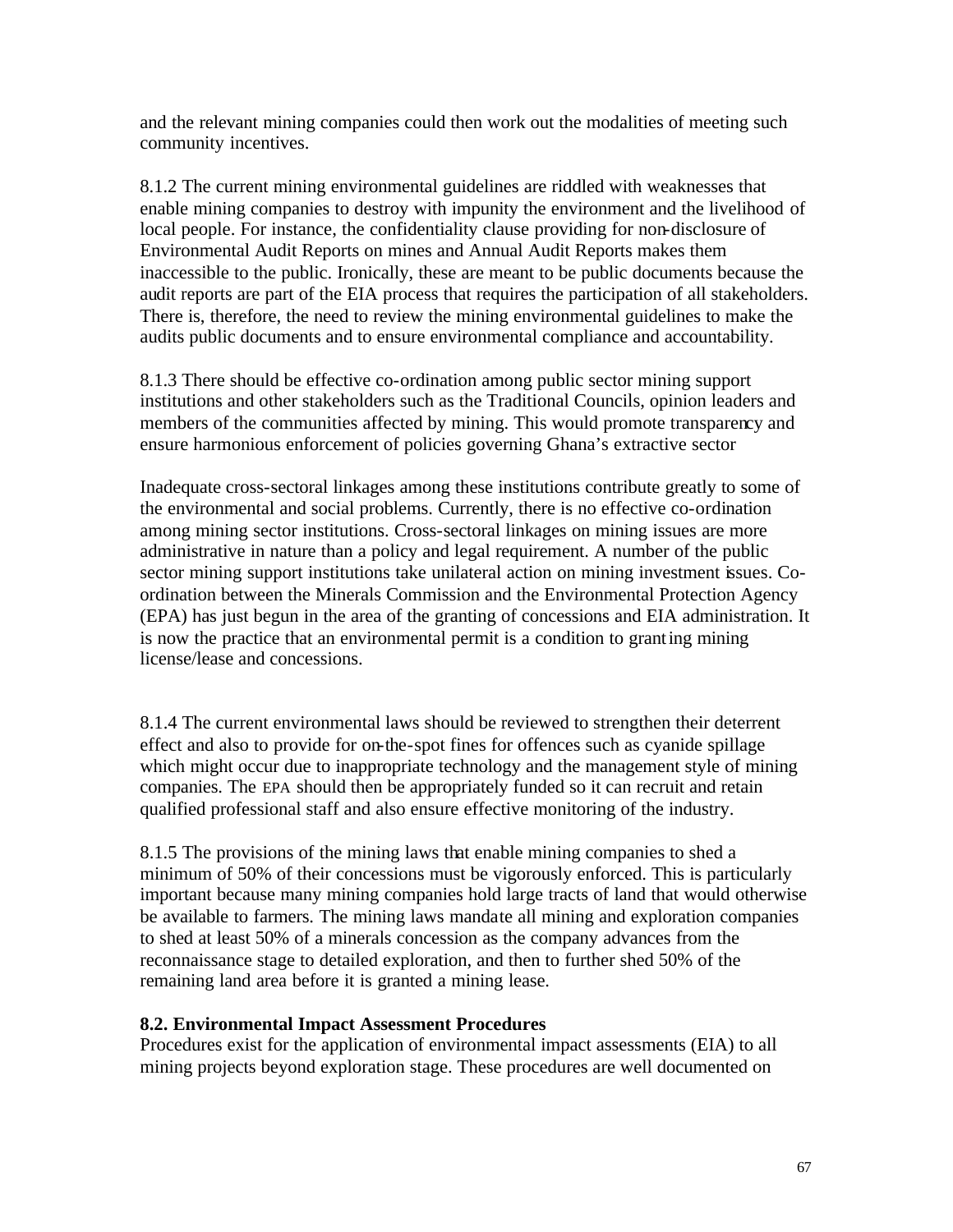paper but are confronted with problems of implementation on the ground. It is thus recommended that:

8.2.1 The confidentiality clause attached to EIA Audits should be removed to facilitate public access to these documents. Environmental audits are considered confidential reports. Deprived of access to the information contained in these reports, the public is, therefore, unable to press demands for environmental compliance.

8.2.2 The procedure should clearly demand the effective participation of communities in in the adoption of the study methodologies and in baseline studies. Effective community participation is provided for but not guaranteed in the EIA process because the proponent or their consultant conducts the EIA independently. In this way, the investor establishes the desirable content of the EIS after consultation with selected opinion leaders in the project community. The EIA information system is transformed into a consultation process reaching out to only those with power and authority in the project community. This process is not participatory enough to reveal potential, cross-sectoral impact.

8.2.3 The content and the style of communicating information on EIA procedures should be reviewed to address the peculiar circumstances of local communities. For instance, communities should be adequately prepared for EIA hearings and mining companies should be made to bear the cost of such training. The mining companies should also be required to bear the cost of professionals whom the communities may engage for negotiations and other technical services. The present format and style of communicating data on the EIA reports do not favour affected local communities. Most of the communities affected by mining lack the capacity to study and understand the issues that are raised in the reports because of their technical nature. Communities, therefore, have very limited capacity to negotiate on issues that affect their livelihood. Also, the style of communication tends to place more responsibility on the regulatory agency than on the proponent because complaints are directed to the regulatory agency.

8.2.4 The EIA procedures should make it obligatory for mining companies to accept and implement their own recommendations. There are no provisions in the guidelines that make it obligatory for companies to accept their own recommendations in the EIA. This makes the EIA appear to be restricted to the submission of a report (for example, a preproject evaluation of possible environmental consequences).

8.2.5 Communities affected by mining projects should be represented in the nine-member Technical Review Committee of EIA reports. Currently, the committee does not include representative of the communities. This will promote transparency in the process.

8.2.6 Adequate financial support and technical equipment should be provided for mining and environmental regulatory institutions to ensure effective monitoring of mine operations around the country in general, and in Tarkwa in particular. This would also enable the institutions to build the capacity of the local communities to monitor environmental compliance. The concept of self-monitoring by companies is not suitable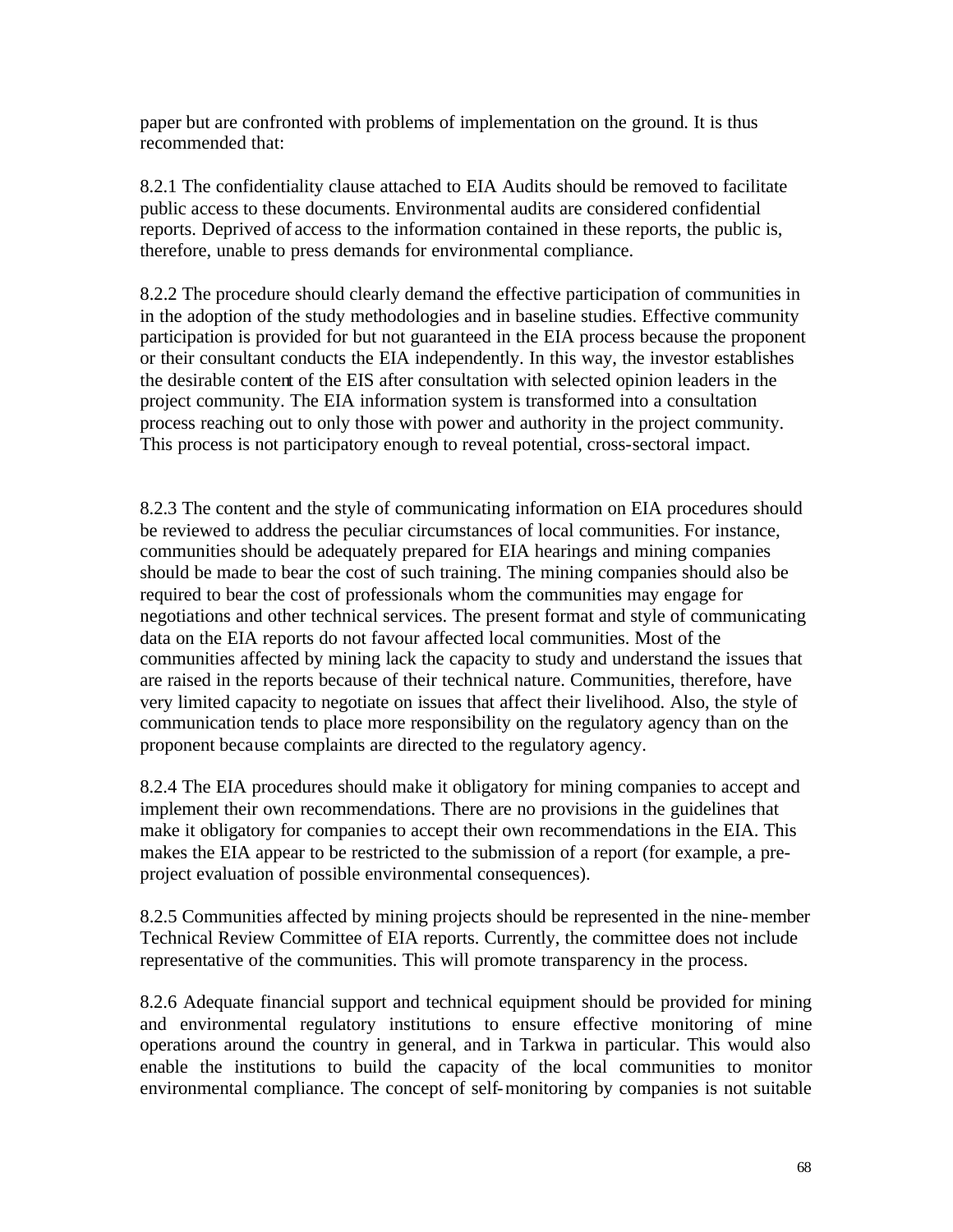because companies can manipulate the data to suit their own circumstances. Also, inadequate monitoring equipment compels some of the regulatory institutions to place their monitoring stations far away from some of the communities. This then results in some misleading information on the level of pollution in the area. Monitoring is also restricted to selected sampling sites and so the threshold values obtained could be misleading. A monitoring station could be as far as 6km away from the nearest surface mining operation.

#### **8.3 ECONOMIC AND SOCIAL ISSUES**

The restructuring exercise in the country's minerals sector has resulted in significant expansion of the sector and a great increase in gold production, but has failed to generate the much-needed revenue for Ghana's economy and for communities affected by mining projects. The failure of the sector to generate revenue to mitigate the problems it has created and to adequately support displaced communities remains pivotal to the social and human rights problems in the Tarkwa mining area. The resolution of these problems in the interests of sustained peace, enhanced economic performance in the mining sector and improved welfare of communities affected by mining projects lies in the following:

8.3.1 There is the need for a thorough cost-benefit analysis of the mining sector to ensure that the appropriate policy changes are effected to guarantee sustained and improved mining sector investment in the country. The analysis should take into account the incentive packages to investors, the amount of foreign inflows to the sector, the quantum of investment to the sector and the net returns to the home economy and to host communities. The analysis should also factor in the environmental and health damage as well as the social crises arising from the sector.

8.3.2 The restructuring and divestiture of the mineral industry should be preceded by a thorough environmental and socio-economic study to inform policy and decision making. Competent, independent professionals should conduct this kind of study. Unfortunately, the findings of studies conducted by African experts in the mineral industry have often been used to support the interests of transnational mining companies and to perpetuate continued oppression of the local communities who sit on valuable minerals.

8.3.3 More harmonious relations are needed between small-scale and large-scale miners. The frequent clashes between small-scale miners and large-scale miners can undermine investor confidence.

### **8.4 TARKWA MINING AREA**

There is a general lack of commitment on the part of mining companies to preven, minimise and mitigate the impact of their activities on the Tarkwa area. This lack of commitment, coupled with weaknesses in policy, monitoring and enforcement, has put the survival of the unique ecological and climatic zone of Tarkwa under constant threat. It is therefore recommended that: